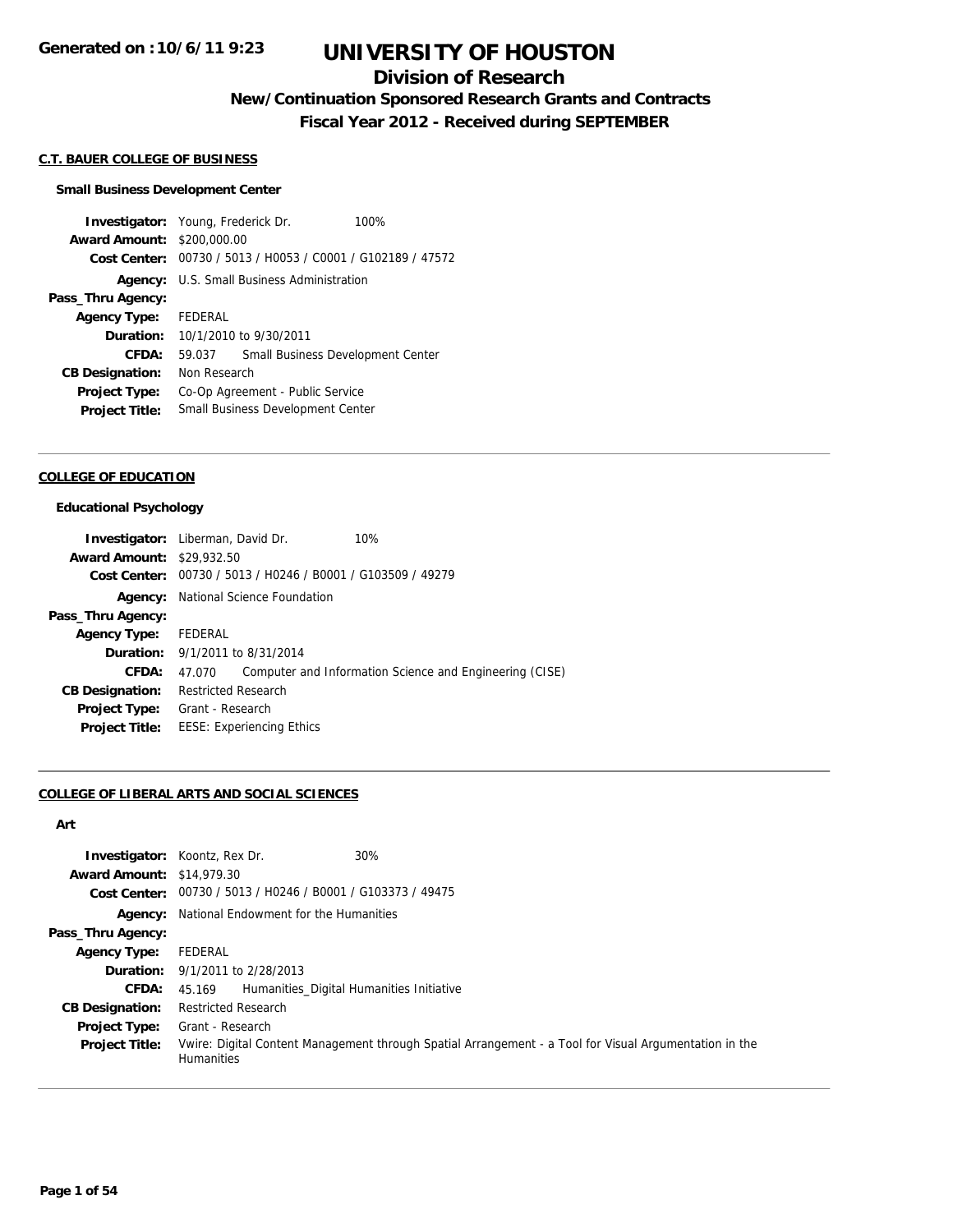## **Division of Research**

**New/Continuation Sponsored Research Grants and Contracts**

**Fiscal Year 2012 - Received during SEPTEMBER**

#### **COLLEGE OF LIBERAL ARTS AND SOCIAL SCIENCES**

### **Blaffer Gallery**

**Investigator:** Veneman, Katherine Ms. 100% **Award Amount:** \$20,000.00 **Cost Center:** 00730 / 5013 / H0097 / C0001 / G101771 / 49395 **Agency:** National Endowment for the Arts **Pass\_Thru Agency: Agency Type:** FEDERAL **Duration:** 9/1/2011 to 8/31/2012 **CFDA:** 45.024 Promotion of the Arts **CB Designation:** Non Research **Project Type:** Grant - Public Service **Project Title:** Young Artists Apprenticeship Program

#### **Economics**

| <b>Investigator:</b> Liu, Elaine Dr. |                                                             | 100%                                                                     |
|--------------------------------------|-------------------------------------------------------------|--------------------------------------------------------------------------|
| <b>Award Amount: \$28,500.00</b>     |                                                             |                                                                          |
|                                      | Cost Center: 00730 / 5021 / H0122 / B0001 / G103986 / 49231 |                                                                          |
| Agency:                              |                                                             | Chiang Ching-Kuo Foundation for International Scholarly Exchange         |
| Pass_Thru Agency:                    |                                                             |                                                                          |
| Agency Type: FOUNDATION              |                                                             |                                                                          |
|                                      | <b>Duration:</b> 9/1/2011 to 7/31/2012                      |                                                                          |
| CFDA:                                |                                                             |                                                                          |
| <b>CB Designation:</b>               | <b>Restricted Research</b>                                  |                                                                          |
| <b>Project Type:</b>                 | Grant - Research                                            |                                                                          |
| <b>Project Title:</b>                |                                                             | The Impact of Family Size on Risk Sharing Among Migrant Workers in China |
|                                      |                                                             |                                                                          |

#### **Health and Human Performance**

| <b>Award Amount: \$16,500.00</b> | <b>Investigator:</b> O'Connor, Daniel Dr.                   | 33%                                  |
|----------------------------------|-------------------------------------------------------------|--------------------------------------|
|                                  | Cost Center: 00730 / 5013 / H0500 / B0001 / G102987 / 49668 |                                      |
|                                  |                                                             |                                      |
|                                  | <b>Agency:</b> National Institutes of Health                |                                      |
| Pass_Thru Agency:                |                                                             |                                      |
| <b>Agency Type:</b>              | FEDERAL                                                     |                                      |
|                                  | <b>Duration:</b> 9/23/2011 to 8/31/2012                     |                                      |
| CFDA:                            | 93.393                                                      | Cancer Cause and Prevention Research |
| <b>CB Designation:</b>           | <b>Restricted Research</b>                                  |                                      |
| <b>Project Type:</b>             | Grant - Research                                            |                                      |
| <b>Project Title:</b>            | Multinational Collaboration to Increase PA in Hispanics     |                                      |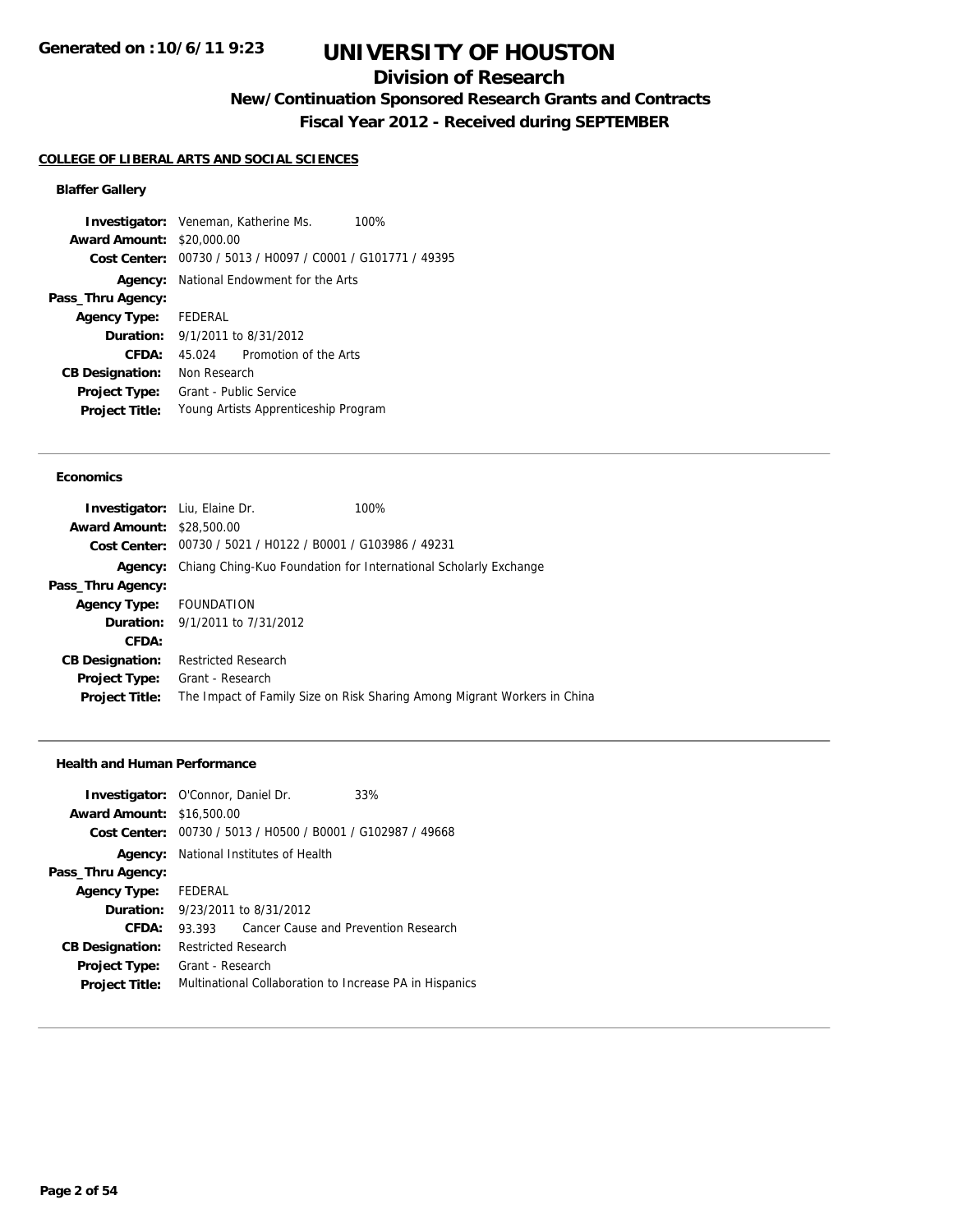## **Division of Research**

## **New/Continuation Sponsored Research Grants and Contracts**

**Fiscal Year 2012 - Received during SEPTEMBER**

#### **COLLEGE OF LIBERAL ARTS AND SOCIAL SCIENCES**

#### **History**

**Investigator:** Blue, Carroll Parrott Dr. 50% **Award Amount:** \$50,000.00 **Cost Center:** 00730 / 5013 / H0246 / C0001 / G103692 / 49507 **Agency:** National Endowment for the Arts **Pass\_Thru Agency: Agency Type:** FEDERAL **Duration:** 9/1/2011 to 8/31/2012 **CFDA:** 45.024 Promotion of the Arts **CB Designation:** Non Research **Project Type:** Grant - Public Service **Project Title:** The Third Ward Arts Initiative

#### **Philosophy**

|                                  | <b>Investigator:</b> Phillips, David Dr.   | 10%                                                         |
|----------------------------------|--------------------------------------------|-------------------------------------------------------------|
| <b>Award Amount: \$29,932.50</b> |                                            |                                                             |
|                                  |                                            | Cost Center: 00730 / 5013 / H0246 / B0001 / G103509 / 49279 |
|                                  | <b>Agency:</b> National Science Foundation |                                                             |
| Pass_Thru Agency:                |                                            |                                                             |
| <b>Agency Type:</b>              | FEDERAL                                    |                                                             |
|                                  | <b>Duration:</b> 9/1/2011 to 8/31/2014     |                                                             |
| <b>CFDA:</b>                     | 47.070                                     | Computer and Information Science and Engineering (CISE)     |
| <b>CB Designation:</b>           | <b>Restricted Research</b>                 |                                                             |
| Project Type:                    | Grant - Research                           |                                                             |
| <b>Project Title:</b>            | <b>EESE: Experiencing Ethics</b>           |                                                             |
|                                  |                                            |                                                             |

#### **Psychology**

| <b>Award Amount: \$37,000.00</b> | <b>Investigator:</b> Sharp, Carla Dr.                       | 100%                                                                                                           |
|----------------------------------|-------------------------------------------------------------|----------------------------------------------------------------------------------------------------------------|
|                                  | Cost Center: 00730 / 5021 / H0125 / B0001 / G101988 / 47486 |                                                                                                                |
|                                  | <b>Agency:</b> The Menninger Clinic                         |                                                                                                                |
| Pass_Thru Agency:                |                                                             |                                                                                                                |
| <b>Agency Type:</b>              | NON PROFIT                                                  |                                                                                                                |
|                                  | <b>Duration:</b> 9/1/2010 to 8/31/2012                      |                                                                                                                |
| <b>CFDA:</b>                     |                                                             |                                                                                                                |
| <b>CB Designation:</b>           | <b>Restricted Research</b>                                  |                                                                                                                |
| <b>Project Type:</b>             | Grant - Research                                            |                                                                                                                |
| <b>Project Title:</b>            |                                                             | Development of Personality and Other Disorders in Adolescents -Carolyn Ha and Chastity Farr Student Placements |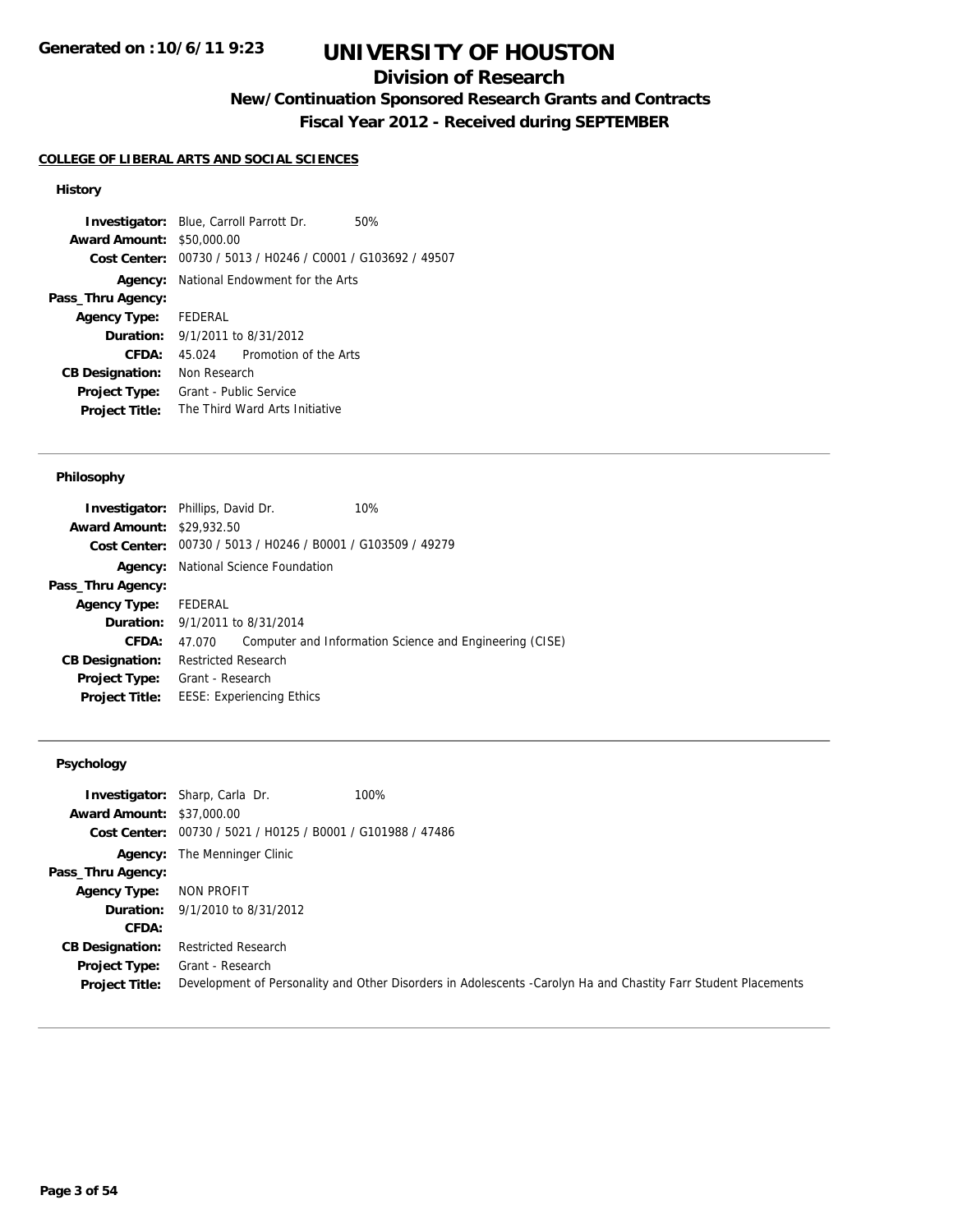## **Division of Research**

# **New/Continuation Sponsored Research Grants and Contracts**

**Fiscal Year 2012 - Received during SEPTEMBER**

### **COLLEGE OF LIBERAL ARTS AND SOCIAL SCIENCES**

### **Psychology**

|                                  | <b>Investigator:</b> Massman, Paul Dr.                      | 100%                                                                       |
|----------------------------------|-------------------------------------------------------------|----------------------------------------------------------------------------|
| <b>Award Amount: \$17,447.00</b> |                                                             |                                                                            |
|                                  | Cost Center: 00730 / 5021 / H0125 / A0001 / G104203 / 49440 |                                                                            |
|                                  | <b>Agency:</b> TIRR Memorial Hermann                        |                                                                            |
| Pass_Thru Agency:                |                                                             |                                                                            |
| Agency Type: NON PROFIT          |                                                             |                                                                            |
|                                  | <b>Duration:</b> 9/1/2011 to 8/31/2012                      |                                                                            |
| CFDA:                            |                                                             |                                                                            |
| <b>CB Designation:</b>           | Non Research                                                |                                                                            |
| <b>Project Type:</b>             | Contract - Instruction                                      |                                                                            |
| <b>Project Title:</b>            |                                                             | Clinical Neuropsychology Training-Memorial Hermann TIRR Inpatient-Struchen |

|                                  | <b>Investigator:</b> Carlson, Coleen Dr.  | 20%                                                         |
|----------------------------------|-------------------------------------------|-------------------------------------------------------------|
| <b>Award Amount: \$20,257.82</b> |                                           |                                                             |
|                                  |                                           | Cost Center: 00730 / 5013 / H0288 / B0001 / G104171 / 49693 |
| Agency:                          | Center for Applied Linguistics            |                                                             |
| Pass_Thru Agency:                |                                           | National Institute of Child Health and Human Development    |
| <b>Agency Type:</b>              | FEDERAL                                   |                                                             |
|                                  | <b>Duration:</b> 6/1/2011 to 5/31/2012    |                                                             |
| CFDA:                            | 93.865                                    | Center for Research for Mothers and Children                |
| <b>CB Designation:</b>           | <b>Restricted Research</b>                |                                                             |
| <b>Project Type:</b>             | Grant - Research                          |                                                             |
| <b>Project Title:</b>            | AVE: Acquisition of Vocabulary in English |                                                             |

|                                  | 100%<br><b>Investigator:</b> Massman, Paul Dr.                               |
|----------------------------------|------------------------------------------------------------------------------|
| <b>Award Amount: \$16,656.00</b> |                                                                              |
|                                  | Cost Center: 00730 / 5013 / H0125 / B0100 / G104184 / 49477                  |
| Agency:                          | Michael E. DeBakey Veterans Affairs Medical Center                           |
| Pass_Thru Agency:                |                                                                              |
| <b>Agency Type:</b>              | FEDERAL                                                                      |
|                                  | <b>Duration:</b> 9/1/2011 to 8/31/2012                                       |
| CFDA:                            | 00,000 Not Elsewhere Classified                                              |
| <b>CB Designation:</b>           | Non Restricted Research                                                      |
| <b>Project Type:</b>             | Other Support - Research                                                     |
| <b>Project Title:</b>            | Clinical Neuropsychology Training-Michael E. DeBakey, VA TBI Center-Pastorek |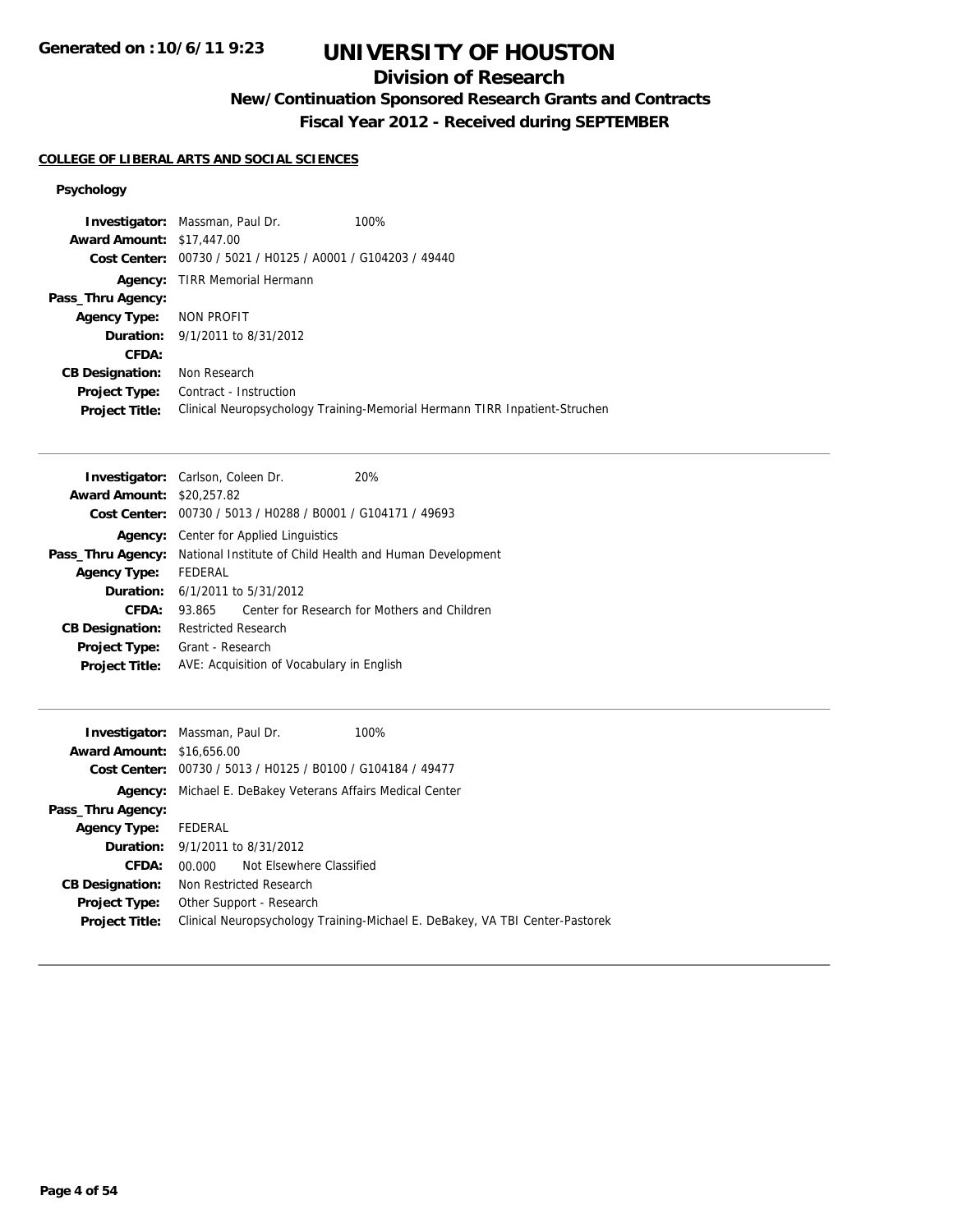## **Division of Research**

# **New/Continuation Sponsored Research Grants and Contracts**

**Fiscal Year 2012 - Received during SEPTEMBER**

## **COLLEGE OF LIBERAL ARTS AND SOCIAL SCIENCES**

### **Psychology**

| <b>Investigator:</b> Knee, C. Raymond Dr. |                            |                                                             | 20% |
|-------------------------------------------|----------------------------|-------------------------------------------------------------|-----|
| <b>Award Amount: \$124,492.40</b>         |                            |                                                             |     |
|                                           |                            | Cost Center: 00730 / 5013 / H0125 / B0001 / G102004 / 49627 |     |
|                                           |                            | <b>Agency:</b> NIH/Center for Scientific Review             |     |
| Pass_Thru Agency:                         |                            |                                                             |     |
| <b>Agency Type:</b> FEDERAL               |                            |                                                             |     |
|                                           |                            | <b>Duration:</b> $9/15/2011$ to $3/31/2016$                 |     |
| CFDA:                                     | 93.273                     | Alcohol Research Programs                                   |     |
| <b>CB Designation:</b>                    | <b>Restricted Research</b> |                                                             |     |
| <b>Project Type:</b>                      | Grant - Research           |                                                             |     |
| <b>Project Title:</b>                     |                            | Social Norms and Alcohol Prevention                         |     |
|                                           |                            |                                                             |     |

|                                  | <b>Investigator:</b> Massman, Paul Dr.                      | 100% |
|----------------------------------|-------------------------------------------------------------|------|
| <b>Award Amount: \$17,447.00</b> |                                                             |      |
|                                  | Cost Center: 00730 / 5016 / H0125 / B0001 / G104204 / 49466 |      |
| Agency:                          | University of Texas Health Science Center at Houston        |      |
| Pass_Thru Agency:                |                                                             |      |
| Agency Type:                     | <b>STATE</b>                                                |      |
|                                  | <b>Duration:</b> $9/1/2011$ to $8/31/2012$                  |      |
| CFDA:                            |                                                             |      |
| <b>CB Designation:</b>           | Restricted Research                                         |      |
| <b>Project Type:</b>             | Contract - Research                                         |      |
| <b>Project Title:</b>            | Clinical Neuropsychology Training-UTHSCH Breier             |      |
|                                  |                                                             |      |

|                                  | 100%<br><b>Investigator:</b> Massman, Paul Dr.                                                |
|----------------------------------|-----------------------------------------------------------------------------------------------|
| <b>Award Amount: \$16,516.00</b> |                                                                                               |
|                                  | Cost Center: 00730 / 5013 / H0125 / B0001 / G104183 / 49442                                   |
|                                  | <b>Agency:</b> Michael E. DeBakey Veterans Affairs Medical Center                             |
| Pass_Thru Agency:                |                                                                                               |
| <b>Agency Type:</b>              | FEDERAL                                                                                       |
|                                  | <b>Duration:</b> 9/1/2011 to 8/31/2012                                                        |
|                                  | <b>CFDA:</b> 64.016 Veterans State Hospital Care                                              |
| <b>CB Designation:</b>           | <b>Restricted Research</b>                                                                    |
| <b>Project Type:</b>             | Grant - Research                                                                              |
| <b>Project Title:</b>            | Clinical Neuropsychology Training-Michael E. DeBakey, VA Medical Center, Epilepsy Ctr-Collins |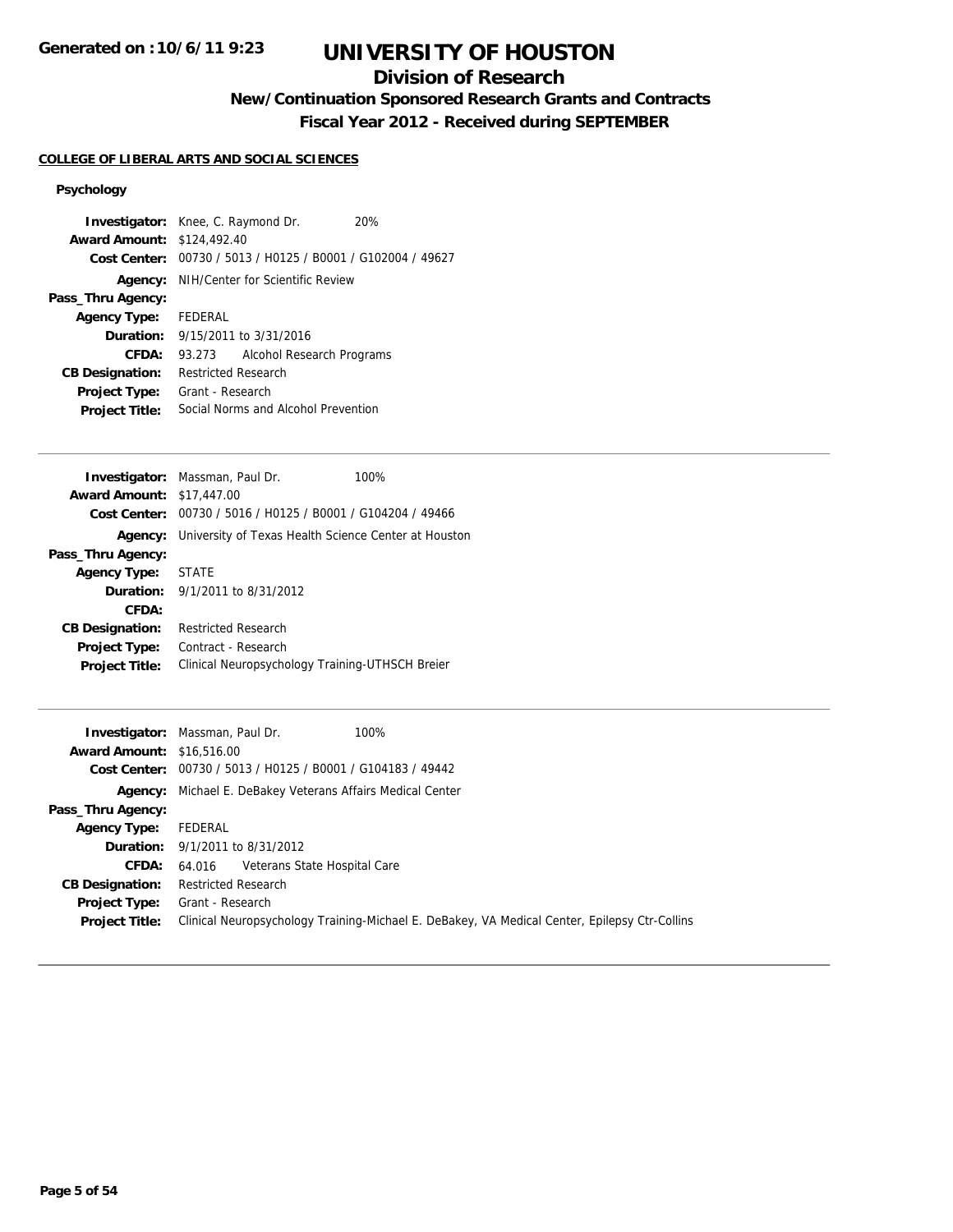## **Division of Research**

## **New/Continuation Sponsored Research Grants and Contracts**

**Fiscal Year 2012 - Received during SEPTEMBER**

### **COLLEGE OF LIBERAL ARTS AND SOCIAL SCIENCES**

### **Psychology**

| <b>Investigator:</b> Neighbors, Clayton Dr. |                                     |                                                             | 80% |
|---------------------------------------------|-------------------------------------|-------------------------------------------------------------|-----|
| <b>Award Amount: \$497,969.60</b>           |                                     |                                                             |     |
|                                             |                                     | Cost Center: 00730 / 5013 / H0125 / B0001 / G102004 / 49627 |     |
|                                             |                                     | <b>Agency:</b> NIH/Center for Scientific Review             |     |
| Pass_Thru Agency:                           |                                     |                                                             |     |
| Agency Type: FEDERAL                        |                                     |                                                             |     |
|                                             |                                     | <b>Duration:</b> 9/15/2011 to 3/31/2016                     |     |
| CFDA:                                       | 93.273                              | Alcohol Research Programs                                   |     |
| <b>CB Designation:</b>                      | <b>Restricted Research</b>          |                                                             |     |
| <b>Project Type:</b>                        | Grant - Research                    |                                                             |     |
| <b>Project Title:</b>                       | Social Norms and Alcohol Prevention |                                                             |     |

| <b>Investigator:</b> Massman, Paul Dr.                      | 100%                                                                                    |
|-------------------------------------------------------------|-----------------------------------------------------------------------------------------|
| <b>Award Amount: \$17,447.00</b>                            |                                                                                         |
| Cost Center: 00730 / 5021 / H0125 / A0001 / G104187 / 49439 |                                                                                         |
| <b>Agency:</b> TIRR Memorial Hermann                        |                                                                                         |
|                                                             |                                                                                         |
| <b>Agency Type: NON PROFIT</b>                              |                                                                                         |
| <b>Duration:</b> 9/1/2011 to 8/31/2012                      |                                                                                         |
|                                                             |                                                                                         |
| Non Research                                                |                                                                                         |
| Contract - Instruction                                      |                                                                                         |
|                                                             | Clinical Neuropsychology Training-BCM/TCH TIRR BIRC Brain Injury Research Center-Sander |
|                                                             |                                                                                         |

## **COLLEGE OF NATURAL SCIENCES AND MATHEMATICS**

### **Biology/Biochemistry**

| <b>Award Amount: \$79,390.50</b>              | <b>Investigator:</b> Pennings, Steve Dr.<br>50%<br>Cost Center: 00730 / 5013 / H0104 / B0001 / G103278 / 49566              |
|-----------------------------------------------|-----------------------------------------------------------------------------------------------------------------------------|
|                                               | <b>Agency:</b> National Science Foundation                                                                                  |
| Pass_Thru Agency:                             |                                                                                                                             |
| <b>Agency Type:</b>                           | FEDERAL                                                                                                                     |
|                                               | <b>Duration:</b> 9/15/2011 to 8/31/2014                                                                                     |
| <b>CFDA:</b>                                  | Geosciences<br>47.050                                                                                                       |
| <b>CB Designation:</b>                        | <b>Restricted Research</b>                                                                                                  |
| <b>Project Type:</b><br><b>Project Title:</b> | Grant - Research<br>Collaborative Research: Biophysical alteration of wetland geomorphology in response to rising sea level |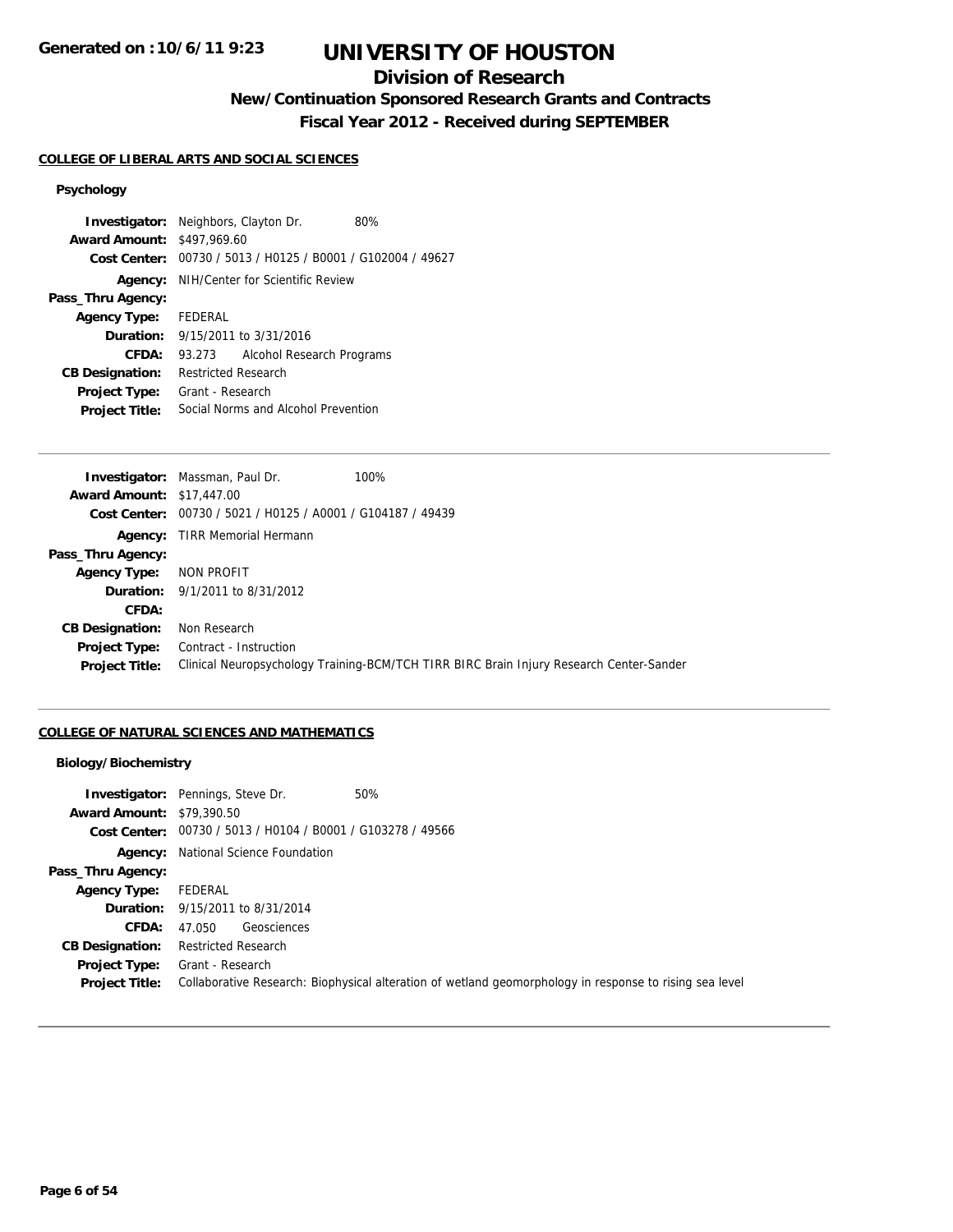## **Division of Research**

**New/Continuation Sponsored Research Grants and Contracts**

**Fiscal Year 2012 - Received during SEPTEMBER**

### **COLLEGE OF NATURAL SCIENCES AND MATHEMATICS**

### **Biology/Biochemistry**

| <b>Investigator:</b> Zhang, Xiaoliu Dr. |                                                 |                                         | 50%                                                                           |  |
|-----------------------------------------|-------------------------------------------------|-----------------------------------------|-------------------------------------------------------------------------------|--|
| <b>Award Amount: \$15,000.00</b>        |                                                 |                                         |                                                                               |  |
|                                         |                                                 |                                         | Cost Center: 00730 / 5013 / H0515 / B0001 / G101536 / 49568                   |  |
| Agency:                                 |                                                 | Methodist Hospital Research Institute   |                                                                               |  |
| Pass_Thru Agency:                       | U.S. Army Medical Research Acquisition Activity |                                         |                                                                               |  |
| <b>Agency Type:</b>                     | FEDERAL                                         |                                         |                                                                               |  |
|                                         |                                                 | <b>Duration:</b> 4/15/2011 to 4/15/2013 |                                                                               |  |
| CFDA:                                   | 12.420                                          |                                         | Military Medical Research and Development                                     |  |
| <b>CB Designation:</b>                  | <b>Restricted Research</b>                      |                                         |                                                                               |  |
| Project Type:                           | Grant - Research                                |                                         |                                                                               |  |
| <b>Project Title:</b>                   |                                                 |                                         | Mesothelin-specific targeting PLGA nanoparticle for pancreatic cancer therapy |  |
|                                         |                                                 |                                         |                                                                               |  |

| <b>Investigator:</b> Stewart, M. David Dr.<br>100%              |
|-----------------------------------------------------------------|
| <b>Award Amount: \$70,000.00</b>                                |
| 00730 / 5021 / H0104 / B0001 / G101006 / 46824                  |
| American Heart Association - South Central Affiliate            |
|                                                                 |
| Agency Type: NON PROFIT                                         |
| <b>Duration:</b> 7/1/2010 to 6/30/2012                          |
|                                                                 |
| <b>Restricted Research</b>                                      |
| Grant - Research                                                |
| Molecular mechanisms of Smyd1-induced repression and activation |
|                                                                 |

|                                  | <b>Investigator:</b> Roman, Gregg Dr.        | 36%                                                               |
|----------------------------------|----------------------------------------------|-------------------------------------------------------------------|
| <b>Award Amount: \$77,625.00</b> |                                              |                                                                   |
|                                  |                                              | Cost Center: 00730 / 5013 / H0117 / B0001 / G102544 / 49564       |
|                                  | <b>Agency:</b> National Institutes of Health |                                                                   |
| Pass_Thru Agency:                |                                              |                                                                   |
| Agency Type: FEDERAL             |                                              |                                                                   |
|                                  | <b>Duration:</b> 9/5/2011 to 6/30/2012       |                                                                   |
| CFDA:                            | 93.273                                       | Alcohol Research Programs                                         |
| <b>CB Designation:</b>           | <b>Restricted Research</b>                   |                                                                   |
| Project Type:                    | Grant - Research                             |                                                                   |
| <b>Project Title:</b>            |                                              | Characterization of a novel presynaptic target for ethanol action |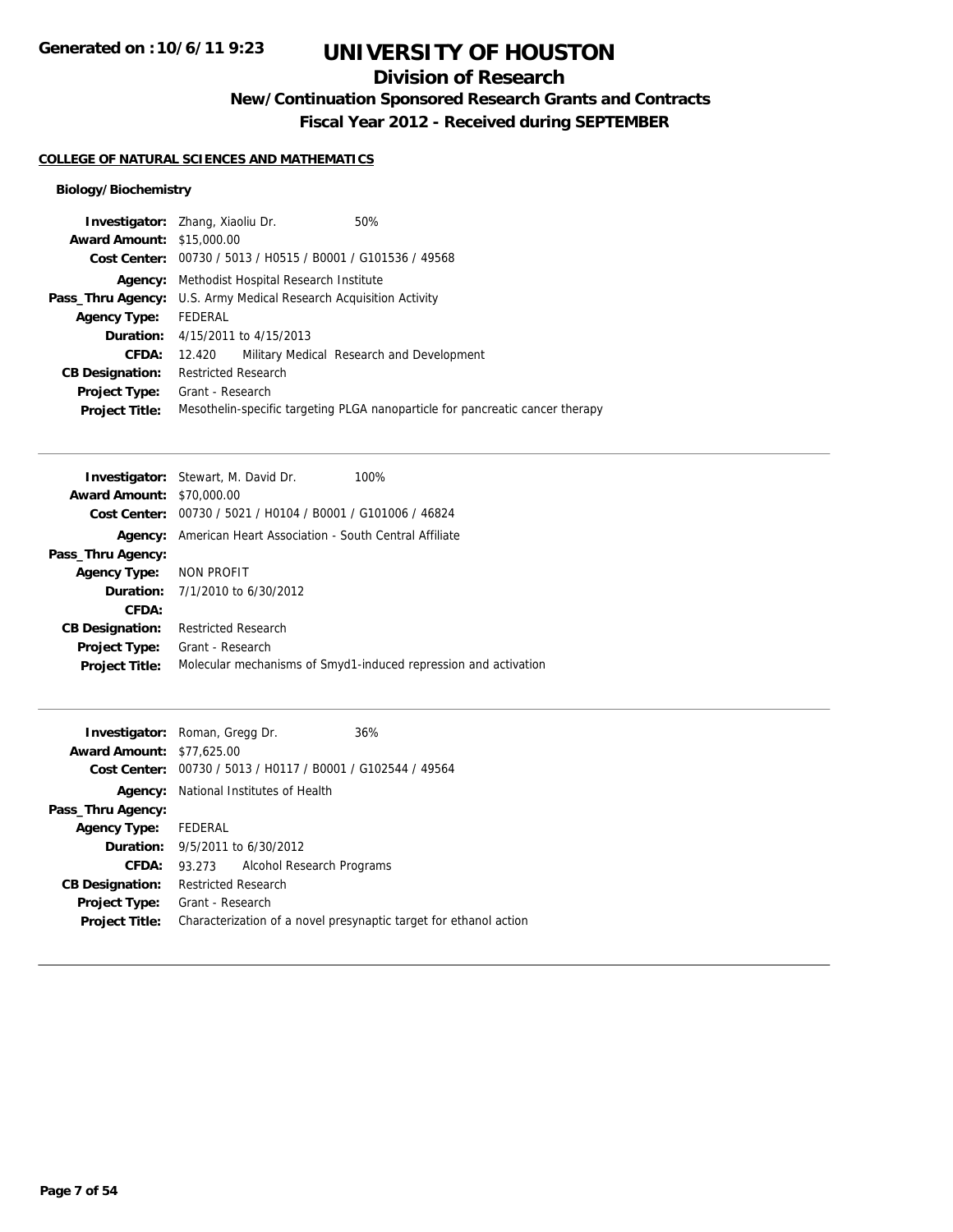## **Division of Research**

**New/Continuation Sponsored Research Grants and Contracts**

**Fiscal Year 2012 - Received during SEPTEMBER**

#### **COLLEGE OF NATURAL SCIENCES AND MATHEMATICS**

### **Biology/Biochemistry**

|                                  | <b>Investigator:</b> Willson, Richard C. Dr.<br>20%                                          |  |
|----------------------------------|----------------------------------------------------------------------------------------------|--|
| <b>Award Amount: \$46,179.20</b> |                                                                                              |  |
|                                  | Cost Center: 00730 / 5013 / H0067 / B0001 / G103378 / 49535                                  |  |
|                                  | <b>Agency:</b> National Science Foundation                                                   |  |
| Pass_Thru Agency:                |                                                                                              |  |
| <b>Agency Type:</b>              | FEDERAL                                                                                      |  |
|                                  | <b>Duration:</b> 9/1/2011 to 8/31/2014                                                       |  |
| <b>CFDA:</b>                     | Engineering Grants<br>47.041                                                                 |  |
| <b>CB Designation:</b>           | Restricted Research                                                                          |  |
|                                  | <b>Project Type:</b> Grant - Research                                                        |  |
| <b>Project Title:</b>            | Collaborative Research: Ion-exchange adsorption of proteins: a single-molecule investigation |  |
|                                  |                                                                                              |  |

### **Center for Nuclear Receptors and Cell Signaling**

| <b>Award Amount: \$15,000.00</b> | <b>Investigator:</b> Zhang, Xiaoliu Dr.                                  | 50%                                                                           |  |  |
|----------------------------------|--------------------------------------------------------------------------|-------------------------------------------------------------------------------|--|--|
|                                  |                                                                          |                                                                               |  |  |
|                                  | Cost Center: 00730 / 5013 / H0515 / B0001 / G101536 / 49568              |                                                                               |  |  |
| Agency:                          | Methodist Hospital Research Institute                                    |                                                                               |  |  |
|                                  | <b>Pass_Thru Agency:</b> U.S. Army Medical Research Acquisition Activity |                                                                               |  |  |
| <b>Agency Type:</b>              | FEDERAL                                                                  |                                                                               |  |  |
|                                  | <b>Duration:</b> 4/15/2011 to 4/15/2013                                  |                                                                               |  |  |
| CFDA:                            | 12.420                                                                   | Military Medical Research and Development                                     |  |  |
| <b>CB Designation:</b>           | <b>Restricted Research</b>                                               |                                                                               |  |  |
| <b>Project Type:</b>             | Grant - Research                                                         |                                                                               |  |  |
| <b>Project Title:</b>            |                                                                          | Mesothelin-specific targeting PLGA nanoparticle for pancreatic cancer therapy |  |  |

### **Chemistry**

| <b>Award Amount: \$40,000.00</b> | <b>Investigator:</b> Halasyamani, Shiv Dr.<br>100%                                                                                                                          |
|----------------------------------|-----------------------------------------------------------------------------------------------------------------------------------------------------------------------------|
|                                  | Cost Center: 00730 / 5013 / H0107 / B0001 / G101543 / 49524                                                                                                                 |
|                                  | Agency: U.S. Army Research Office                                                                                                                                           |
| Pass_Thru Agency:                |                                                                                                                                                                             |
| <b>Agency Type:</b>              | FEDERAL                                                                                                                                                                     |
|                                  | <b>Duration:</b> $8/1/2011$ to $2/29/2012$                                                                                                                                  |
| <b>CFDA:</b>                     | Basic Scientific Research<br>12.431                                                                                                                                         |
| <b>CB Designation:</b>           | <b>Restricted Research</b>                                                                                                                                                  |
| <b>Project Type:</b>             | Grant - Research                                                                                                                                                            |
| <b>Project Title:</b>            | Advanced Functional Inorganic Materials: Geometric Ferroelectrics with Multi-Ferroic Applications - Design, Synthesis,<br>and Characterization of New Mixed-Metal Fluorides |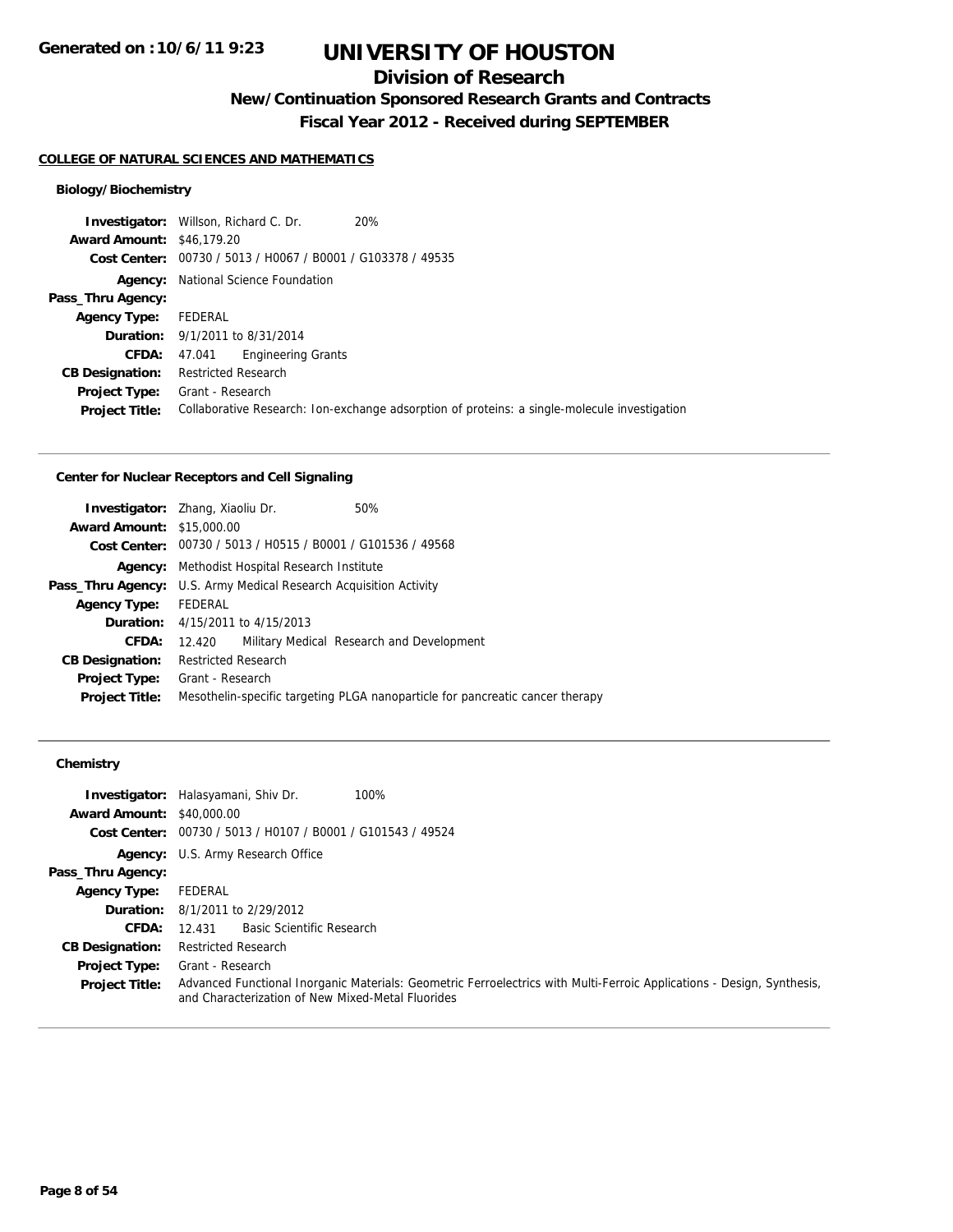## **Division of Research**

# **New/Continuation Sponsored Research Grants and Contracts**

**Fiscal Year 2012 - Received during SEPTEMBER**

### **COLLEGE OF NATURAL SCIENCES AND MATHEMATICS**

### **Chemistry**

|                                   | 100%<br><b>Investigator:</b> Xu, Shoujun Dr.                                                         |
|-----------------------------------|------------------------------------------------------------------------------------------------------|
| <b>Award Amount: \$106,803.00</b> |                                                                                                      |
|                                   | Cost Center: 00730 / 5013 / H0107 / B0001 / G101108 / 47057                                          |
|                                   | <b>Agency:</b> National Science Foundation                                                           |
| Pass_Thru Agency:                 |                                                                                                      |
| <b>Agency Type:</b>               | FEDERAL                                                                                              |
|                                   | <b>Duration:</b> 9/1/2010 to 8/31/2012                                                               |
| <b>CFDA:</b>                      | Engineering Grants<br>47.041                                                                         |
| <b>CB Designation:</b>            | <b>Restricted Research</b>                                                                           |
| Project Type:                     | Grant - Research                                                                                     |
| <b>Project Title:</b>             | Developing a Novel Scanning Magnetic Imaging Technique for Magnetically Labeled Biological Molecules |

| <b>Investigator:</b> Bittner, Eric R. Dr. |                            |                                                                      | 100%                                                                     |
|-------------------------------------------|----------------------------|----------------------------------------------------------------------|--------------------------------------------------------------------------|
| <b>Award Amount: \$136,000.00</b>         |                            |                                                                      |                                                                          |
|                                           |                            | <b>Cost Center:</b> $00730 / 5013 / 40107 / 80001 / 6100704 / 47065$ |                                                                          |
|                                           |                            | <b>Agency:</b> National Science Foundation                           |                                                                          |
| Pass_Thru Agency:                         |                            |                                                                      |                                                                          |
| <b>Agency Type:</b>                       | FEDERAL                    |                                                                      |                                                                          |
|                                           |                            | <b>Duration:</b> 9/15/2010 to 8/13/2013                              |                                                                          |
| CFDA:                                     | 47.049                     | Mathematical and Physical Sciences                                   |                                                                          |
| <b>CB Designation:</b>                    | <b>Restricted Research</b> |                                                                      |                                                                          |
| <b>Project Type:</b>                      | Grant - Research           |                                                                      |                                                                          |
| <b>Project Title:</b>                     |                            |                                                                      | Theory and Simulations of Electronic Processes in Organic Semiconductors |
|                                           |                            |                                                                      |                                                                          |

| <b>Investigator:</b> Gilbertson, Scott Dr. |                                                             |                                        | 100%                                                        |  |
|--------------------------------------------|-------------------------------------------------------------|----------------------------------------|-------------------------------------------------------------|--|
| <b>Award Amount: \$30,622.64</b>           |                                                             |                                        |                                                             |  |
|                                            |                                                             |                                        | Cost Center: 00730 / 5015 / H0107 / B0001 / G102593 / 47738 |  |
| Agency:                                    | University of Texas Medical Branch at Galveston             |                                        |                                                             |  |
|                                            | <b>Pass_Thru Agency:</b> NIH/Office of Director             |                                        |                                                             |  |
| <b>Agency Type:</b>                        | FEDERAL                                                     |                                        |                                                             |  |
|                                            |                                                             | <b>Duration:</b> 8/1/2010 to 7/31/2012 |                                                             |  |
| CFDA:                                      | 93.279                                                      |                                        | Drug Abuse Research Programs                                |  |
| <b>CB Designation:</b>                     | <b>Restricted Research</b>                                  |                                        |                                                             |  |
| <b>Project Type:</b>                       | Grant - Research                                            |                                        |                                                             |  |
| <b>Project Title:</b>                      | Translational Center on Serotonin and Stimulation Addiction |                                        |                                                             |  |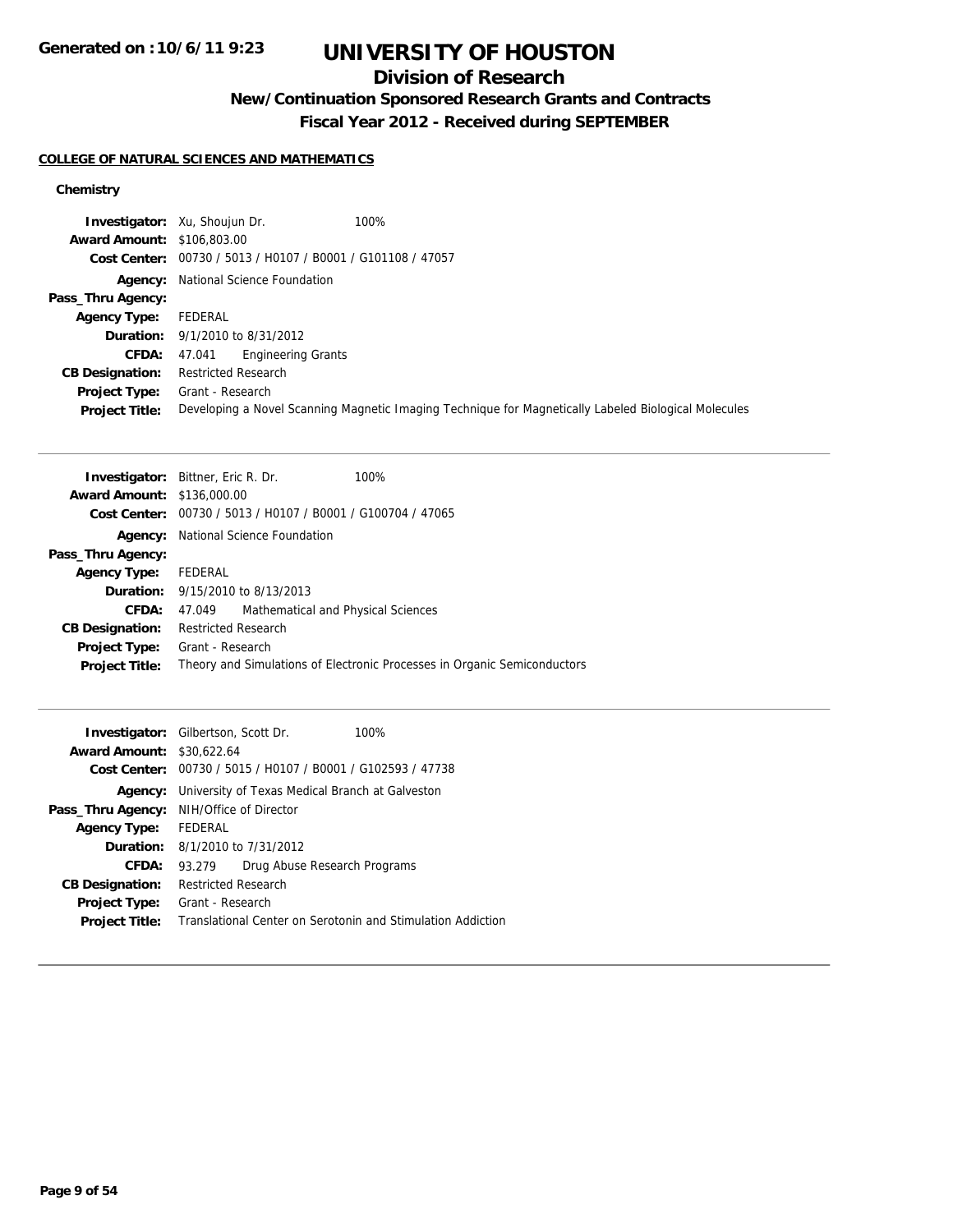## **Division of Research**

**New/Continuation Sponsored Research Grants and Contracts**

**Fiscal Year 2012 - Received during SEPTEMBER**

### **COLLEGE OF NATURAL SCIENCES AND MATHEMATICS**

### **Chemistry**

| <b>Investigator:</b> Lee, T. Randall Dr. |                                                                   |                                                                    |
|------------------------------------------|-------------------------------------------------------------------|--------------------------------------------------------------------|
| <b>Award Amount: \$40,965.00</b>         |                                                                   |                                                                    |
|                                          | Cost Center: 00730 / 5013 / H0107 / B0001 / G101527 / 49567       |                                                                    |
|                                          | <b>Agency:</b> Methodist Hospital Research Institute              |                                                                    |
|                                          | Pass_Thru Agency: U.S. Army Medical Research Acquisition Activity |                                                                    |
| <b>Agency Type:</b>                      | FEDERAL                                                           |                                                                    |
|                                          | <b>Duration:</b> 4/15/2011 to 4/15/2013                           |                                                                    |
| CFDA:                                    | 12.420                                                            | Military Medical Research and Development                          |
| <b>CB Designation:</b>                   | <b>Restricted Research</b>                                        |                                                                    |
| Project Type:                            | Grant - Research                                                  |                                                                    |
| <b>Project Title:</b>                    |                                                                   | Gold Nanoshells: Delivery of Biological Therapeutics to the Macula |

#### **Computer Science**

| <b>Award Amount: \$63,322.00</b> | 25%<br><b>Investigator:</b> Zheng, Rong Dr.<br>Cost Center: 00730 / 5013 / H0246 / B0001 / G102496 / 49215                  |
|----------------------------------|-----------------------------------------------------------------------------------------------------------------------------|
|                                  | <b>Agency:</b> National Science Foundation                                                                                  |
| Pass_Thru Agency:                |                                                                                                                             |
| <b>Agency Type:</b>              | FEDERAL                                                                                                                     |
|                                  | <b>Duration:</b> 9/1/2011 to 8/31/2014                                                                                      |
| <b>CFDA:</b>                     | <b>Engineering Grants</b><br>47.041                                                                                         |
| <b>CB Designation:</b>           | <b>Restricted Research</b>                                                                                                  |
| <b>Project Type:</b>             | Grant - Research                                                                                                            |
| <b>Project Title:</b>            | CCSS-CPS: Collaborative: If the Bridges Can Talk: Toward Autonomous Structure Health Monitoring for Civil<br>Infrastructure |

|                                   | 100%<br><b>Investigator:</b> Huang, Shou-Hsuan Dr.                                    |
|-----------------------------------|---------------------------------------------------------------------------------------|
| <b>Award Amount: \$175,900.00</b> |                                                                                       |
|                                   | Cost Center: 00730 / 5013 / H0108 / B0001 / G100844 / 46966                           |
|                                   | <b>Agency:</b> U.S. Department of Education                                           |
| Pass_Thru Agency:                 |                                                                                       |
| <b>Agency Type:</b>               | FEDERAL                                                                               |
|                                   | <b>Duration:</b> $8/16/2010$ to $8/15/2012$                                           |
| <b>CFDA:</b>                      | Graduate Assistance in Areas of National Need<br>84.200                               |
| <b>CB Designation:</b>            | Non Restricted Research                                                               |
| Project Type:                     | Grant - Research                                                                      |
| <b>Project Title:</b>             | DOCTORAL TRAINING IN COMPUTER/COMPUTATIONAL SCIENCES AND INFORMATION SECURITY (GAANN) |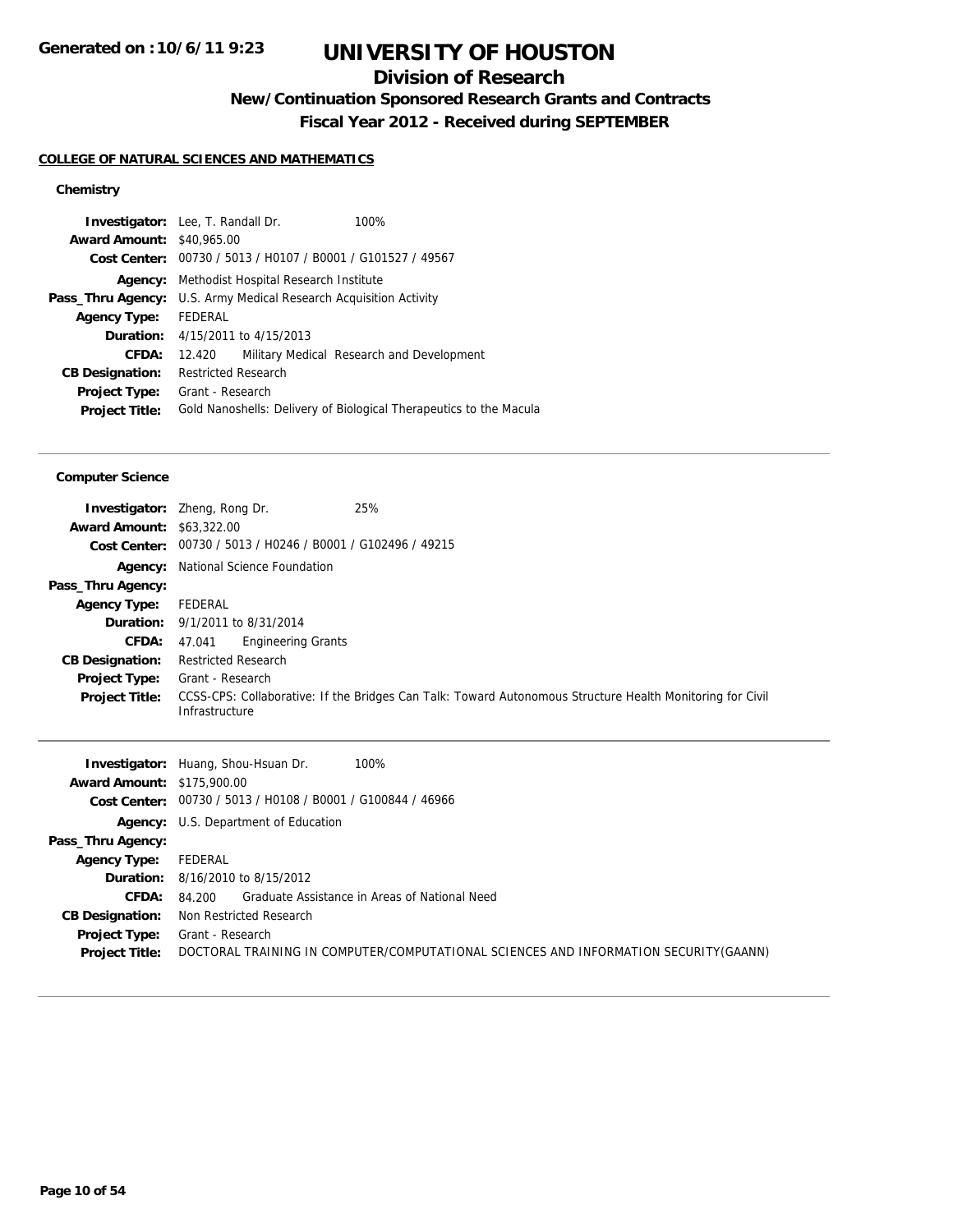## **Division of Research**

## **New/Continuation Sponsored Research Grants and Contracts**

**Fiscal Year 2012 - Received during SEPTEMBER**

### **COLLEGE OF NATURAL SCIENCES AND MATHEMATICS**

#### **Computer Science**

|                                  | 16%<br><b>Investigator:</b> Kakadiaris, Ioannis Dr.                                                                                 |
|----------------------------------|-------------------------------------------------------------------------------------------------------------------------------------|
| <b>Award Amount: \$26,795.04</b> |                                                                                                                                     |
|                                  | Cost Center: 00730 / 5013 / H0246 / B0001 / G098272 / 45041                                                                         |
|                                  | <b>Agency:</b> National Science Foundation                                                                                          |
| Pass_Thru Agency:                |                                                                                                                                     |
| <b>Agency Type:</b>              | FEDERAL                                                                                                                             |
|                                  | <b>Duration:</b> 9/1/2009 to 8/31/2012                                                                                              |
| <b>CFDA:</b>                     | Mathematical and Physical Sciences<br>47.049                                                                                        |
| <b>CB Designation:</b>           | <b>Restricted Research</b>                                                                                                          |
| <b>Project Type:</b>             | Grant - Research                                                                                                                    |
| <b>Project Title:</b>            | Rigid Motion Steerability for Multiscale Stochastic Models of 3D-Textures Applied to Tissue Segmentation in<br>3D-Biomedical Images |

|                                  | <b>Investigator:</b> Pavlidis, Ioannis Dr.                  | 20%                                                     |
|----------------------------------|-------------------------------------------------------------|---------------------------------------------------------|
| <b>Award Amount: \$59,865.00</b> |                                                             |                                                         |
|                                  | Cost Center: 00730 / 5013 / H0246 / B0001 / G103509 / 49279 |                                                         |
| Agency:                          | National Science Foundation                                 |                                                         |
| Pass_Thru Agency:                |                                                             |                                                         |
| <b>Agency Type:</b>              | FEDERAL                                                     |                                                         |
|                                  | <b>Duration:</b> 9/1/2011 to 8/31/2014                      |                                                         |
| <b>CFDA:</b>                     | 47.070                                                      | Computer and Information Science and Engineering (CISE) |
| <b>CB Designation:</b>           | <b>Restricted Research</b>                                  |                                                         |
| <b>Project Type:</b>             | Grant - Research                                            |                                                         |
| <b>Project Title:</b>            | <b>EESE: Experiencing Ethics</b>                            |                                                         |
|                                  |                                                             |                                                         |

|                                  | 100%<br><b>Investigator:</b> Chapman, Barbara M. Dr.                                             |
|----------------------------------|--------------------------------------------------------------------------------------------------|
| <b>Award Amount: \$60,000.00</b> |                                                                                                  |
|                                  | Cost Center: 00730 / 5022 / H0108 / B0001 / G099805 / 45551                                      |
|                                  | <b>Agency:</b> Semiconductor Research Corp.                                                      |
| Pass_Thru Agency:                |                                                                                                  |
| <b>Agency Type:</b>              | PROFIT                                                                                           |
|                                  | <b>Duration:</b> 10/1/2009 to 9/30/2012                                                          |
| <b>CFDA:</b>                     |                                                                                                  |
| <b>CB Designation:</b>           | <b>Restricted Research</b>                                                                       |
| Project Type:                    | Grant - Research                                                                                 |
| <b>Project Title:</b>            | High-level Programming Interface Based on OpenMP for Heterogeneous Embedded Software Development |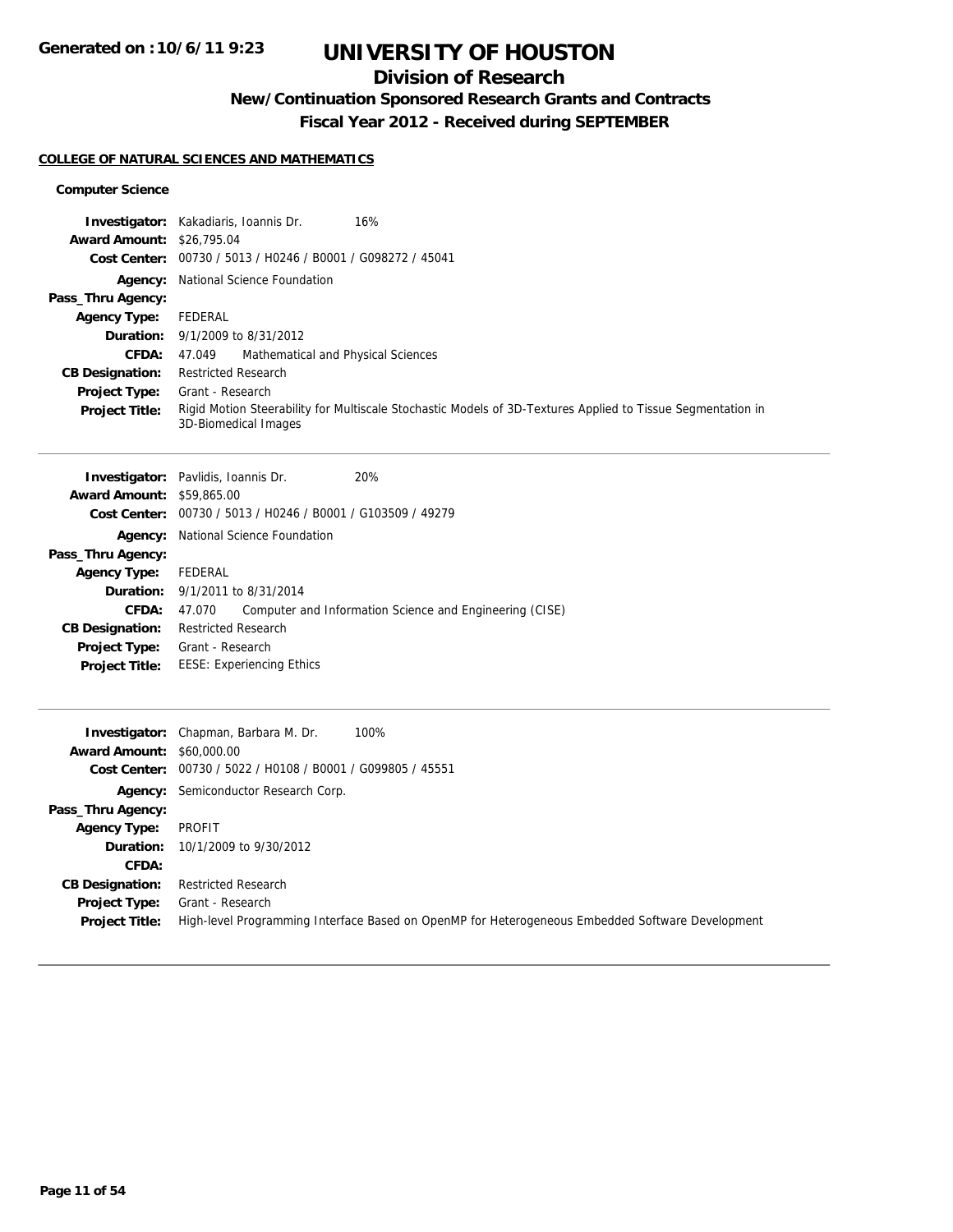## **Division of Research**

## **New/Continuation Sponsored Research Grants and Contracts**

**Fiscal Year 2012 - Received during SEPTEMBER**

#### **COLLEGE OF NATURAL SCIENCES AND MATHEMATICS**

#### **Dean, Natural Sciences and Mathematics**

|                                  | <b>Investigator:</b> Cassidy, Craig Mr.                     | 50%                                                                                      |
|----------------------------------|-------------------------------------------------------------|------------------------------------------------------------------------------------------|
| <b>Award Amount: \$20,000.00</b> |                                                             |                                                                                          |
|                                  | Cost Center: 00730 / 5015 / H0102 / B0001 / G100131 / 47217 |                                                                                          |
|                                  | <b>Agency:</b> University of Houston Downtown               |                                                                                          |
|                                  | Pass_Thru Agency: National Science Foundation               |                                                                                          |
| <b>Agency Type:</b>              | FEDERAL                                                     |                                                                                          |
|                                  | <b>Duration:</b> 9/1/2010 to 8/31/2012                      |                                                                                          |
| CFDA:                            | 47.076 Education and Human Resources                        |                                                                                          |
| <b>CB Designation:</b>           | Non Restricted Research                                     |                                                                                          |
| <b>Project Type:</b>             | Grant - Research                                            |                                                                                          |
| <b>Project Title:</b>            |                                                             | Undergraduate/Graduate Student Immersion in Computer Science, Technology and Mathematics |

|                                   | Investigator: Semendeferi, Ioanna Dr.<br>40%                      |
|-----------------------------------|-------------------------------------------------------------------|
| <b>Award Amount: \$119,730.00</b> |                                                                   |
| Cost Center:                      | 00730 / 5013 / H0246 / B0001 / G103509 / 49279                    |
| Agency:                           | National Science Foundation                                       |
| Pass_Thru Agency:                 |                                                                   |
| <b>Agency Type:</b>               | FEDERAL                                                           |
|                                   | <b>Duration:</b> 9/1/2011 to 8/31/2014                            |
| CFDA:                             | Computer and Information Science and Engineering (CISE)<br>47.070 |
| <b>CB Designation:</b>            | <b>Restricted Research</b>                                        |
| <b>Project Type:</b>              | Grant - Research                                                  |
| <b>Project Title:</b>             | <b>EESE: Experiencing Ethics</b>                                  |
|                                   |                                                                   |

### **Geosciences**

|                                   | <b>Investigator:</b> Castagna, John Dr.                     | 100% |
|-----------------------------------|-------------------------------------------------------------|------|
| <b>Award Amount: \$440,590.00</b> |                                                             |      |
|                                   | Cost Center: 00730 / 5022 / H0109 / B0001 / G104143 / 49504 |      |
|                                   | <b>Agency:</b> 3MSco Resources, LLC                         |      |
| Pass_Thru Agency:                 |                                                             |      |
| Agency Type: PROFIT               |                                                             |      |
|                                   | <b>Duration:</b> $9/1/2011$ to $8/31/2013$                  |      |
| CFDA:                             |                                                             |      |
| <b>CB Designation:</b>            | <b>Restricted Research</b>                                  |      |
| <b>Project Type:</b>              | Contract - Research                                         |      |
| <b>Project Title:</b>             | Spectral Inversion Case Studies                             |      |
|                                   |                                                             |      |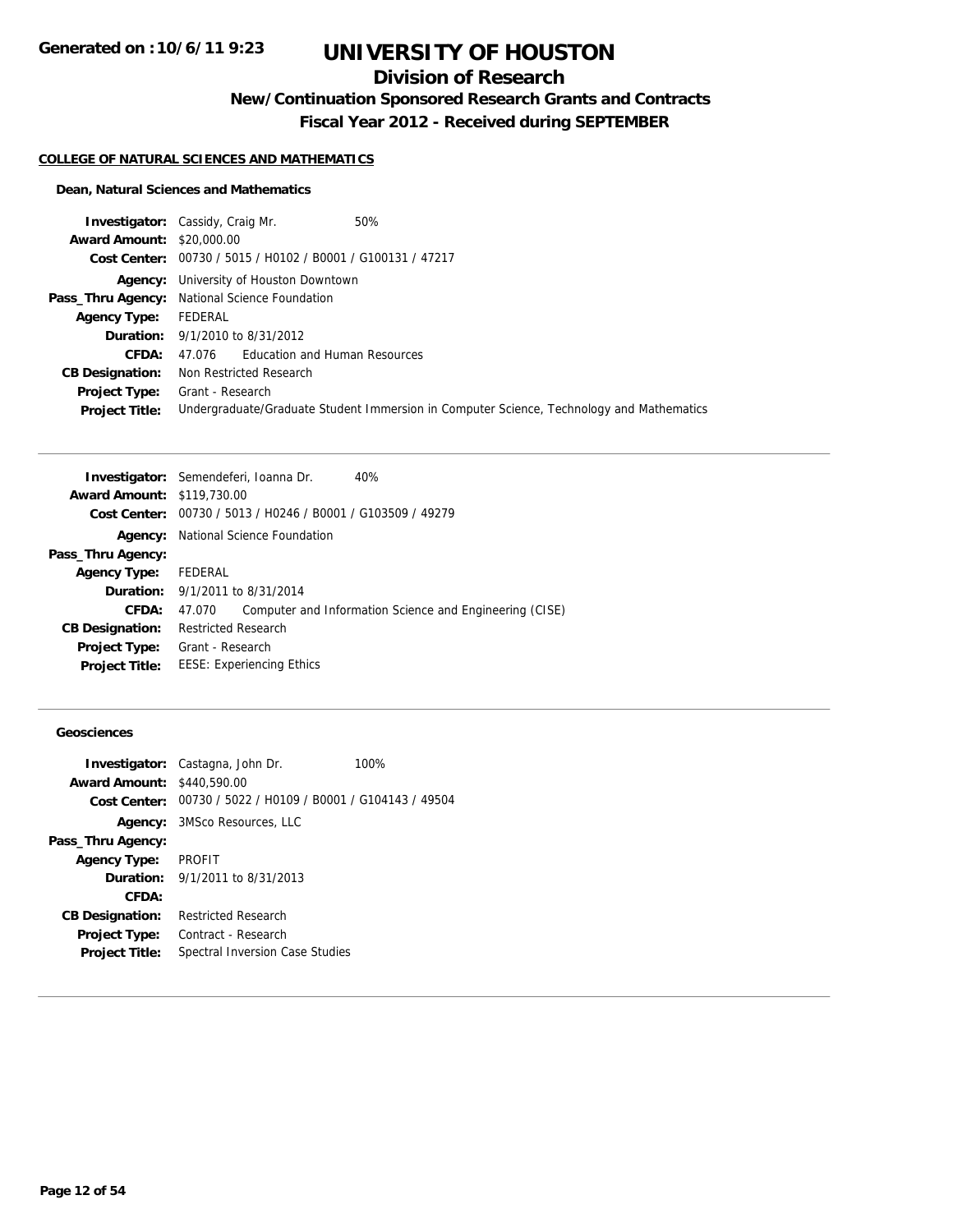## **Division of Research**

# **New/Continuation Sponsored Research Grants and Contracts**

**Fiscal Year 2012 - Received during SEPTEMBER**

### **COLLEGE OF NATURAL SCIENCES AND MATHEMATICS**

#### **Geosciences**

| <b>Investigator:</b> Li, Aibing Dr. |                                                | 100%                                                         |
|-------------------------------------|------------------------------------------------|--------------------------------------------------------------|
| <b>Award Amount: \$100,000.00</b>   |                                                |                                                              |
| Cost Center:                        | 00730 / 5021 / H0109 / B0001 / G104084 / 49688 |                                                              |
| Agency:                             | Society for Exploration Geophysics             |                                                              |
| Pass_Thru Agency:                   |                                                |                                                              |
| <b>Agency Type:</b>                 | NON PROFIT                                     |                                                              |
|                                     | <b>Duration:</b> 7/1/2011 to 6/30/2013         |                                                              |
| CFDA:                               |                                                |                                                              |
| <b>CB Designation:</b>              | <b>Restricted Research</b>                     |                                                              |
| <b>Project Type:</b>                | Grant - Research                               |                                                              |
| <b>Project Title:</b>               |                                                | Risk Assessment and Advance Warning for Landslides in Brazil |

|                                  | Investigator: Castagna, John Dr.                            | 100% |
|----------------------------------|-------------------------------------------------------------|------|
| <b>Award Amount: \$28,697,00</b> |                                                             |      |
|                                  | Cost Center: 00730 / 5022 / H0109 / B0001 / G104142 / 49528 |      |
|                                  | <b>Agency: DataSeismic</b>                                  |      |
| Pass_Thru Agency:                |                                                             |      |
| <b>Agency Type:</b>              | <b>PROFIT</b>                                               |      |
|                                  | <b>Duration:</b> $9/1/2011$ to $6/1/2012$                   |      |
| CFDA:                            |                                                             |      |
| <b>CB Designation:</b>           | Restricted Research                                         |      |
| <b>Project Type:</b>             | Grant - Research                                            |      |
| <b>Project Title:</b>            | Pre-stack Noise Suppression                                 |      |
|                                  |                                                             |      |

|                                   | <b>Investigator:</b> Mann, Paul Dr.                         | 100%                                                      |
|-----------------------------------|-------------------------------------------------------------|-----------------------------------------------------------|
| <b>Award Amount: \$120,000.00</b> |                                                             |                                                           |
|                                   | Cost Center: 00730 / 5022 / H0109 / B0001 / G103956 / 49251 |                                                           |
|                                   | <b>Agency:</b> Various Private Profit Agencies              |                                                           |
| Pass_Thru Agency:                 |                                                             |                                                           |
| <b>Agency Type:</b>               | <b>PROFIT</b>                                               |                                                           |
|                                   | <b>Duration:</b> 6/1/2011 to 8/31/2014                      |                                                           |
| CFDA:                             |                                                             |                                                           |
| <b>CB Designation:</b>            | <b>Restricted Research</b>                                  |                                                           |
| <b>Project Type:</b>              | Contract - Research                                         |                                                           |
| <b>Project Title:</b>             |                                                             | Caribbean Basins, Tectonics, and Hydrocarbons - Phase III |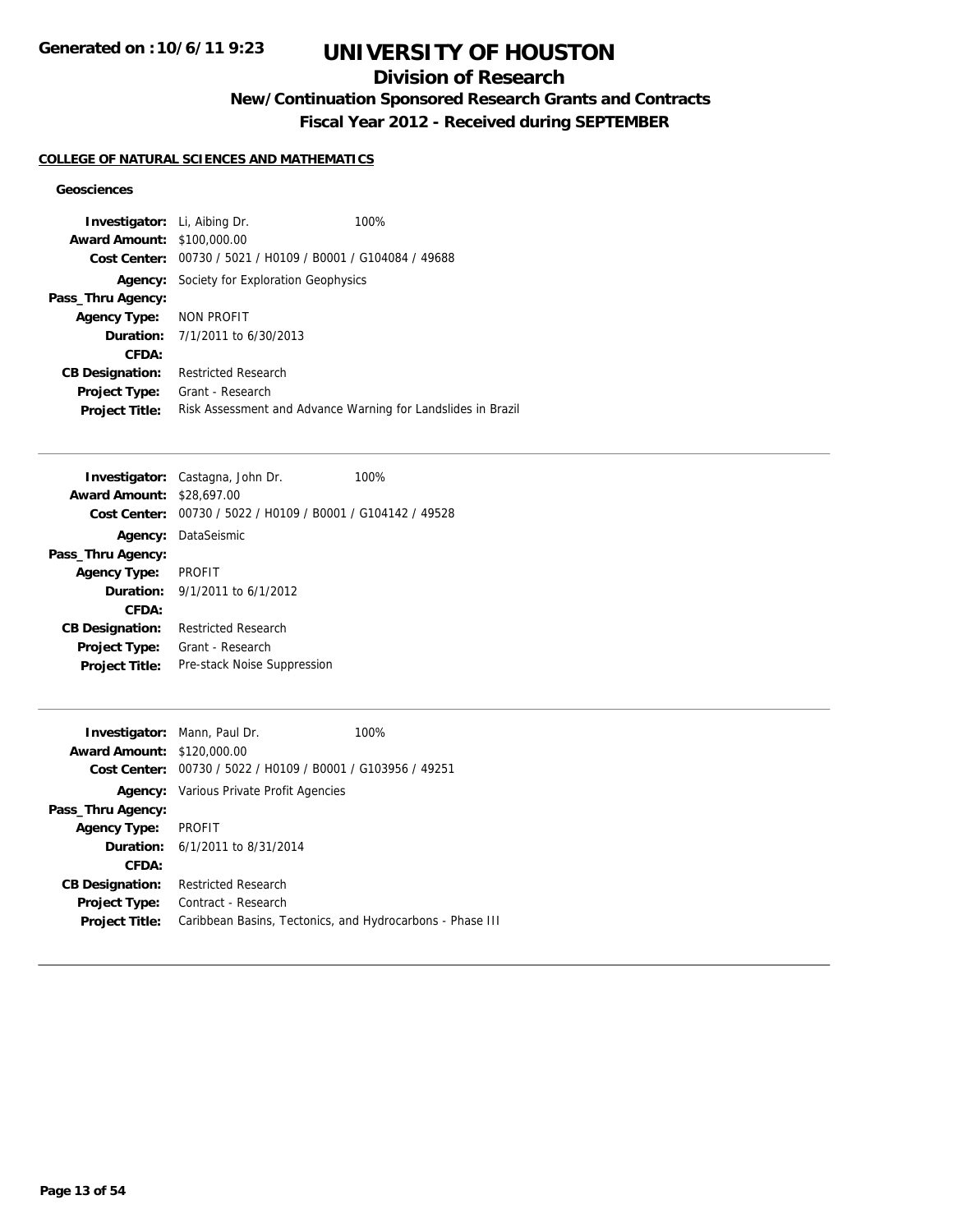## **Division of Research**

**New/Continuation Sponsored Research Grants and Contracts**

**Fiscal Year 2012 - Received during SEPTEMBER**

### **COLLEGE OF NATURAL SCIENCES AND MATHEMATICS**

#### **Geosciences**

|                                  | <b>Investigator:</b> Han, De-Hua Dr.                       | 100% |
|----------------------------------|------------------------------------------------------------|------|
| <b>Award Amount: \$40,000.15</b> |                                                            |      |
| Cost Center:                     | 00730 / 5022 / H0109 / B0001 / G094777 / 40041             |      |
|                                  | <b>Agency:</b> Various Private Profit Agencies             |      |
| Pass_Thru Agency:                |                                                            |      |
| <b>Agency Type:</b>              | PROFIT                                                     |      |
|                                  | <b>Duration:</b> $1/1/2007$ to $12/31/2020$                |      |
| CFDA:                            |                                                            |      |
| <b>CB Designation:</b>           | <b>Restricted Research</b>                                 |      |
| Project Type:                    | Contract - Research                                        |      |
| <b>Project Title:</b>            | Fluid & Rock Properties and Seismic Hydrocarbon Indicators |      |

|                                  | <b>Investigator:</b> Brandon, Alan Dr.<br>100%                                                                                                                       |  |
|----------------------------------|----------------------------------------------------------------------------------------------------------------------------------------------------------------------|--|
| <b>Award Amount: \$96,283,00</b> |                                                                                                                                                                      |  |
|                                  | Cost Center: 00730 / 5013 / H0109 / B0001 / G103034 / 49665                                                                                                          |  |
|                                  | <b>Agency:</b> National Science Foundation                                                                                                                           |  |
| Pass_Thru Agency:                |                                                                                                                                                                      |  |
| <b>Agency Type:</b>              | FEDERAL                                                                                                                                                              |  |
|                                  | <b>Duration:</b> 10/1/2011 to 9/30/2014                                                                                                                              |  |
| <b>CFDA:</b>                     | Geosciences<br>47.050                                                                                                                                                |  |
| <b>CB Designation:</b>           | <b>Restricted Research</b>                                                                                                                                           |  |
| Project Type:                    | Grant - Research                                                                                                                                                     |  |
| <b>Project Title:</b>            | Collaborative Research: Assessment of the role of water in cratonic roots and their post-Archean margins on the<br>strength and longevity of continental lithosphere |  |

### **Mathematics**

|                                                             | 100%                                                                                                                                                                                                                                                              |
|-------------------------------------------------------------|-------------------------------------------------------------------------------------------------------------------------------------------------------------------------------------------------------------------------------------------------------------------|
|                                                             |                                                                                                                                                                                                                                                                   |
| Cost Center: 00730 / 5018 / H0110 / B0100 / G103561 / 49388 |                                                                                                                                                                                                                                                                   |
|                                                             |                                                                                                                                                                                                                                                                   |
|                                                             |                                                                                                                                                                                                                                                                   |
|                                                             |                                                                                                                                                                                                                                                                   |
|                                                             |                                                                                                                                                                                                                                                                   |
|                                                             |                                                                                                                                                                                                                                                                   |
| Non Restricted Research                                     |                                                                                                                                                                                                                                                                   |
| Grant - Research                                            |                                                                                                                                                                                                                                                                   |
| Beginning Teacher Induction and Mentoring (BTIM) Grant      |                                                                                                                                                                                                                                                                   |
|                                                             | <b>Investigator:</b> Morgan, Jeffrey Dr.<br><b>Award Amount: \$139,679.00</b><br><b>Agency:</b> University of Texas at Austin<br><b>Pass_Thru Agency:</b> Texas Education Agency<br>Agency Type: STATE<br><b>Duration:</b> 3/1/2011 to 5/31/2012<br>Project Type: |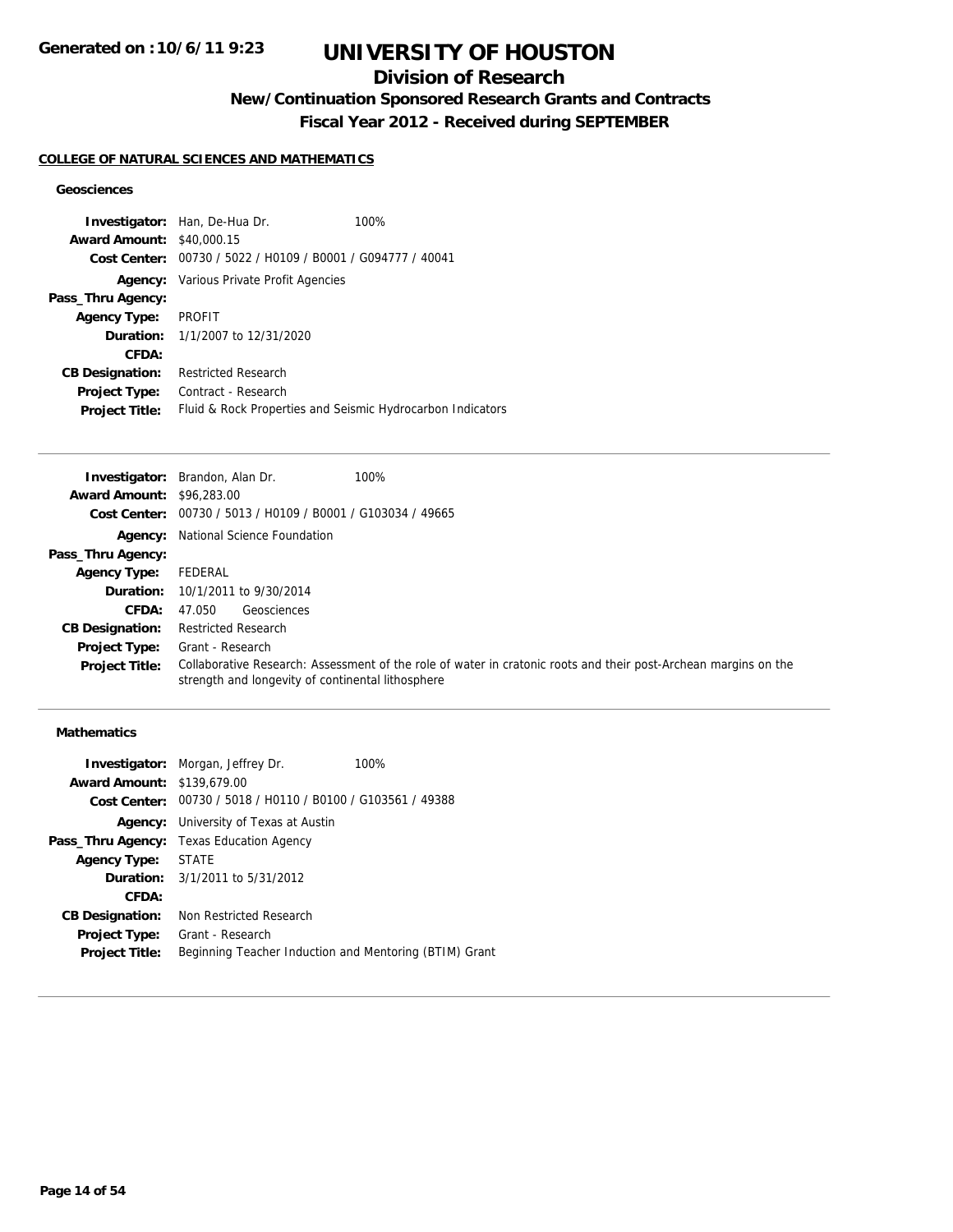## **Division of Research**

# **New/Continuation Sponsored Research Grants and Contracts**

**Fiscal Year 2012 - Received during SEPTEMBER**

### **COLLEGE OF NATURAL SCIENCES AND MATHEMATICS**

### **Mathematics**

|                                  | <b>Investigator:</b> Azencott, Robert Dr.                   | 100%                                                                                          |
|----------------------------------|-------------------------------------------------------------|-----------------------------------------------------------------------------------------------|
| <b>Award Amount: \$49,616.00</b> |                                                             |                                                                                               |
|                                  | Cost Center: 00730 / 5021 / H0110 / B0001 / G101959 / 46805 |                                                                                               |
|                                  | <b>Agency:</b> Europlace Institute of Finance               |                                                                                               |
| Pass_Thru Agency:                |                                                             |                                                                                               |
| <b>Agency Type:</b>              | NON PROFIT                                                  |                                                                                               |
| Duration:                        | 3/31/2010 to 10/30/2011                                     |                                                                                               |
| <b>CFDA:</b>                     |                                                             |                                                                                               |
| <b>CB Designation:</b>           | <b>Restricted Research</b>                                  |                                                                                               |
| <b>Project Type:</b>             | Grant - Research                                            |                                                                                               |
| <b>Project Title:</b>            |                                                             | Scientific Collaboration between Europlace Institute of Finance and the University of Houston |

|                                  | 17.5%<br><b>Investigator:</b> Papadakis, Emanuel Dr.                                                                                |  |
|----------------------------------|-------------------------------------------------------------------------------------------------------------------------------------|--|
| <b>Award Amount: \$29,307.08</b> |                                                                                                                                     |  |
|                                  | Cost Center: 00730 / 5013 / H0246 / B0001 / G098272 / 45041                                                                         |  |
|                                  | <b>Agency:</b> National Science Foundation                                                                                          |  |
| Pass_Thru Agency:                |                                                                                                                                     |  |
| <b>Agency Type:</b>              | FEDERAL                                                                                                                             |  |
|                                  | <b>Duration:</b> 9/1/2009 to 8/31/2012                                                                                              |  |
| <b>CFDA:</b>                     | Mathematical and Physical Sciences<br>47.049                                                                                        |  |
| <b>CB Designation:</b>           | <b>Restricted Research</b>                                                                                                          |  |
| <b>Project Type:</b>             | Grant - Research                                                                                                                    |  |
| <b>Project Title:</b>            | Rigid Motion Steerability for Multiscale Stochastic Models of 3D-Textures Applied to Tissue Segmentation in<br>3D-Biomedical Images |  |
| Award Amount: $$100,000,00$      | <b>Investigator:</b> Auchmuty, James F. G. Dr.<br>100%                                                                              |  |

| <b>Award Amount: \$100,000.00</b>                           |  |
|-------------------------------------------------------------|--|
| Cost Center: 00730 / 5013 / H0110 / B0001 / G102769 / 49346 |  |
| National Science Foundation                                 |  |
|                                                             |  |
| FEDERAL                                                     |  |
| <b>Duration:</b> 8/1/2011 to 8/31/2014                      |  |
| Mathematical and Physical Sciences<br>47.049                |  |
| <b>Restricted Research</b>                                  |  |
| Grant - Research                                            |  |
| Steklov spectra and div-curl analysis                       |  |
|                                                             |  |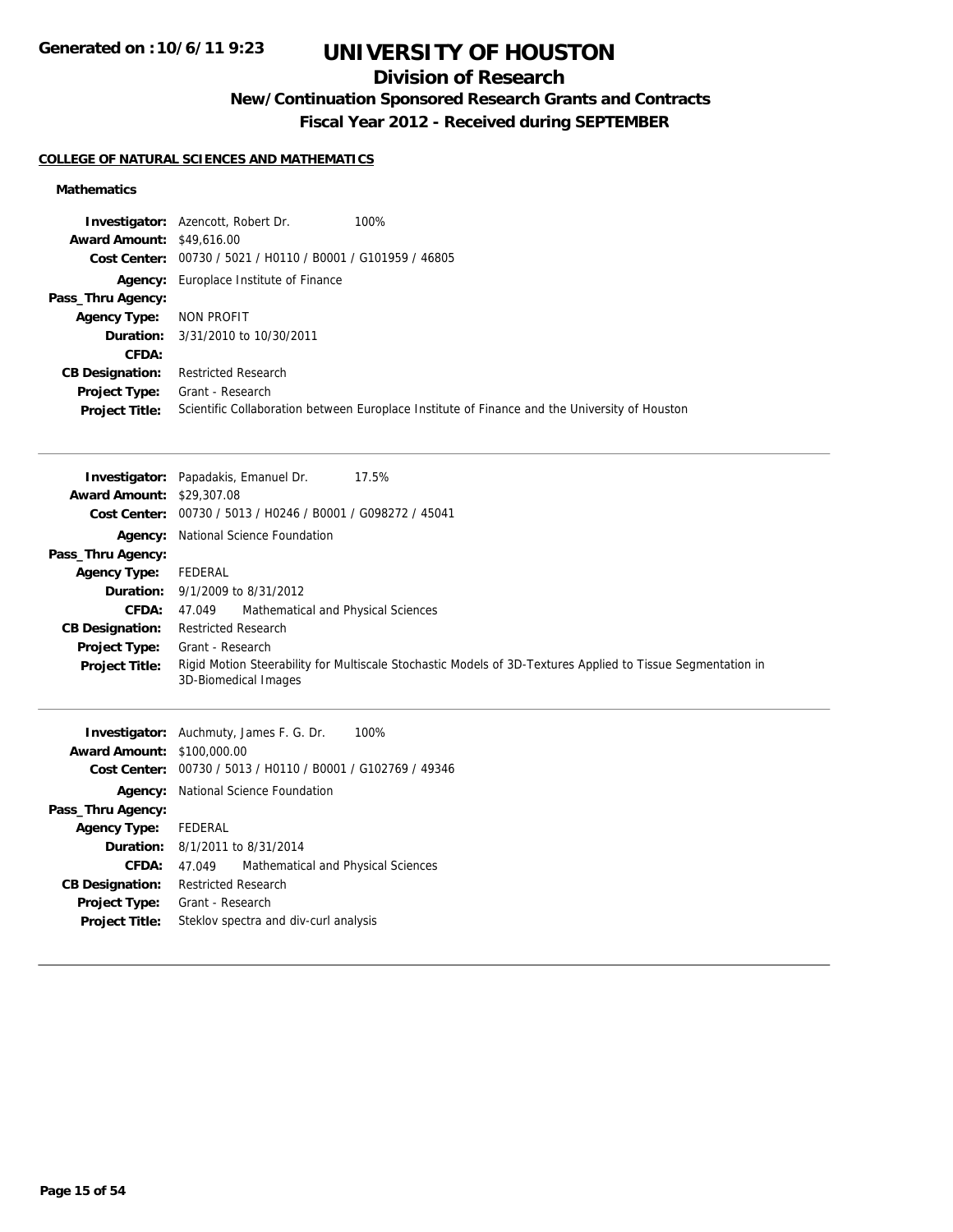## **Division of Research**

# **New/Continuation Sponsored Research Grants and Contracts**

**Fiscal Year 2012 - Received during SEPTEMBER**

### **COLLEGE OF NATURAL SCIENCES AND MATHEMATICS**

### **Mathematics**

| <b>Investigator:</b> Bodmann, Bernhard Dr.                  | 100%                                                                   |
|-------------------------------------------------------------|------------------------------------------------------------------------|
| <b>Award Amount: \$214,922.00</b>                           |                                                                        |
| Cost Center: 00730 / 5013 / H0110 / B0001 / G102880 / 49329 |                                                                        |
|                                                             |                                                                        |
|                                                             |                                                                        |
| FEDERAL                                                     |                                                                        |
| <b>Duration:</b> 9/1/2011 to 8/31/2014                      |                                                                        |
| Mathematical and Physical Sciences<br>47.049                |                                                                        |
| <b>Restricted Research</b>                                  |                                                                        |
| <b>Project Type:</b> Grant - Research                       |                                                                        |
|                                                             | Frame mechanics: Dynamical Principles for Optimal Redundant Expansions |
|                                                             | <b>Agency:</b> National Science Foundation                             |

|                                   | 100%<br><b>Investigator:</b> Josic, Kresimir Dr.                                                                 |  |
|-----------------------------------|------------------------------------------------------------------------------------------------------------------|--|
| <b>Award Amount: \$134,600.00</b> |                                                                                                                  |  |
|                                   | Cost Center: 00730 / 5013 / H0110 / B0001 / G103092 / 49666                                                      |  |
|                                   | <b>Agency:</b> National Science Foundation                                                                       |  |
| Pass_Thru Agency:                 |                                                                                                                  |  |
| <b>Agency Type:</b>               | FEDERAL                                                                                                          |  |
|                                   | <b>Duration:</b> 10/1/2011 to 7/31/2014                                                                          |  |
| CFDA:                             | Mathematical and Physical Sciences<br>47.049                                                                     |  |
| <b>CB Designation:</b>            | <b>Restricted Research</b>                                                                                       |  |
| Project Type:                     | Grant - Research                                                                                                 |  |
| <b>Project Title:</b>             | Collaborative Research: Relating architecture, dynamics and temporal correlations in networks of spiking neurons |  |
|                                   |                                                                                                                  |  |

| <b>Award Amount: \$10,000.00</b><br>Cost Center: | <b>Investigator:</b> Timofeyev, Ilya Dr.<br>00730 / 5021 / H0110 / B0001 / G104191 / 49525 | 100%                                                                      |
|--------------------------------------------------|--------------------------------------------------------------------------------------------|---------------------------------------------------------------------------|
|                                                  | <b>Agency:</b> North Carolina State University                                             |                                                                           |
| Pass_Thru Agency:                                |                                                                                            |                                                                           |
| <b>Agency Type: UNIVERSITY</b>                   |                                                                                            |                                                                           |
|                                                  | <b>Duration:</b> 9/1/2011 to 12/31/2011                                                    |                                                                           |
| CFDA:                                            |                                                                                            |                                                                           |
| <b>CB Designation:</b>                           | <b>Restricted Research</b>                                                                 |                                                                           |
| <b>Project Type:</b>                             | Grant - Research                                                                           |                                                                           |
| <b>Project Title:</b>                            |                                                                                            | Research Fellow - Statistical and Applied Mathematical Sciences Institute |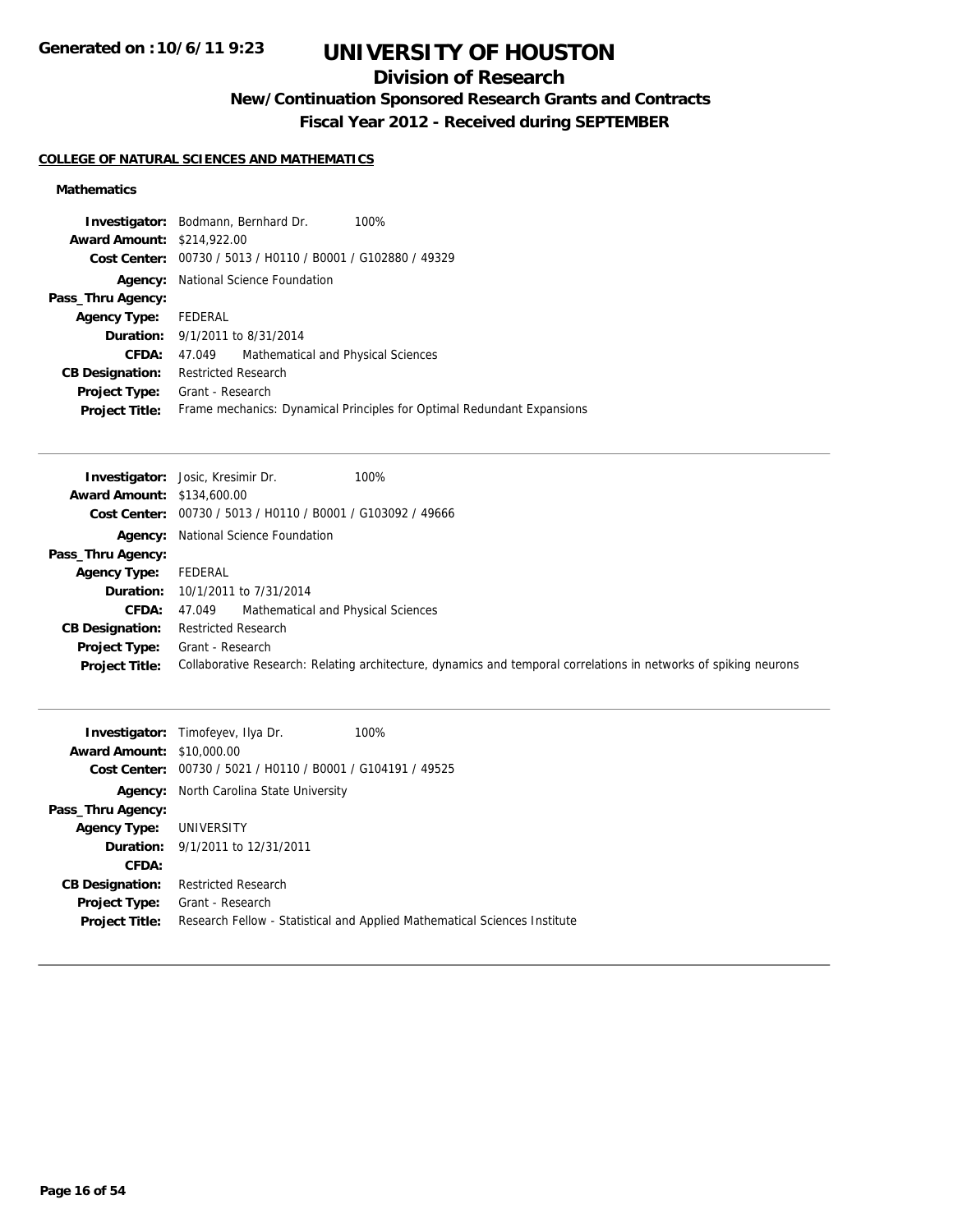## **Division of Research**

## **New/Continuation Sponsored Research Grants and Contracts**

**Fiscal Year 2012 - Received during SEPTEMBER**

### **COLLEGE OF NATURAL SCIENCES AND MATHEMATICS**

### **Mathematics**

|                                  | 33%<br><b>Investigator:</b> Azencott, Robert Dr.                                                                                    |
|----------------------------------|-------------------------------------------------------------------------------------------------------------------------------------|
| <b>Award Amount: \$55,264.77</b> |                                                                                                                                     |
|                                  | Cost Center: 00730 / 5013 / H0246 / B0001 / G098272 / 45041                                                                         |
|                                  | <b>Agency:</b> National Science Foundation                                                                                          |
| Pass_Thru Agency:                |                                                                                                                                     |
| <b>Agency Type:</b>              | FEDERAL                                                                                                                             |
|                                  | <b>Duration:</b> 9/1/2009 to 8/31/2012                                                                                              |
| <b>CFDA:</b>                     | Mathematical and Physical Sciences<br>47.049                                                                                        |
| <b>CB Designation:</b>           | <b>Restricted Research</b>                                                                                                          |
| <b>Project Type:</b>             | Grant - Research                                                                                                                    |
| <b>Project Title:</b>            | Rigid Motion Steerability for Multiscale Stochastic Models of 3D-Textures Applied to Tissue Segmentation in<br>3D-Biomedical Images |

#### **Physics**

|                                 | <b>Investigator:</b> Freundlich, Alexandre Dr.              | <b>20%</b> |
|---------------------------------|-------------------------------------------------------------|------------|
| <b>Award Amount: \$9,300.00</b> |                                                             |            |
|                                 | Cost Center: 00730 / 5013 / H0453 / B0001 / G099644 / 49437 |            |
|                                 | <b>Agency:</b> Arizona State University                     |            |
|                                 | <b>Pass_Thru Agency:</b> National Science Foundation        |            |
| <b>Agency Type:</b>             | FEDERAL                                                     |            |
|                                 | <b>Duration:</b> 8/15/2011 to 12/15/2011                    |            |
| CFDA:                           | <b>Engineering Grants</b><br>47.041                         |            |
| <b>CB Designation:</b>          | Restricted Research                                         |            |
| <b>Project Type:</b>            | Grant - Research                                            |            |
| <b>Project Title:</b>           | ERC for Quantum Energy and Sustainable Solar Technologies   |            |
|                                 |                                                             |            |

|                                  | <b>Investigator:</b> Curran, Seamus Dr.<br>39%                                                             |
|----------------------------------|------------------------------------------------------------------------------------------------------------|
| <b>Award Amount: \$11,700.00</b> |                                                                                                            |
|                                  | Cost Center: 00730 / 5013 / H0545 / B0001 / G104002 / 49517                                                |
|                                  | <b>Agency:</b> U.S. Department of Defense                                                                  |
| Pass_Thru Agency:                |                                                                                                            |
| <b>Agency Type:</b>              | FEDERAL                                                                                                    |
|                                  | <b>Duration:</b> $9/1/2011$ to $8/30/2012$                                                                 |
| <b>CFDA:</b>                     | Basic and Applied Scientific Research<br>12.300                                                            |
| <b>CB Designation:</b>           | <b>Restricted Research</b>                                                                                 |
| Project Type:                    | Grant - Research                                                                                           |
| <b>Project Title:</b>            | Self-cleaning, Anti-reflective Coating Fabricated by Layer-by-Layer Assembly for Photovoltaic Applications |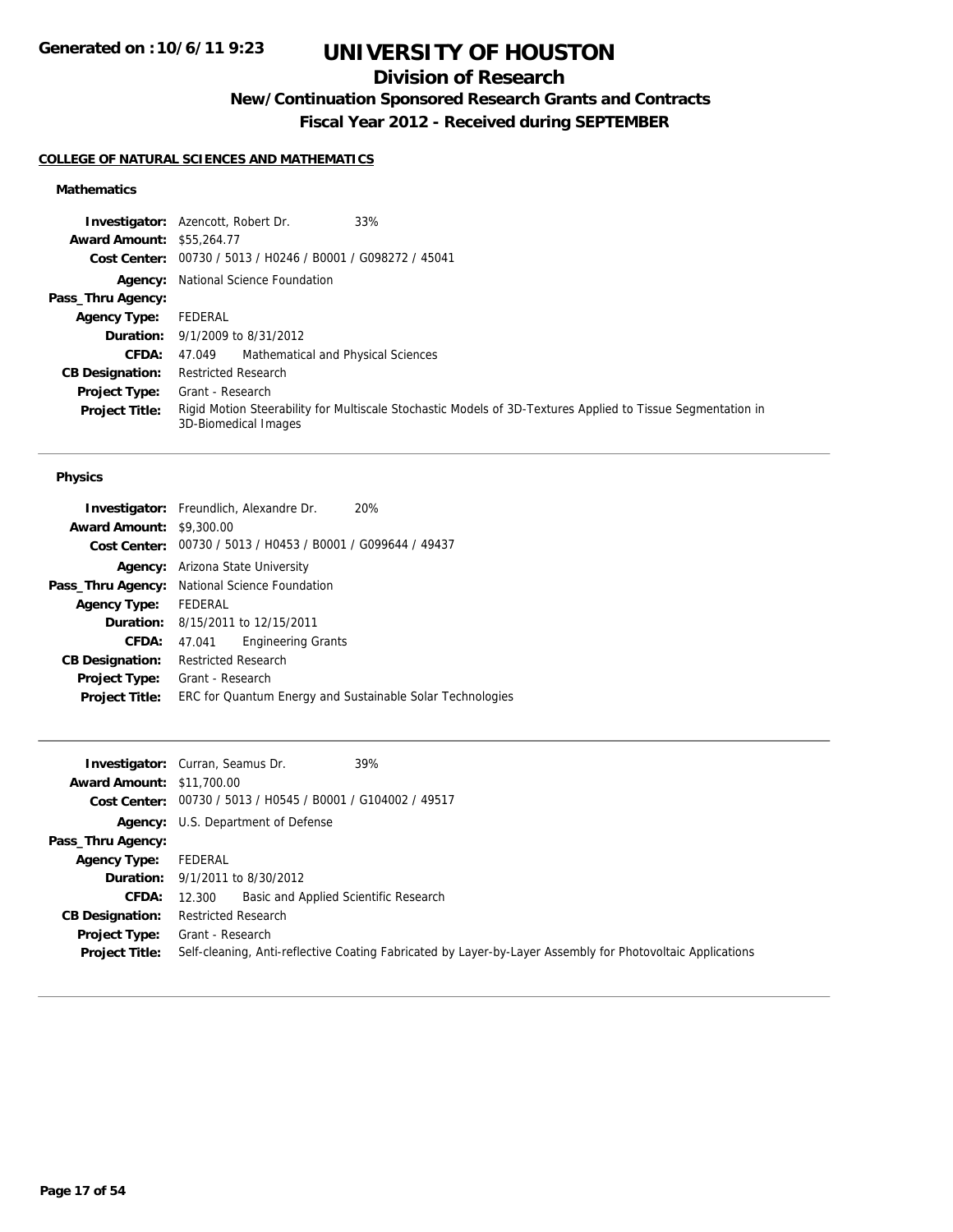## **Division of Research**

## **New/Continuation Sponsored Research Grants and Contracts**

**Fiscal Year 2012 - Received during SEPTEMBER**

### **COLLEGE OF NATURAL SCIENCES AND MATHEMATICS**

#### **Physics**

|                                  | <b>Investigator:</b> Ignatiev, Alex Dr.                     | 20%                                                                                              |
|----------------------------------|-------------------------------------------------------------|--------------------------------------------------------------------------------------------------|
| <b>Award Amount: \$20,945.00</b> |                                                             |                                                                                                  |
|                                  | Cost Center: 00730 / 5013 / H0453 / B0001 / G095790 / 43140 |                                                                                                  |
|                                  |                                                             | <b>Agency:</b> NASA - National Aeronautics and Space Administration - Headquarters (Wash., D.C.) |
| Pass_Thru Agency:                |                                                             |                                                                                                  |
| <b>Agency Type:</b>              | FEDERAL                                                     |                                                                                                  |
|                                  | <b>Duration:</b> 9/1/2008 to 8/31/2012                      |                                                                                                  |
| CFDA:                            | 43.000                                                      | National Aeronautics and Space Administration                                                    |
| <b>CB Designation:</b>           | <b>Restricted Research</b>                                  |                                                                                                  |
| <b>Project Type:</b>             | Grant - Research                                            |                                                                                                  |
| <b>Project Title:</b>            |                                                             | Water Extraction from Lunar Polar Ice/Regolith by Microwave Heating                              |
|                                  |                                                             |                                                                                                  |

|                        | <b>Investigator:</b> Wu, Naijuan Dr.                        | 25% |
|------------------------|-------------------------------------------------------------|-----|
| <b>Award Amount:</b>   | \$50,000.00                                                 |     |
|                        | Cost Center: 00730 / 5022 / H0453 / B0001 / G100743 / 45910 |     |
|                        | <b>Agency:</b> Sharp Corporation Japan                      |     |
| Pass_Thru Agency:      |                                                             |     |
| <b>Agency Type:</b>    | <b>PROFIT</b>                                               |     |
|                        | <b>Duration:</b> $9/1/2009$ to $8/31/2012$                  |     |
| CFDA:                  |                                                             |     |
| <b>CB Designation:</b> | Restricted Research                                         |     |
| <b>Project Type:</b>   | Grant - Research                                            |     |
| <b>Project Title:</b>  | Electrically Variable Resistive Memory                      |     |
|                        |                                                             |     |

|                                 | 11%<br><b>Investigator:</b> Liao, Kang-Shyang Dr.                                                          |
|---------------------------------|------------------------------------------------------------------------------------------------------------|
| <b>Award Amount: \$3,300.00</b> |                                                                                                            |
|                                 | Cost Center: 00730 / 5013 / H0545 / B0001 / G104002 / 49517                                                |
|                                 | <b>Agency:</b> U.S. Department of Defense                                                                  |
| Pass_Thru Agency:               |                                                                                                            |
| <b>Agency Type:</b>             | FEDERAL                                                                                                    |
|                                 | <b>Duration:</b> $9/1/2011$ to $8/30/2012$                                                                 |
| <b>CFDA:</b>                    | Basic and Applied Scientific Research<br>12.300                                                            |
| <b>CB Designation:</b>          | <b>Restricted Research</b>                                                                                 |
| Project Type:                   | Grant - Research                                                                                           |
| <b>Project Title:</b>           | Self-cleaning, Anti-reflective Coating Fabricated by Layer-by-Layer Assembly for Photovoltaic Applications |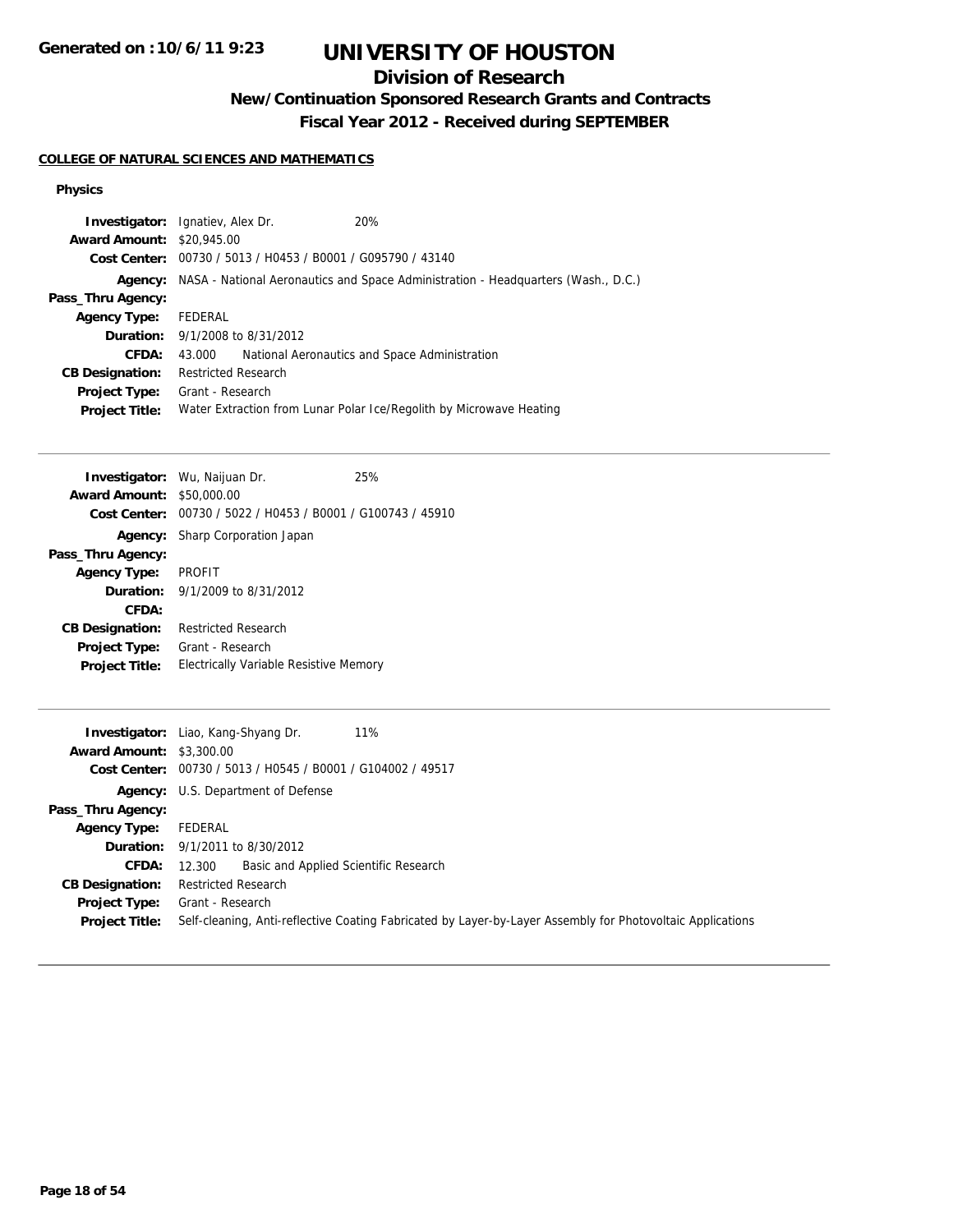## **Division of Research**

# **New/Continuation Sponsored Research Grants and Contracts**

**Fiscal Year 2012 - Received during SEPTEMBER**

### **COLLEGE OF NATURAL SCIENCES AND MATHEMATICS**

#### **Physics**

| <b>Investigator:</b> Cheung, Margaret Dr. |                       |                                                | 100% |
|-------------------------------------------|-----------------------|------------------------------------------------|------|
| <b>Award Amount:</b>                      | \$4,000.00            |                                                |      |
| Cost Center:                              |                       | 00730 / 5013 / H0112 / B0001 / G104048 / 49467 |      |
| Agency:                                   |                       | National Science Foundation                    |      |
| Pass_Thru Agency:                         |                       |                                                |      |
| <b>Agency Type:</b>                       | FEDERAL               |                                                |      |
| Duration:                                 | 9/1/2011 to 8/31/2012 |                                                |      |
| CFDA:                                     | 47.049                | Mathematical and Physical Sciences             |      |
| <b>CB Designation:</b>                    | Restricted Research   |                                                |      |
| <b>Project Type:</b>                      | Grant - Research      |                                                |      |
| <b>Project Title:</b>                     |                       | Biophysical Society Subgroup Symposium         |      |
|                                           |                       |                                                |      |
|                                           |                       |                                                |      |
|                                           |                       |                                                |      |

|                                  | <b>Investigator:</b> Hor, Pei-Herng Dr.                              | 50% |  |
|----------------------------------|----------------------------------------------------------------------|-----|--|
| <b>Award Amount: \$24,612.50</b> |                                                                      |     |  |
|                                  | Cost Center: 00730 / 5021 / H0112 / B0001 / G100470 / 45459          |     |  |
|                                  | <b>Agency:</b> St. Luke's Episcopal Hospital                         |     |  |
| Pass_Thru Agency:                |                                                                      |     |  |
| Agency Type: NON PROFIT          |                                                                      |     |  |
|                                  | <b>Duration:</b> $6/1/2009$ to $5/31/2012$                           |     |  |
| CFDA:                            |                                                                      |     |  |
| <b>CB Designation:</b>           | <b>Restricted Research</b>                                           |     |  |
| <b>Project Type:</b>             | Grant - Research                                                     |     |  |
| <b>Project Title:</b>            | Simulation & Optimization of High Intensity Focus Ultrasound Surgery |     |  |
|                                  |                                                                      |     |  |

|                                  | <b>Investigator:</b> Cheung, Margaret Dr.                   | 100%                                                                  |
|----------------------------------|-------------------------------------------------------------|-----------------------------------------------------------------------|
| <b>Award Amount: \$81,141.00</b> |                                                             |                                                                       |
|                                  | Cost Center: 00730 / 5013 / H0112 / B0001 / G099926 / 47064 |                                                                       |
|                                  | <b>Agency:</b> U.S. Department of Energy                    |                                                                       |
| Pass_Thru Agency:                |                                                             |                                                                       |
| <b>Agency Type:</b>              | FEDERAL                                                     |                                                                       |
|                                  | <b>Duration:</b> 9/1/2010 to 8/31/2012                      |                                                                       |
| CFDA:                            | 81.049                                                      | Office of Energy Research Financial Assistance Program                |
| <b>CB Designation:</b>           | <b>Restricted Research</b>                                  |                                                                       |
| <b>Project Type:</b>             | Grant - Research                                            |                                                                       |
| <b>Project Title:</b>            |                                                             | Multiscale Investigation of Hydrocarbon Interactions in Porous Spaces |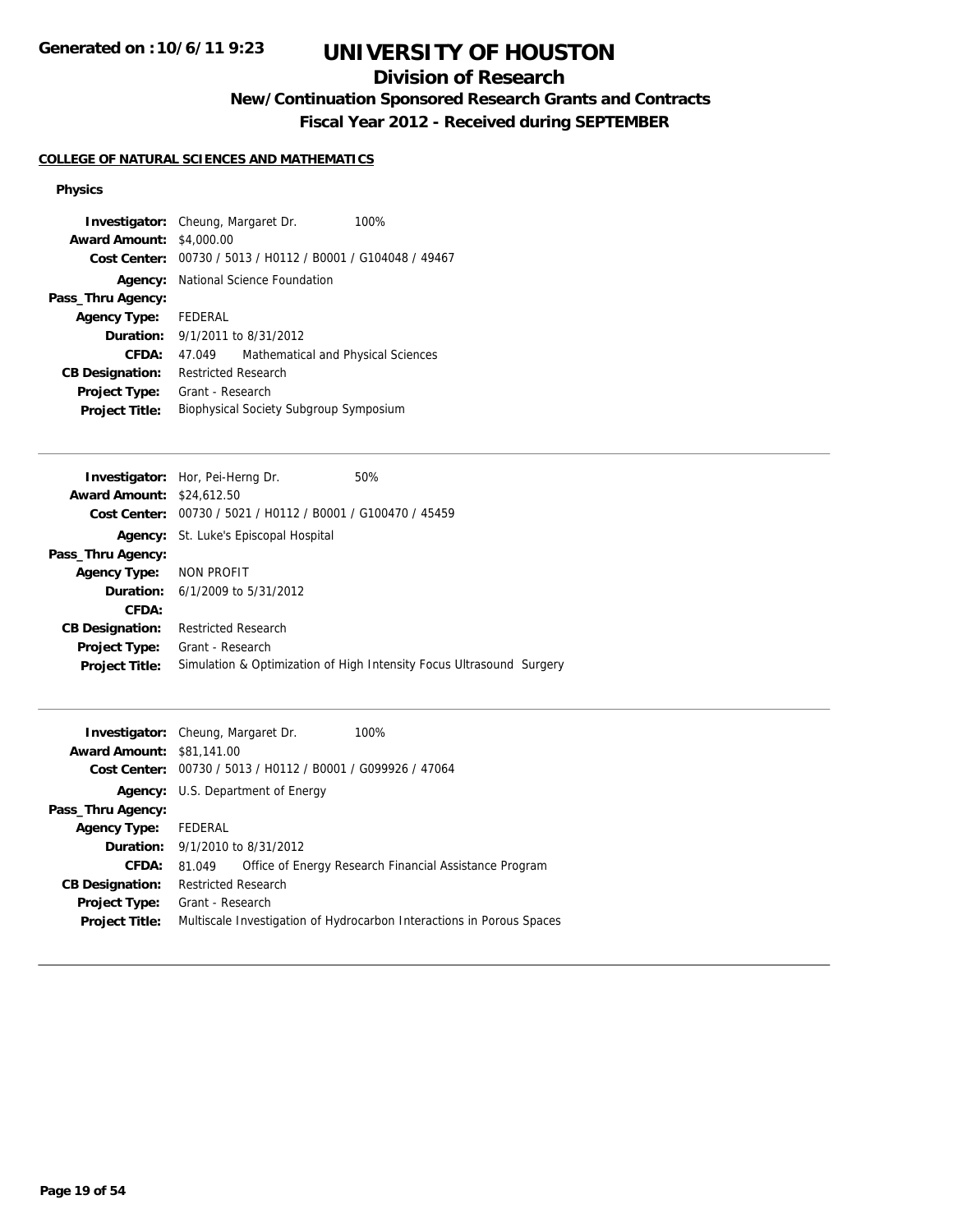## **Division of Research**

## **New/Continuation Sponsored Research Grants and Contracts**

**Fiscal Year 2012 - Received during SEPTEMBER**

#### **COLLEGE OF OPTOMETRY**

### **Optometry, Community**

|                                   | <b>Investigator:</b> Porter, Jason Dr.                      | 100% |
|-----------------------------------|-------------------------------------------------------------|------|
| <b>Award Amount: \$368,000.00</b> |                                                             |      |
|                                   | Cost Center: 00730 / 5013 / H0114 / B0001 / G102467 / 49379 |      |
|                                   | <b>Agency:</b> National Institutes of Health                |      |
| Pass_Thru Agency:                 |                                                             |      |
| <b>Agency Type:</b> FEDERAL       |                                                             |      |
|                                   | <b>Duration:</b> 9/1/2011 to 8/31/2012                      |      |
| CFDA:                             | 93.867 Vision Research                                      |      |
| <b>CB Designation:</b>            | <b>Restricted Research</b>                                  |      |
| <b>Project Type:</b>              | Grant - Research                                            |      |
| <b>Project Title:</b>             | High-resolution imaging of the normal and diseased retina   |      |

| <b>Investigator:</b> Burns, Alan Dr. |                                        |                                                             | 100% |
|--------------------------------------|----------------------------------------|-------------------------------------------------------------|------|
| <b>Award Amount: \$345,462.00</b>    |                                        |                                                             |      |
|                                      |                                        | Cost Center: 00730 / 5013 / H0114 / B0001 / G097479 / 43506 |      |
|                                      | <b>Agency:</b> National Eye Institute  |                                                             |      |
| Pass_Thru Agency:                    |                                        |                                                             |      |
| <b>Agency Type:</b> FEDERAL          |                                        |                                                             |      |
|                                      | <b>Duration:</b> 9/1/2008 to 8/31/2012 |                                                             |      |
| CFDA:                                | 93.867                                 | Vision Research                                             |      |
| <b>CB Designation:</b>               | Restricted Research                    |                                                             |      |
| <b>Project Type:</b>                 | Grant - Research                       |                                                             |      |
| <b>Project Title:</b>                |                                        | Leukocyte Migration in Wounded Cornea                       |      |
|                                      |                                        |                                                             |      |

|                        | 100%<br><b>Investigator:</b> Bergmanson, Jan P. G. Dr.                                             |
|------------------------|----------------------------------------------------------------------------------------------------|
| Award Amount: \$837.00 |                                                                                                    |
|                        | Cost Center: 00730 / 5022 / H0114 / B0001 / G103400 / 48283                                        |
|                        | <b>Agency:</b> Bausch and Lomb Company                                                             |
| Pass_Thru Agency:      |                                                                                                    |
| <b>Agency Type:</b>    | PROFIT                                                                                             |
|                        | <b>Duration:</b> 12/21/2010 to 12/20/2011                                                          |
| <b>CFDA:</b>           |                                                                                                    |
| <b>CB Designation:</b> | Non Restricted Research                                                                            |
| Project Type:          | Contract - Research                                                                                |
| <b>Project Title:</b>  | Protocol #642 - A Study to Evaluate the Product Performance of Two Daily Disposalbe Contact Lenses |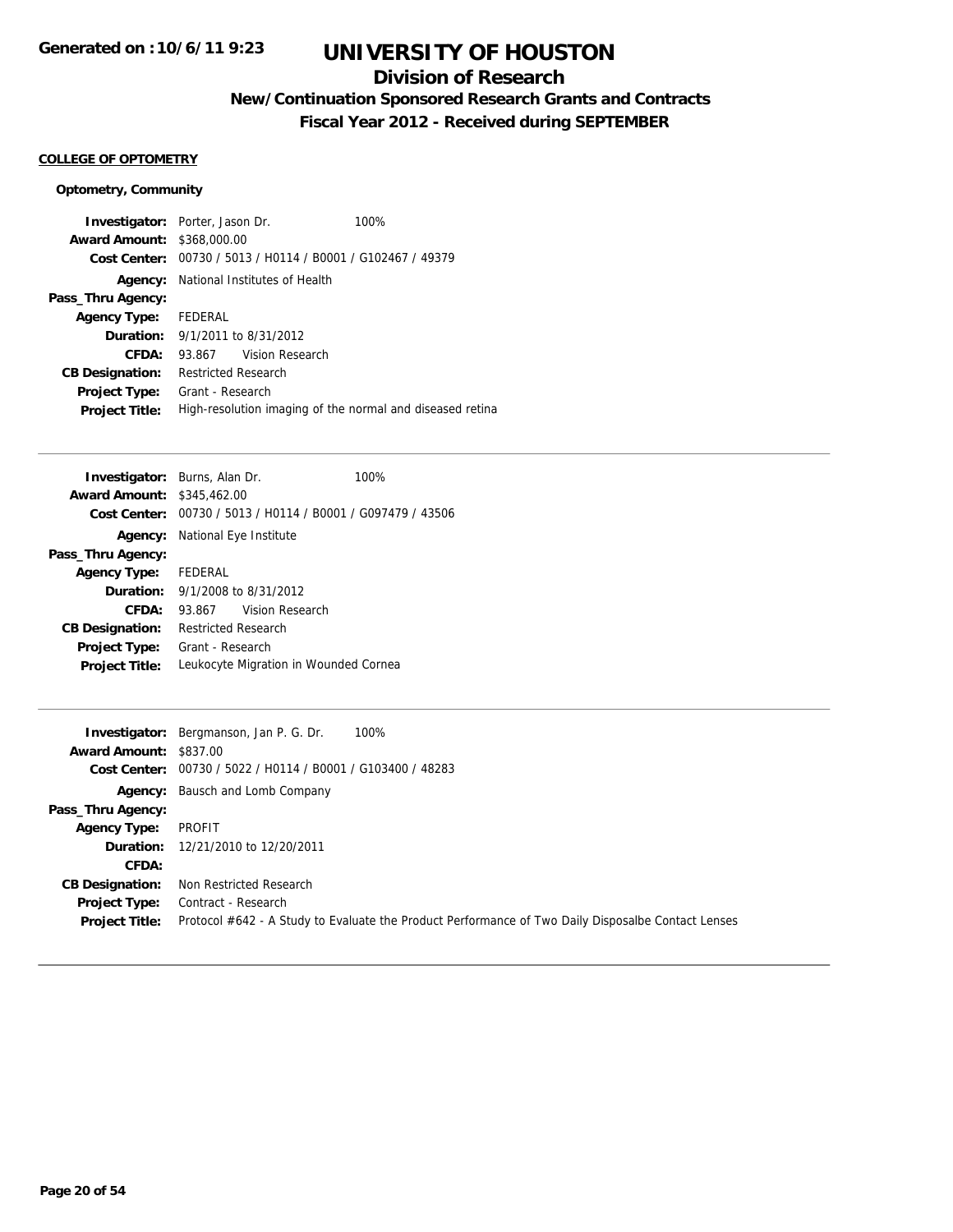## **Division of Research**

## **New/Continuation Sponsored Research Grants and Contracts**

**Fiscal Year 2012 - Received during SEPTEMBER**

#### **COLLEGE OF OPTOMETRY**

### **Optometry, Community**

|                                   | <b>Investigator:</b> Otteson, Deborah Dr.                   | 100% |
|-----------------------------------|-------------------------------------------------------------|------|
| <b>Award Amount: \$328,500.00</b> |                                                             |      |
|                                   | Cost Center: 00730 / 5013 / H0114 / B0001 / G102456 / 49358 |      |
| Agency:                           | National Institutes of Health                               |      |
| Pass_Thru Agency:                 |                                                             |      |
| <b>Agency Type:</b> FEDERAL       |                                                             |      |
|                                   | <b>Duration:</b> $9/1/2011$ to $8/31/2012$                  |      |
| CFDA:                             | 93.867 Vision Research                                      |      |
| <b>CB Designation:</b>            | <b>Restricted Research</b>                                  |      |
| Project Type:                     | Grant - Research                                            |      |
| <b>Project Title:</b>             | Regulation of Ephrin Receptor Expression in the Retina      |      |

|                                   | <b>Investigator:</b> Hofer, Heidi Dr.                       | 100% |
|-----------------------------------|-------------------------------------------------------------|------|
| <b>Award Amount: \$318,622.00</b> |                                                             |      |
|                                   | Cost Center: 00730 / 5013 / H0114 / B0001 / G095886 / 43348 |      |
| Agency:                           | National Eye Institute                                      |      |
| Pass_Thru Agency:                 |                                                             |      |
| Agency Type: FEDERAL              |                                                             |      |
|                                   | <b>Duration:</b> 9/5/2008 to 8/31/2012                      |      |
| <b>CFDA:</b>                      | 93.867 Vision Research                                      |      |
| <b>CB Designation:</b>            | Restricted Research                                         |      |
| <b>Project Type:</b>              | Grant - Research                                            |      |
| <b>Project Title:</b>             | Retinal Topography and the Mechanisms of Visual Perception  |      |
|                                   |                                                             |      |

| <b>Investigator:</b> Wheat, Joe Dr. |                                        |                                                             | 100% |
|-------------------------------------|----------------------------------------|-------------------------------------------------------------|------|
| <b>Award Amount: \$121,756.00</b>   |                                        |                                                             |      |
|                                     |                                        | Cost Center: 00730 / 5013 / H0114 / B0001 / G095508 / 41239 |      |
|                                     | <b>Agency:</b> National Eye Institute  |                                                             |      |
| Pass_Thru Agency:                   |                                        |                                                             |      |
| <b>Agency Type:</b>                 | FEDERAL                                |                                                             |      |
|                                     | <b>Duration:</b> 9/1/2007 to 8/31/2012 |                                                             |      |
| CFDA:                               |                                        | 93.867 Vision Research                                      |      |
| <b>CB Designation:</b>              | <b>Restricted Research</b>             |                                                             |      |
| <b>Project Type:</b>                | Grant - Research                       |                                                             |      |
| <b>Project Title:</b>               |                                        | Structure-Function Relationships in Glaucoma                |      |
|                                     |                                        |                                                             |      |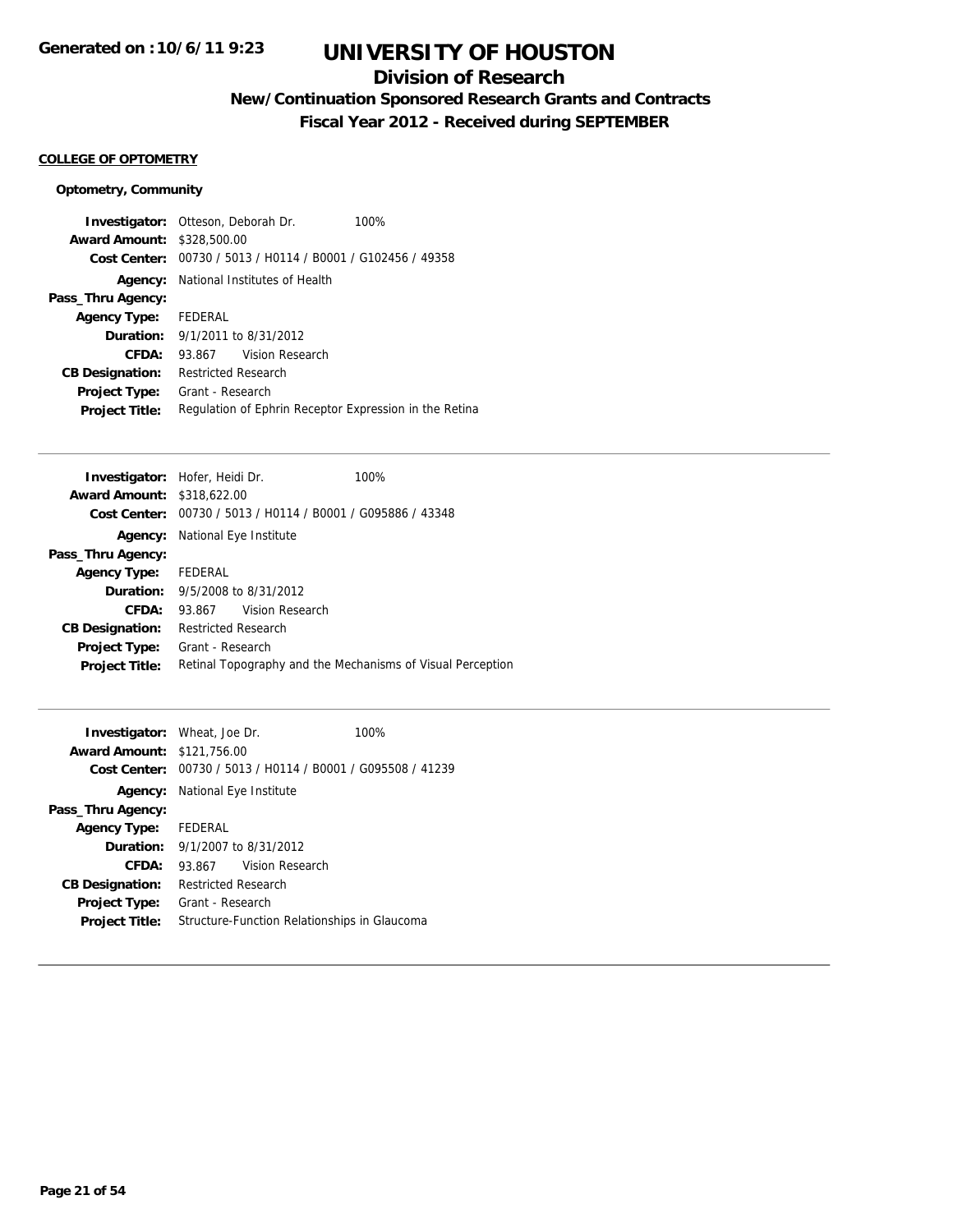## **Division of Research**

## **New/Continuation Sponsored Research Grants and Contracts**

**Fiscal Year 2012 - Received during SEPTEMBER**

#### **COLLEGE OF OPTOMETRY**

### **Optometry, Community**

| <b>Investigator:</b> Fox, Donald A. Dr. |                                                     |                                                             | 100%                                                  |
|-----------------------------------------|-----------------------------------------------------|-------------------------------------------------------------|-------------------------------------------------------|
| <b>Award Amount: \$69.80</b>            |                                                     |                                                             |                                                       |
|                                         |                                                     | Cost Center: 00730 / 5013 / H0114 / B0001 / G087004 / 31475 |                                                       |
| Agency:                                 | National Institute of Environmental Health Sciences |                                                             |                                                       |
| Pass_Thru Agency:                       |                                                     |                                                             |                                                       |
| <b>Agency Type:</b>                     | FEDERAL                                             |                                                             |                                                       |
|                                         |                                                     | <b>Duration:</b> 7/7/2003 to 5/31/2010                      |                                                       |
| <b>CFDA:</b>                            | 93.113                                              |                                                             | Biological Response to Environmental Health Hazards   |
| <b>CB Designation:</b>                  | <b>Restricted Research</b>                          |                                                             |                                                       |
| <b>Project Type:</b>                    | Grant - Research                                    |                                                             |                                                       |
| <b>Project Title:</b>                   |                                                     |                                                             | Low-Level Prenatal Lead Exposure and Retinal Toxicity |

|                                 | <b>Investigator:</b> Leach, Norman Dr.                      | 100%                                                                                |
|---------------------------------|-------------------------------------------------------------|-------------------------------------------------------------------------------------|
| <b>Award Amount: \$2,243.00</b> |                                                             |                                                                                     |
|                                 | Cost Center: 00730 / 5022 / H0114 / B0001 / G102975 / 47892 |                                                                                     |
|                                 | <b>Agency:</b> Alcon Research Limited                       |                                                                                     |
| Pass_Thru Agency:               |                                                             |                                                                                     |
| <b>Agency Type:</b>             | PROFIT                                                      |                                                                                     |
|                                 | <b>Duration:</b> 12/2/2010 to 12/1/2011                     |                                                                                     |
| CFDA:                           |                                                             |                                                                                     |
| <b>CB Designation:</b>          | <b>Restricted Research</b>                                  |                                                                                     |
| <b>Project Type:</b>            | Grant - Research                                            |                                                                                     |
| <b>Project Title:</b>           |                                                             | Protocol C-10-012 Evaulation of an Investigational Contact Lens Disinfectant System |
|                                 |                                                             |                                                                                     |

### **COLLEGE OF PHARMACY**

#### **Center for Experimental Therapeutics and Pharmacoi**

| <b>Award Amount: \$10,000.00</b> | <b>Investigator:</b> Ruan, Ke-He Dr.<br>50%                                                                           |
|----------------------------------|-----------------------------------------------------------------------------------------------------------------------|
|                                  |                                                                                                                       |
|                                  | Cost Center: 00730 / 5013 / H0117 / B0001 / G101460 / 49569                                                           |
|                                  | <b>Agency:</b> Methodist Hospital Research Institute                                                                  |
|                                  | <b>Pass_Thru Agency:</b> U.S. Army Medical Research Acquisition Activity                                              |
| <b>Agency Type:</b>              | FEDERAL                                                                                                               |
|                                  | <b>Duration:</b> 4/15/2011 to 4/15/2013                                                                               |
| <b>CFDA:</b>                     | 12.420 Military Medical Research and Development                                                                      |
| <b>CB Designation:</b>           | <b>Restricted Research</b>                                                                                            |
| <b>Project Type:</b>             | Grant - Research                                                                                                      |
| <b>Project Title:</b>            | Imaging and Treatment of Atheroma by Transplantation of Vascular Stem Cells Labeled with Echogenic<br>Immunoliposomes |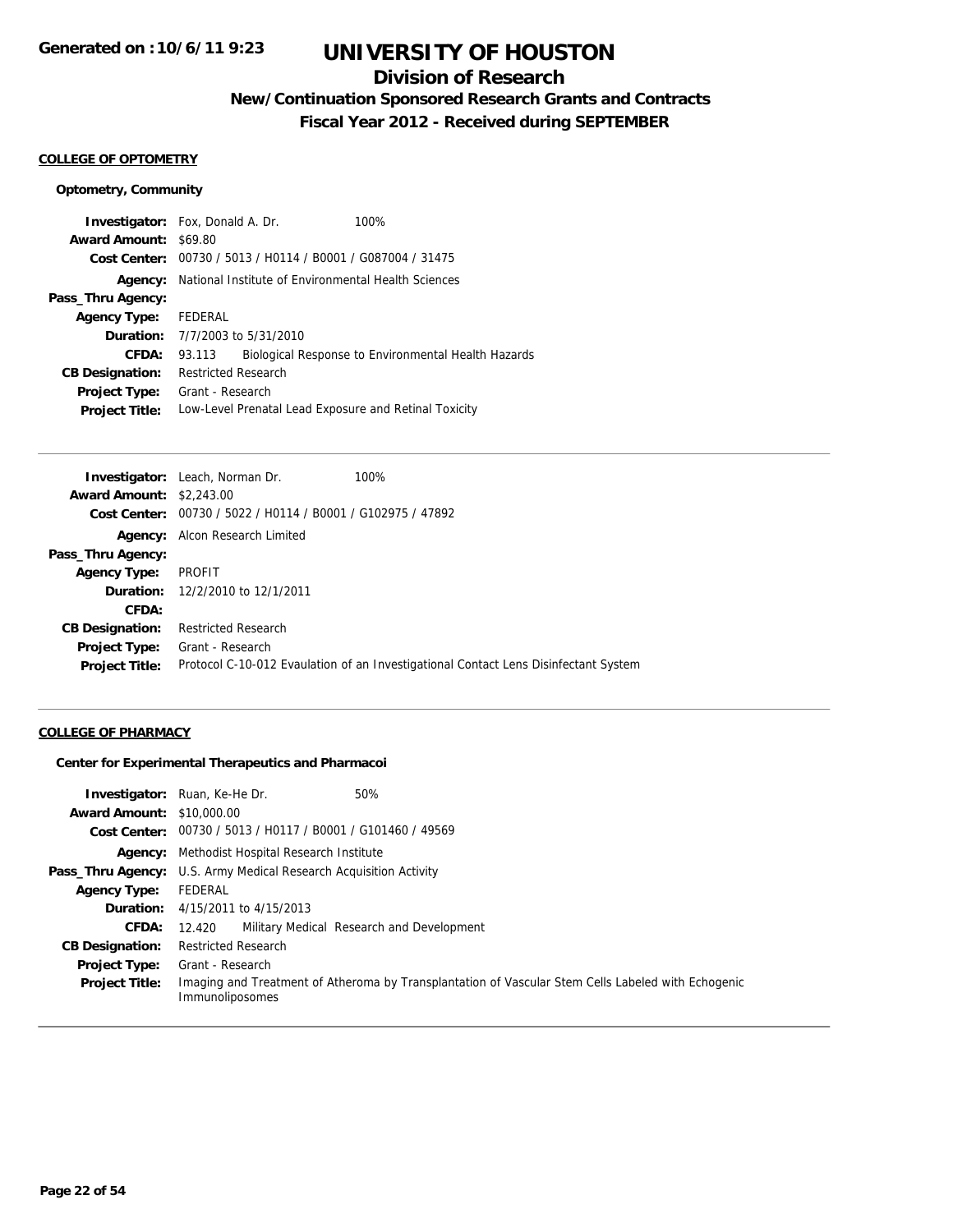## **Division of Research**

## **New/Continuation Sponsored Research Grants and Contracts**

**Fiscal Year 2012 - Received during SEPTEMBER**

#### **COLLEGE OF PHARMACY**

#### **Clinical Sciences and Administration**

**Investigator:** Prince, Randall A. Dr. 100% **Award Amount:** \$6,500.00 **Cost Center:** 00730 / 5021 / H0118 / B0001 / G103958 / 49577 **Agency:** Henry Ford Hospital **Pass\_Thru Agency: Agency Type:** NON PROFIT **Duration:** 6/20/2011 to 9/20/2012 **CFDA: CB Designation:** Restricted Research **Project Type:** Grant - Research **Project Title:** Study of intraocular penetration of systemic antibiotics in eyes with penetrating injury

| <b>Investigator:</b> Tam, Vincent Dr. |                            |                                             | 100%                                                        |
|---------------------------------------|----------------------------|---------------------------------------------|-------------------------------------------------------------|
| <b>Award Amount: \$22,818.00</b>      |                            |                                             |                                                             |
|                                       |                            |                                             | Cost Center: 00730 / 5013 / H0118 / B0001 / G100494 / 47219 |
| Agency:                               |                            | Johns Hopkins University                    |                                                             |
| Pass_Thru Agency:                     |                            |                                             | National Institute of Allergy and Infectious Diseases       |
| <b>Agency Type:</b>                   | FEDERAL                    |                                             |                                                             |
|                                       |                            | <b>Duration:</b> $6/15/2010$ to $5/31/2012$ |                                                             |
| CFDA:                                 | 93.855                     |                                             | Allergy, Immunology, and Transplantation Research           |
| <b>CB Designation:</b>                | <b>Restricted Research</b> |                                             |                                                             |
| <b>Project Type:</b>                  | Grant - Research           |                                             |                                                             |
| <b>Project Title:</b>                 |                            |                                             | Advancing New Drug Regimens for MDR/XDR TB                  |

#### **Heart and Kidney Institute**

|                                   | <b>Investigator:</b> Asghar, Mohammad Dr.<br>50%                                 |
|-----------------------------------|----------------------------------------------------------------------------------|
| <b>Award Amount: \$153,750.00</b> |                                                                                  |
|                                   | Cost Center: 00730 / 5013 / H0117 / B0001 / G103420 / 49540                      |
| Agency:                           | National Institutes of Health                                                    |
| Pass_Thru Agency:                 |                                                                                  |
| <b>Agency Type:</b>               | FEDERAL                                                                          |
|                                   | <b>Duration:</b> 9/15/2011 to 7/31/2012                                          |
| CFDA:                             | Aging Research<br>93.866                                                         |
| <b>CB Designation:</b>            | <b>Restricted Research</b>                                                       |
| <b>Project Type:</b>              | Grant - Research                                                                 |
| <b>Project Title:</b>             | Renal Dopmaine and Angiotension II Receptor Function in Age-Related Hypertension |
|                                   |                                                                                  |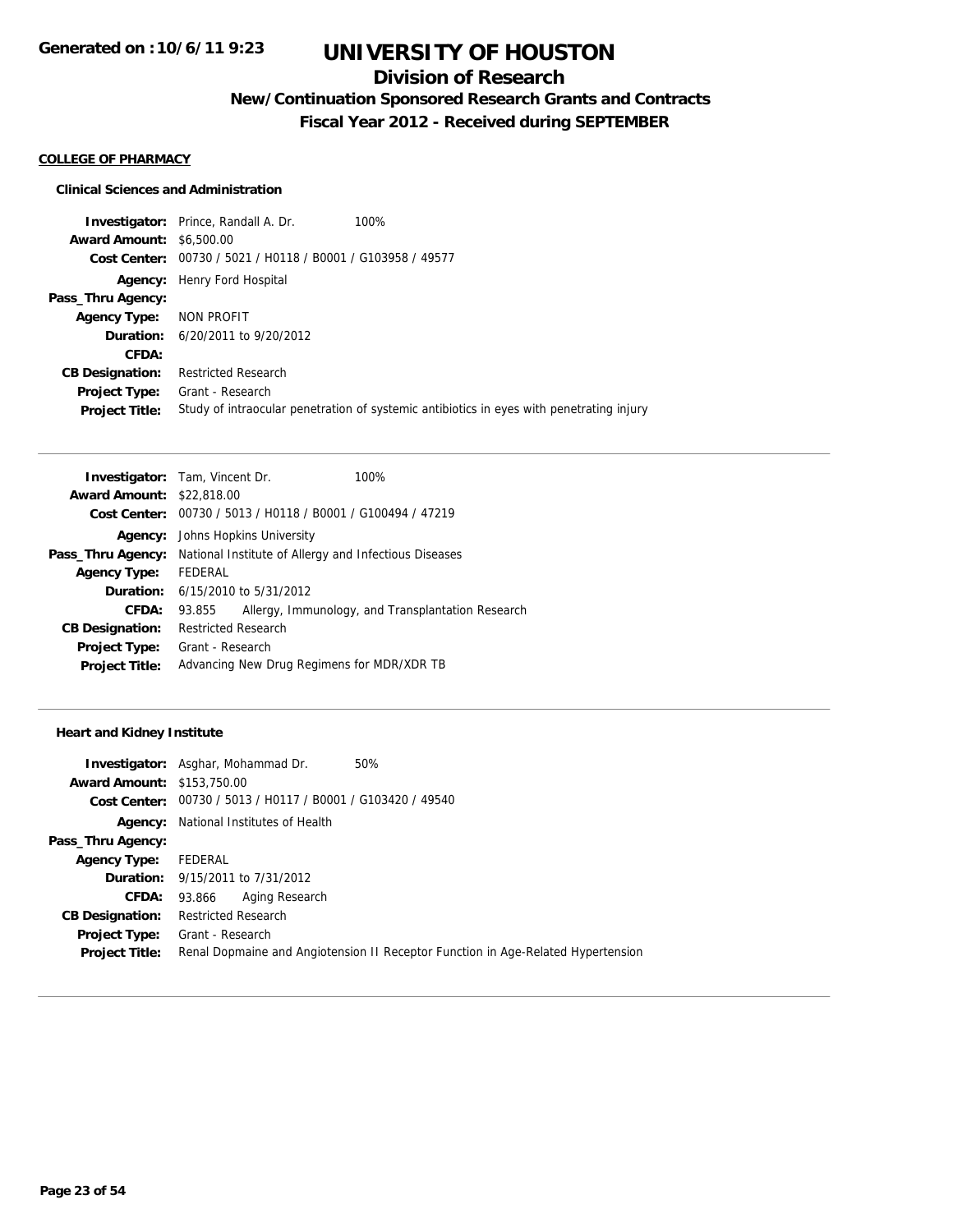### **Division of Research**

## **New/Continuation Sponsored Research Grants and Contracts**

**Fiscal Year 2012 - Received during SEPTEMBER**

### **COLLEGE OF PHARMACY**

#### **Heart and Kidney Institute**

**Investigator:** Banday, Anees Ahmad Dr. 50% **Award Amount:** \$38,500.00 **Cost Center:** 00730 / 5021 / H0117 / B0001 / G096576 / 43056 **Agency:** American Heart Association - National Center **Pass\_Thru Agency: Agency Type:** NON PROFIT **Duration:** 7/1/2008 to 6/30/2012 **CFDA: CB Designation:** Restricted Research **Project Type:** Grant - Research **Project Title:** Oxidative Stress and Transcriptional Regulation of Renal AT1 Receptors in Hypertension

#### **Pharmacological and Pharmaceutical Sciences**

|                                   | <b>Investigator:</b> Asghar, Mohammad Dr.<br>50%                                 |
|-----------------------------------|----------------------------------------------------------------------------------|
| <b>Award Amount: \$153,750.00</b> |                                                                                  |
|                                   | Cost Center: 00730 / 5013 / H0117 / B0001 / G103420 / 49540                      |
|                                   | <b>Agency:</b> National Institutes of Health                                     |
| Pass_Thru Agency:                 |                                                                                  |
| <b>Agency Type:</b>               | FEDERAL                                                                          |
|                                   | <b>Duration:</b> 9/15/2011 to 7/31/2012                                          |
| CFDA:                             | Aging Research<br>93.866                                                         |
| <b>CB Designation:</b>            | <b>Restricted Research</b>                                                       |
| <b>Project Type:</b>              | Grant - Research                                                                 |
| <b>Project Title:</b>             | Renal Dopmaine and Angiotension II Receptor Function in Age-Related Hypertension |
|                                   |                                                                                  |

|                                  | 50%<br><b>Investigator:</b> Ruan, Ke-He Dr.                                                                           |
|----------------------------------|-----------------------------------------------------------------------------------------------------------------------|
| <b>Award Amount: \$10,000.00</b> |                                                                                                                       |
|                                  | Cost Center: 00730 / 5013 / H0117 / B0001 / G101460 / 49569                                                           |
|                                  | <b>Agency:</b> Methodist Hospital Research Institute                                                                  |
|                                  | Pass_Thru Agency: U.S. Army Medical Research Acquisition Activity                                                     |
| <b>Agency Type:</b>              | FEDERAL                                                                                                               |
|                                  | <b>Duration:</b> 4/15/2011 to 4/15/2013                                                                               |
| <b>CFDA:</b>                     | Military Medical Research and Development<br>12.420                                                                   |
| <b>CB Designation:</b>           | <b>Restricted Research</b>                                                                                            |
| <b>Project Type:</b>             | Grant - Research                                                                                                      |
| <b>Project Title:</b>            | Imaging and Treatment of Atheroma by Transplantation of Vascular Stem Cells Labeled with Echogenic<br>Immunoliposomes |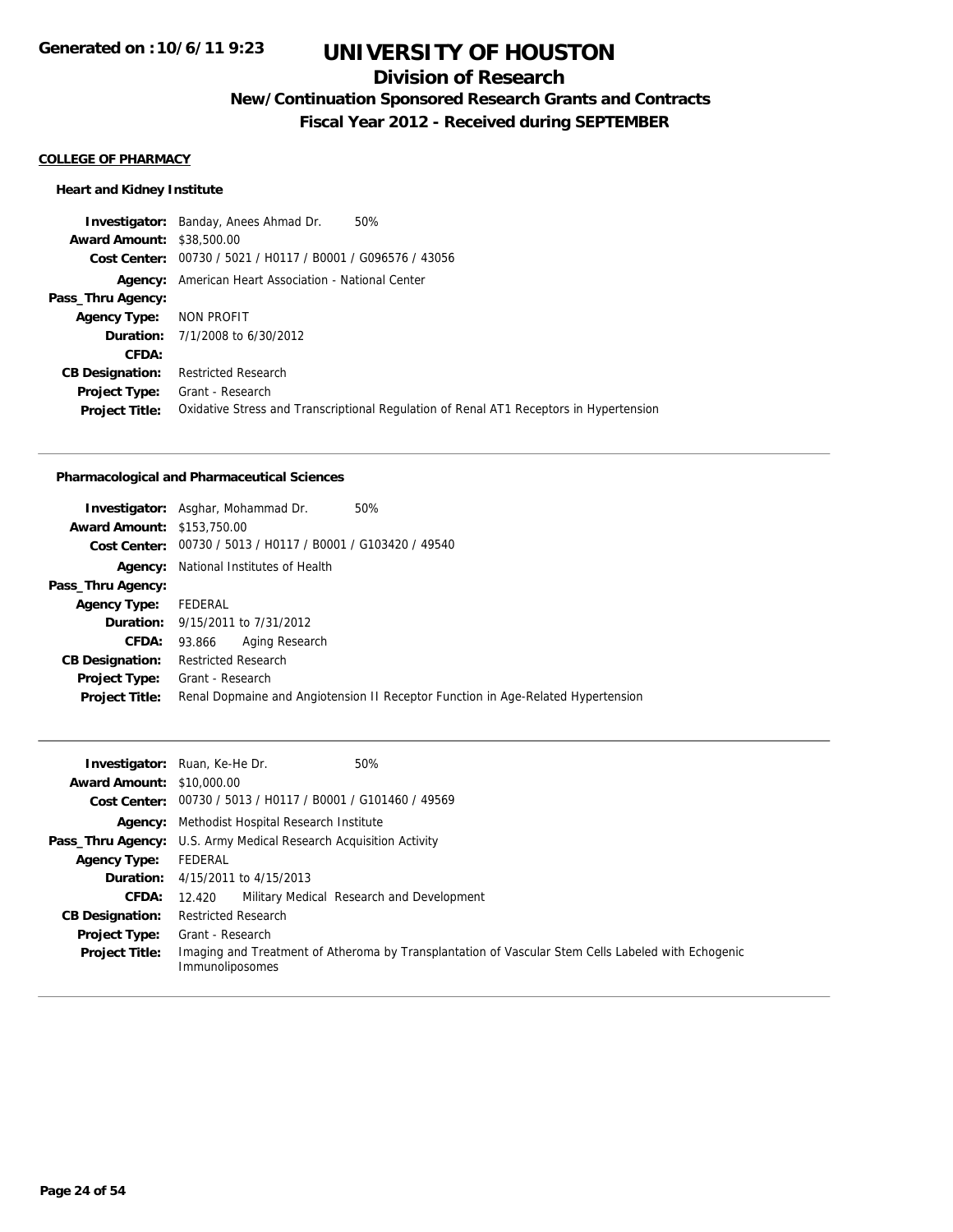## **Division of Research**

**New/Continuation Sponsored Research Grants and Contracts**

**Fiscal Year 2012 - Received during SEPTEMBER**

#### **COLLEGE OF PHARMACY**

#### **Pharmacological and Pharmaceutical Sciences**

**Investigator:** Banday, Anees Ahmad Dr. 50% **Award Amount:** \$38,500.00 **Cost Center:** 00730 / 5021 / H0117 / B0001 / G096576 / 43056 **Agency:** American Heart Association - National Center **Pass\_Thru Agency: Agency Type:** NON PROFIT **Duration:** 7/1/2008 to 6/30/2012 **CFDA: CB Designation:** Restricted Research **Project Type:** Grant - Research **Project Title:** Oxidative Stress and Transcriptional Regulation of Renal AT1 Receptors in Hypertension

|                                                                   |                             | 64%                                                                                                                                                                                                                                  |
|-------------------------------------------------------------------|-----------------------------|--------------------------------------------------------------------------------------------------------------------------------------------------------------------------------------------------------------------------------------|
|                                                                   |                             |                                                                                                                                                                                                                                      |
|                                                                   |                             |                                                                                                                                                                                                                                      |
| National Institutes of Health<br>Agency:                          |                             |                                                                                                                                                                                                                                      |
|                                                                   |                             |                                                                                                                                                                                                                                      |
|                                                                   |                             |                                                                                                                                                                                                                                      |
|                                                                   |                             |                                                                                                                                                                                                                                      |
| 93.273                                                            | Alcohol Research Programs   |                                                                                                                                                                                                                                      |
|                                                                   |                             |                                                                                                                                                                                                                                      |
|                                                                   |                             |                                                                                                                                                                                                                                      |
| Characterization of a novel presynaptic target for ethanol action |                             |                                                                                                                                                                                                                                      |
|                                                                   | <b>Agency Type:</b> FEDERAL | <b>Investigator:</b> Das, Joydip Dr.<br><b>Award Amount: \$138,000.00</b><br>Cost Center: 00730 / 5013 / H0117 / B0001 / G102544 / 49564<br><b>Duration:</b> 9/5/2011 to 6/30/2012<br><b>Restricted Research</b><br>Grant - Research |

#### **COLLEGE OF TECHNOLOGY**

#### **Information & Logistics Technology**

|                                 | <b>Investigator:</b> Cheng, Liang-Chieh Dr.<br>100%                    |  |  |
|---------------------------------|------------------------------------------------------------------------|--|--|
| <b>Award Amount: \$5,000.00</b> |                                                                        |  |  |
|                                 | Cost Center: 00730 / 5013 / H0137 / H0001 / G103648 / 48879            |  |  |
|                                 | Agency: U.S. Department of Transportation                              |  |  |
| Pass_Thru Agency:               |                                                                        |  |  |
| <b>Agency Type:</b>             | FEDERAL                                                                |  |  |
|                                 | <b>Duration:</b> $9/1/2011$ to $9/1/2012$                              |  |  |
| CFDA:                           | Highway Training and Education<br>20.215                               |  |  |
| <b>CB Designation:</b>          | Non Research                                                           |  |  |
| <b>Project Type:</b>            | Grant - Scholarship/Fellowship                                         |  |  |
| <b>Project Title:</b>           | DOT: Eisenhower Fellowship: Transportation Simulation of Baytown Areas |  |  |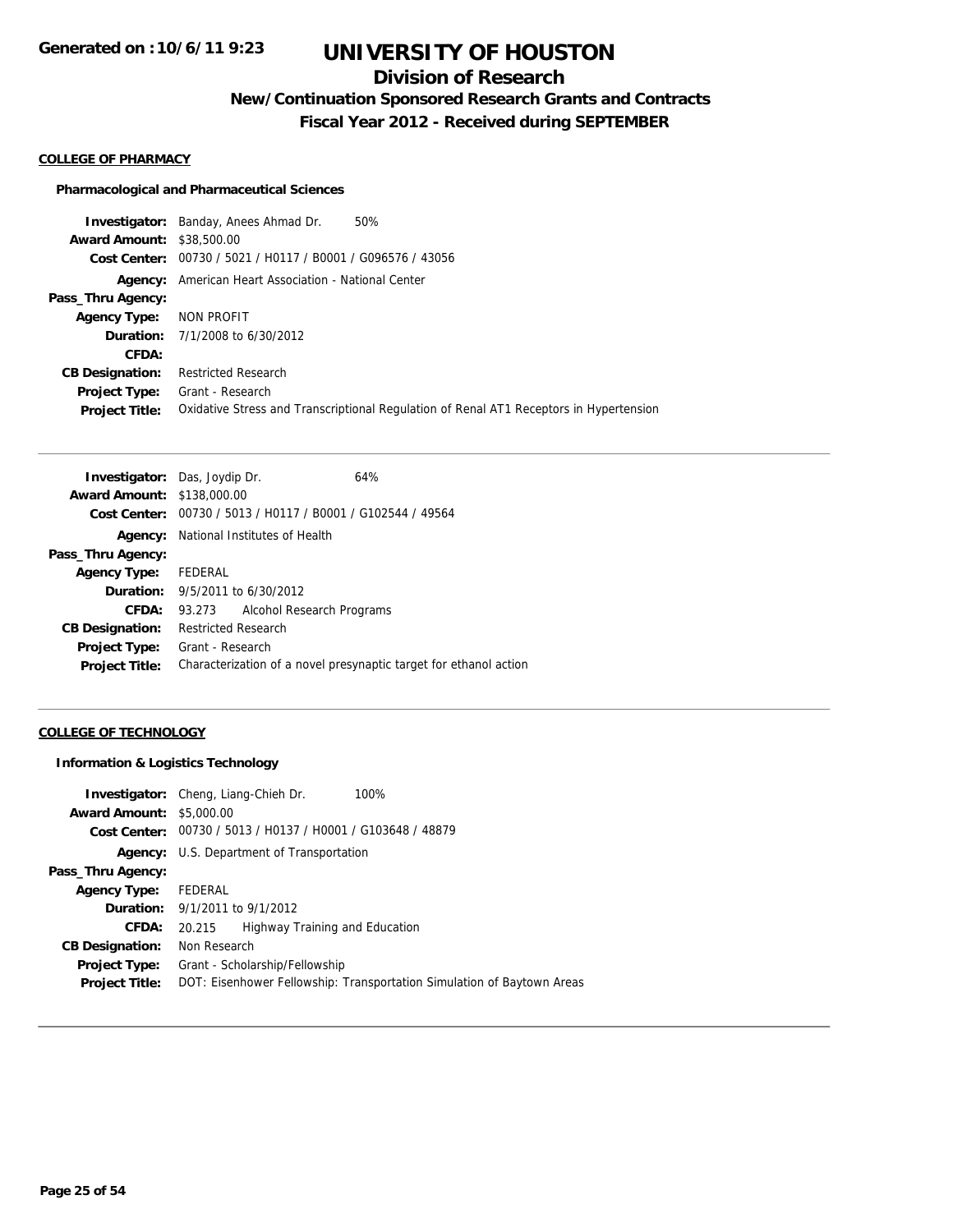## **Division of Research**

**New/Continuation Sponsored Research Grants and Contracts**

**Fiscal Year 2012 - Received during SEPTEMBER**

#### **CULLEN COLLEGE OF ENGINEERING**

#### **Center for Innovative Grouting Materials and Tech**

**Investigator:** Vipulanandan, Cumaraswamy D<sub>160%</sub> **Award Amount:** \$3,600.00 **Cost Center:** 00730 / 5015 / H0069 / B0001 / G099221 / 45279 **Agency:** Lamar University (THWRC) Pass\_Thru Agency: U.S. Environmental Protection Agency **Agency Type:** FEDERAL **Duration:** 7/17/2009 to 9/30/2011 **CFDA:** 47.041 Engineering Grants **CB Designation:** Restricted Research **Project Type:** Contract - Research **Project Title:** Evaluation of Grouts for Infrastructure Rehabilitation

#### **Center for Integrated Bio and Nano Systems**

|                                  | <b>Investigator:</b> Brankovic, Stanko Dr.     | 50%                                                                 |
|----------------------------------|------------------------------------------------|---------------------------------------------------------------------|
| <b>Award Amount: \$54,250.00</b> |                                                |                                                                     |
| Cost Center:                     | 00730 / 5022 / H0070 / B0001 / G104352 / 49702 |                                                                     |
|                                  | <b>Agency: UTC Power</b>                       |                                                                     |
| Pass_Thru Agency:                |                                                |                                                                     |
| <b>Agency Type:</b>              | PROFIT                                         |                                                                     |
|                                  | <b>Duration:</b> 10/1/2011 to 6/30/2012        |                                                                     |
| CFDA:                            |                                                |                                                                     |
| <b>CB Designation:</b>           | <b>Restricted Research</b>                     |                                                                     |
| <b>Project Type:</b>             | Grant - Research                               |                                                                     |
| <b>Project Title:</b>            |                                                | Surface Limited Red-ox Replacement of Cu UPD Monolayer with Pt ions |
|                                  |                                                |                                                                     |

#### **Chemical Engineering**

| <b>Award Amount:</b>   | <b>Investigator:</b> Economou, Demetre J. Dr.<br>50%<br>\$30,000.00<br>Cost Center: 00730 / 5022 / H0067 / B0001 / G104299 / 49625 |
|------------------------|------------------------------------------------------------------------------------------------------------------------------------|
| Agency:                | Texas Instruments, Inc.                                                                                                            |
| Pass_Thru Agency:      |                                                                                                                                    |
| <b>Agency Type:</b>    | <b>PROFIT</b>                                                                                                                      |
|                        | <b>Duration:</b> 10/1/2011 to 9/30/2012                                                                                            |
| CFDA:                  |                                                                                                                                    |
| <b>CB Designation:</b> | <b>Restricted Research</b>                                                                                                         |
| <b>Project Type:</b>   | Contract - Research                                                                                                                |
| <b>Project Title:</b>  | Etching of TiN for High-k/Metal Gate-Last Integration                                                                              |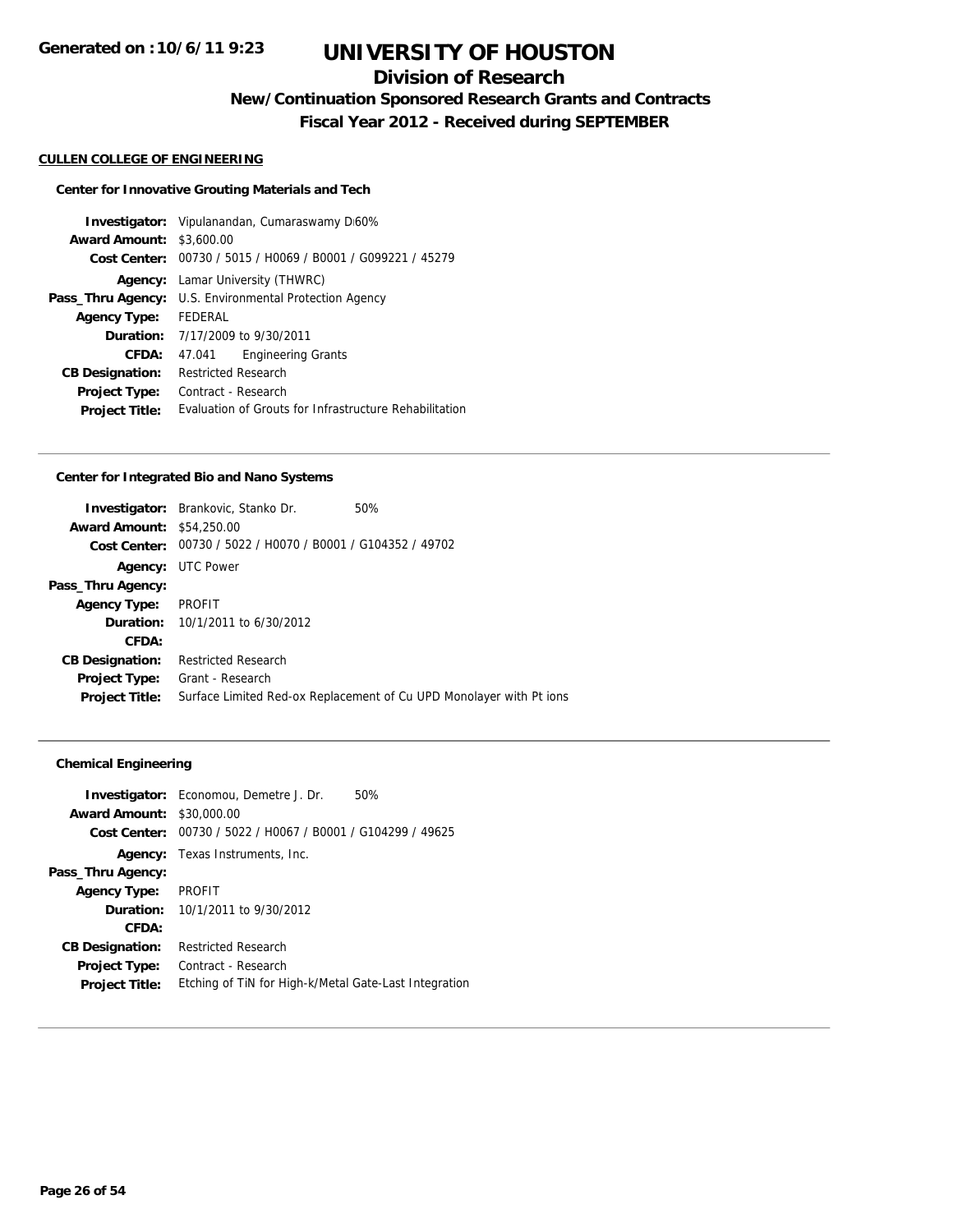## **Division of Research**

# **New/Continuation Sponsored Research Grants and Contracts**

**Fiscal Year 2012 - Received during SEPTEMBER**

### **CULLEN COLLEGE OF ENGINEERING**

### **Chemical Engineering**

|                                   | <b>Investigator:</b> Economou, Demetre J. Dr.<br>50%        |                                                                                                                     |
|-----------------------------------|-------------------------------------------------------------|---------------------------------------------------------------------------------------------------------------------|
| <b>Award Amount: \$198,750.00</b> |                                                             |                                                                                                                     |
|                                   | Cost Center: 00730 / 5022 / H0067 / B0001 / G103462 / 49664 |                                                                                                                     |
|                                   | <b>Agency:</b> Lam Research Corporation                     |                                                                                                                     |
| Pass_Thru Agency:                 |                                                             |                                                                                                                     |
| <b>Agency Type:</b>               | PROFIT                                                      |                                                                                                                     |
|                                   | <b>Duration:</b> 9/15/2011 to 9/30/2013                     |                                                                                                                     |
| CFDA:                             |                                                             |                                                                                                                     |
| <b>CB Designation:</b>            | <b>Restricted Research</b>                                  |                                                                                                                     |
| Project Type:                     | Contract - Research                                         |                                                                                                                     |
| <b>Project Title:</b>             |                                                             | Fundamental Study of Silicon Nitride and Silicon Etching by Ionic and Neutral Species Found in Fluorocarbon Plasmas |

|                                   | 50%<br><b>Investigator:</b> Donnelly, Vincent Dr.                                                                   |
|-----------------------------------|---------------------------------------------------------------------------------------------------------------------|
| <b>Award Amount: \$198,750.00</b> |                                                                                                                     |
|                                   | Cost Center: 00730 / 5022 / H0067 / B0001 / G103462 / 49664                                                         |
|                                   | <b>Agency:</b> Lam Research Corporation                                                                             |
| Pass_Thru Agency:                 |                                                                                                                     |
| <b>Agency Type:</b>               | PROFIT                                                                                                              |
|                                   | <b>Duration:</b> 9/15/2011 to 9/30/2013                                                                             |
| CFDA:                             |                                                                                                                     |
| <b>CB Designation:</b>            | <b>Restricted Research</b>                                                                                          |
| Project Type:                     | Contract - Research                                                                                                 |
| <b>Project Title:</b>             | Fundamental Study of Silicon Nitride and Silicon Etching by Ionic and Neutral Species Found in Fluorocarbon Plasmas |

| <b>Award Amount: \$184,716.80</b>      | 80%<br><b>Investigator:</b> Willson, Richard C. Dr.                                                              |
|----------------------------------------|------------------------------------------------------------------------------------------------------------------|
|                                        | Cost Center: 00730 / 5013 / H0067 / B0001 / G103378 / 49535                                                      |
|                                        | <b>Agency:</b> National Science Foundation                                                                       |
| Pass_Thru Agency:                      |                                                                                                                  |
| <b>Agency Type:</b>                    | FEDERAL                                                                                                          |
|                                        | <b>Duration:</b> 9/1/2011 to 8/31/2014                                                                           |
| <b>CFDA:</b>                           | <b>Engineering Grants</b><br>47.041                                                                              |
| <b>CB Designation:</b>                 | <b>Restricted Research</b>                                                                                       |
| Project Type:<br><b>Project Title:</b> | Grant - Research<br>Collaborative Research: Ion-exchange adsorption of proteins: a single-molecule investigation |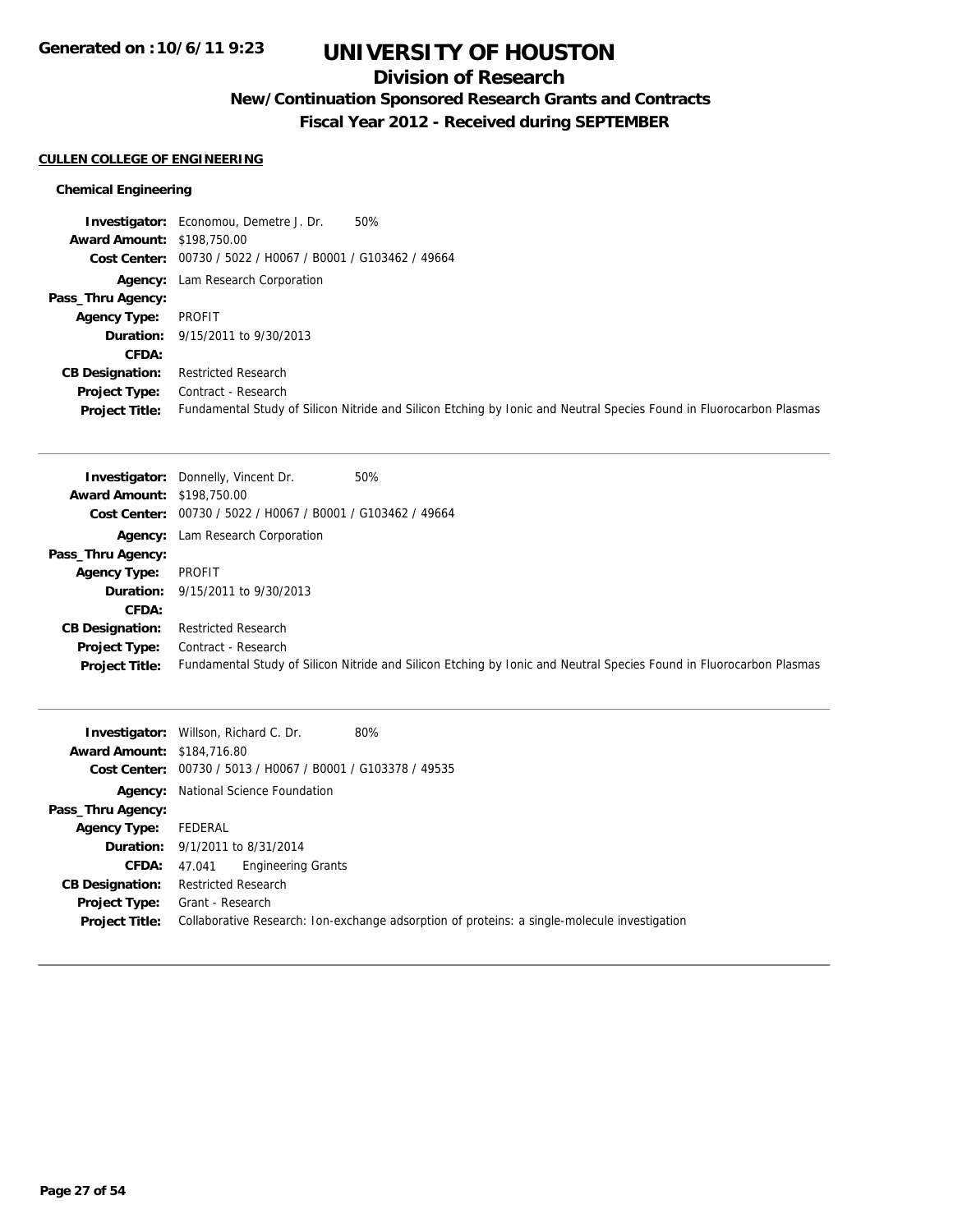## **Division of Research**

# **New/Continuation Sponsored Research Grants and Contracts**

**Fiscal Year 2012 - Received during SEPTEMBER**

### **CULLEN COLLEGE OF ENGINEERING**

### **Chemical Engineering**

| <b>Investigator:</b> Donnelly, Vincent Dr. |                            |                                                              | 50%                                                                            |
|--------------------------------------------|----------------------------|--------------------------------------------------------------|--------------------------------------------------------------------------------|
| <b>Award Amount: \$57,499.50</b>           |                            |                                                              |                                                                                |
|                                            |                            | Cost Center: 00730 / 5013 / H0067 / B0001 / G099115 / 44829  |                                                                                |
|                                            |                            | <b>Agency:</b> U.S. Department of Energy - Office of Science |                                                                                |
| Pass_Thru Agency:                          |                            |                                                              |                                                                                |
| <b>Agency Type:</b>                        | FEDERAL                    |                                                              |                                                                                |
|                                            |                            | <b>Duration:</b> 8/15/2009 to 8/14/2011                      |                                                                                |
| CFDA:                                      | 81.049                     |                                                              | Office of Energy Research Financial Assistance Program                         |
| <b>CB Designation:</b>                     | <b>Restricted Research</b> |                                                              |                                                                                |
| <b>Project Type:</b>                       | Grant - Research           |                                                              |                                                                                |
| <b>Project Title:</b>                      |                            |                                                              | Pulsed Plasma with Synchronous Boundary Voltage for Rapid Atomic Layer Etching |
|                                            |                            |                                                              |                                                                                |

|                                  | <b>Investigator:</b> Donnelly, Vincent Dr.                  | 50% |
|----------------------------------|-------------------------------------------------------------|-----|
| <b>Award Amount: \$30,000.00</b> |                                                             |     |
|                                  | Cost Center: 00730 / 5022 / H0067 / B0001 / G104299 / 49625 |     |
|                                  | <b>Agency:</b> Texas Instruments, Inc.                      |     |
| Pass_Thru Agency:                |                                                             |     |
| <b>Agency Type:</b>              | <b>PROFIT</b>                                               |     |
|                                  | <b>Duration:</b> 10/1/2011 to 9/30/2012                     |     |
| CFDA:                            |                                                             |     |
| <b>CB Designation:</b>           | <b>Restricted Research</b>                                  |     |
| <b>Project Type:</b>             | Contract - Research                                         |     |
| <b>Project Title:</b>            | Etching of TiN for High-k/Metal Gate-Last Integration       |     |

|                                  | <b>Investigator:</b> Economou, Demetre J. Dr.<br>50%                           |
|----------------------------------|--------------------------------------------------------------------------------|
| <b>Award Amount: \$57,499.50</b> |                                                                                |
|                                  | Cost Center: 00730 / 5013 / H0067 / B0001 / G099115 / 44829                    |
|                                  | <b>Agency:</b> U.S. Department of Energy - Office of Science                   |
| Pass_Thru Agency:                |                                                                                |
| <b>Agency Type:</b>              | FEDERAL                                                                        |
|                                  | <b>Duration:</b> 8/15/2009 to 8/14/2011                                        |
| <b>CFDA:</b>                     | Office of Energy Research Financial Assistance Program<br>81.049               |
| <b>CB Designation:</b>           | <b>Restricted Research</b>                                                     |
| <b>Project Type:</b>             | Grant - Research                                                               |
| <b>Project Title:</b>            | Pulsed Plasma with Synchronous Boundary Voltage for Rapid Atomic Layer Etching |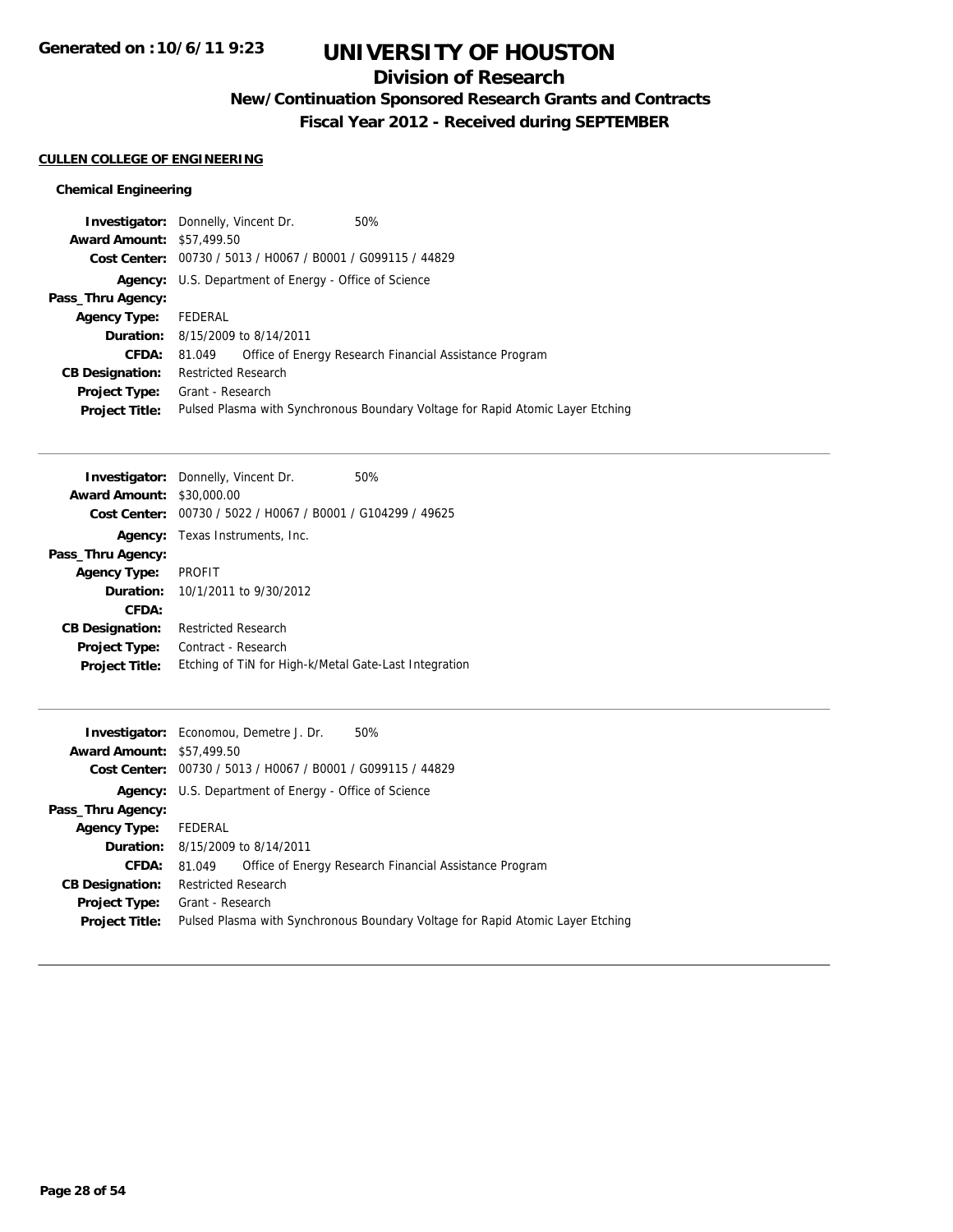## **Division of Research**

## **New/Continuation Sponsored Research Grants and Contracts**

**Fiscal Year 2012 - Received during SEPTEMBER**

### **CULLEN COLLEGE OF ENGINEERING**

| Investigator: Rifai, Hanadi Dr.        |                                           |                                                             | 100%                                                          |
|----------------------------------------|-------------------------------------------|-------------------------------------------------------------|---------------------------------------------------------------|
| <b>Award Amount: \$20,000.00</b>       |                                           |                                                             |                                                               |
|                                        |                                           | Cost Center: 00730 / 5014 / H0068 / B0001 / G103981 / 49545 |                                                               |
| Agency:                                | Texas Commission on Environmental Quality |                                                             |                                                               |
| Pass_Thru Agency:                      | U.S. Environmental Protection Agency      |                                                             |                                                               |
| <b>Agency Type:</b>                    | FFDFRAL                                   |                                                             |                                                               |
| <b>Duration:</b> 9/1/2011 to 8/31/2012 |                                           |                                                             |                                                               |
| CFDA:                                  | 66.419                                    |                                                             | Water Polution Control - State and Interstate Program Support |
| <b>CB Designation:</b>                 | <b>Restricted Research</b>                |                                                             |                                                               |
| <b>Project Type:</b>                   | Co-Op Agreement - Research                |                                                             |                                                               |
| <b>Project Title:</b>                  |                                           | in the Houston Ship Channel (HSC) System                    | Support for Total Maximum Daily Loads (TMDLs) for Dioxins     |

|                                  | Investigator: Rifai, Hanadi Dr.            | 50%                                                         |
|----------------------------------|--------------------------------------------|-------------------------------------------------------------|
| <b>Award Amount: \$33,333,50</b> |                                            |                                                             |
|                                  |                                            | Cost Center: 00730 / 5021 / H0068 / B0001 / G103840 / 49592 |
| Agency:                          | <b>Rice University</b>                     |                                                             |
| Pass_Thru Agency:                | Houston Endowment, Inc.                    |                                                             |
| <b>Agency Type:</b>              | <b>FOUNDATION</b>                          |                                                             |
|                                  | <b>Duration:</b> $6/1/2011$ to $5/31/2012$ |                                                             |
| CFDA:                            |                                            |                                                             |
| <b>CB Designation:</b>           | <b>Restricted Research</b>                 |                                                             |
| <b>Project Type:</b>             | Grant - Research                           |                                                             |
| <b>Project Title:</b>            |                                            | SSPEED Center Proposal to Houston Endowment Inc.            |
|                                  |                                            |                                                             |

|                                  | <b>Investigator:</b> Dawood, Mina Dr.                       | 50% |
|----------------------------------|-------------------------------------------------------------|-----|
| <b>Award Amount: \$44,411.00</b> |                                                             |     |
|                                  | Cost Center: 00730 / 5016 / H0068 / B0001 / G103531 / 49689 |     |
|                                  | <b>Agency:</b> Texas Department of Transportation           |     |
| Pass_Thru Agency:                |                                                             |     |
| <b>Agency Type:</b>              | <b>STATE</b>                                                |     |
|                                  | <b>Duration:</b> 9/1/2011 to 10/31/2014                     |     |
| CFDA:                            |                                                             |     |
| <b>CB Designation:</b>           | <b>Restricted Research</b>                                  |     |
| <b>Project Type:</b>             | Contract - Research                                         |     |
| <b>Project Title:</b>            | Repair Systems for Deteriorated Bridge Piles                |     |
|                                  |                                                             |     |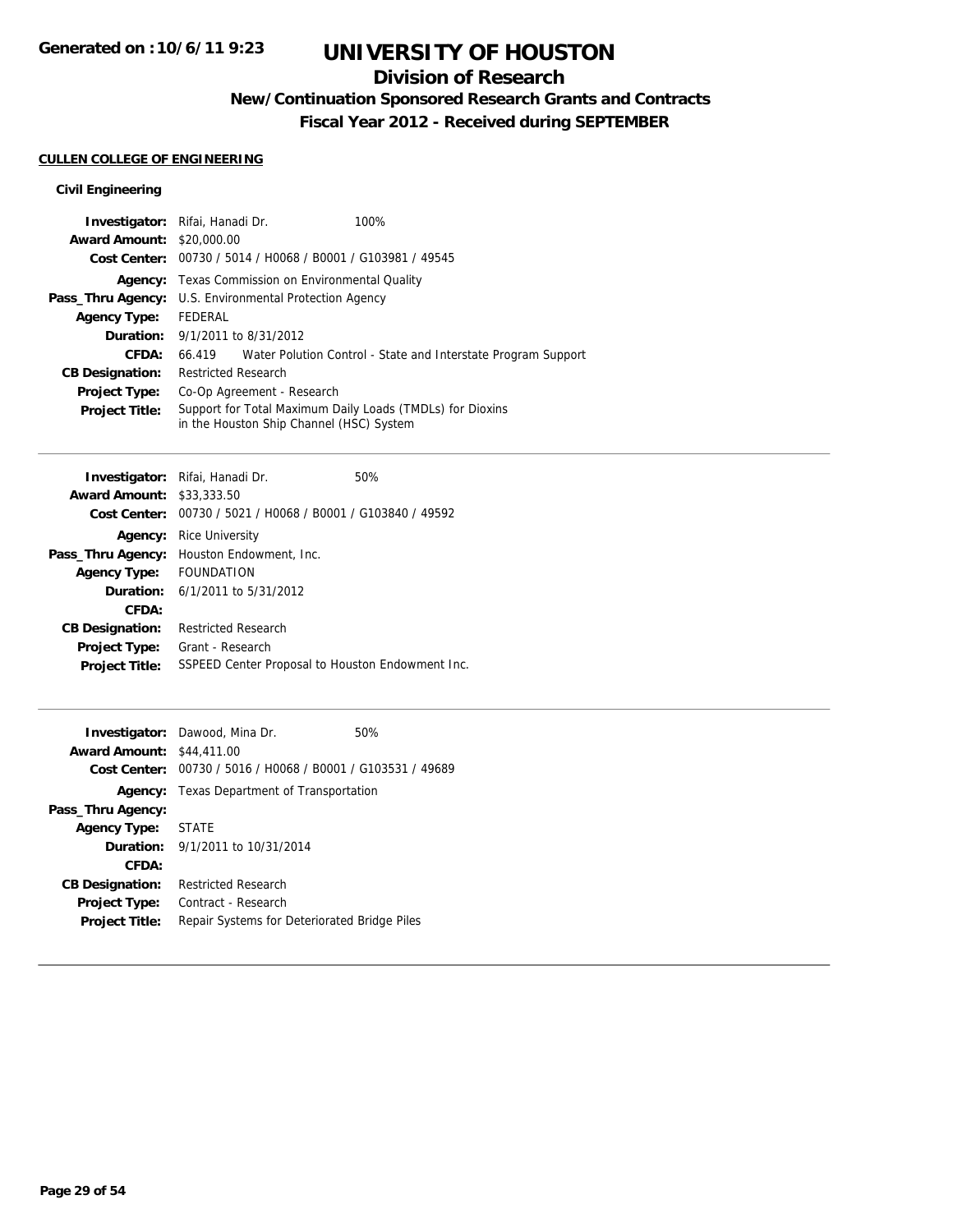## **Division of Research**

# **New/Continuation Sponsored Research Grants and Contracts**

**Fiscal Year 2012 - Received during SEPTEMBER**

### **CULLEN COLLEGE OF ENGINEERING**

|                                  | <b>Investigator:</b> Vipulanandan, Cumaraswamy D <sub>125</sub> % |
|----------------------------------|-------------------------------------------------------------------|
| <b>Award Amount: \$22,205.50</b> |                                                                   |
|                                  | Cost Center: 00730 / 5016 / H0068 / B0001 / G103531 / 49689       |
|                                  | <b>Agency:</b> Texas Department of Transportation                 |
| Pass_Thru Agency:                |                                                                   |
| Agency Type: STATE               |                                                                   |
|                                  | <b>Duration:</b> $9/1/2011$ to $10/31/2014$                       |
| CFDA:                            |                                                                   |
| <b>CB Designation:</b>           | <b>Restricted Research</b>                                        |
| <b>Project Type:</b>             | Contract - Research                                               |
| <b>Project Title:</b>            | Repair Systems for Deteriorated Bridge Piles                      |

|                        | Investigator: Belarbi, Abdeldjelil Dr.                      | 25% |
|------------------------|-------------------------------------------------------------|-----|
| <b>Award Amount:</b>   | \$22,205.50                                                 |     |
|                        | Cost Center: 00730 / 5016 / H0068 / B0001 / G103531 / 49689 |     |
|                        | <b>Agency:</b> Texas Department of Transportation           |     |
| Pass_Thru Agency:      |                                                             |     |
| <b>Agency Type:</b>    | <b>STATE</b>                                                |     |
|                        | <b>Duration:</b> $9/1/2011$ to $10/31/2014$                 |     |
| CFDA:                  |                                                             |     |
| <b>CB Designation:</b> | <b>Restricted Research</b>                                  |     |
| <b>Project Type:</b>   | Contract - Research                                         |     |
| <b>Project Title:</b>  | Repair Systems for Deteriorated Bridge Piles                |     |
|                        |                                                             |     |

|                                  | <b>Investigator:</b> Mo, Yi-Lung Dr.                        | 33%                                                                     |
|----------------------------------|-------------------------------------------------------------|-------------------------------------------------------------------------|
| <b>Award Amount: \$48,109.38</b> |                                                             |                                                                         |
|                                  | Cost Center: 00730 / 5016 / H0068 / B0001 / G103530 / 49406 |                                                                         |
| Agency:                          | Texas Department of Transportation                          |                                                                         |
| Pass_Thru Agency:                |                                                             |                                                                         |
| <b>Agency Type:</b>              | STATE                                                       |                                                                         |
|                                  | <b>Duration:</b> 9/1/2011 to 8/31/2012                      |                                                                         |
| CFDA:                            |                                                             |                                                                         |
| <b>CB Designation:</b>           | <b>Restricted Research</b>                                  |                                                                         |
| <b>Project Type:</b>             | Contract - Research                                         |                                                                         |
| <b>Project Title:</b>            |                                                             | PROJECT 0-6720 SHEAR BEHAVIOR OF THIN PRESTRESSED SLAB BEAMS IN BRIDGES |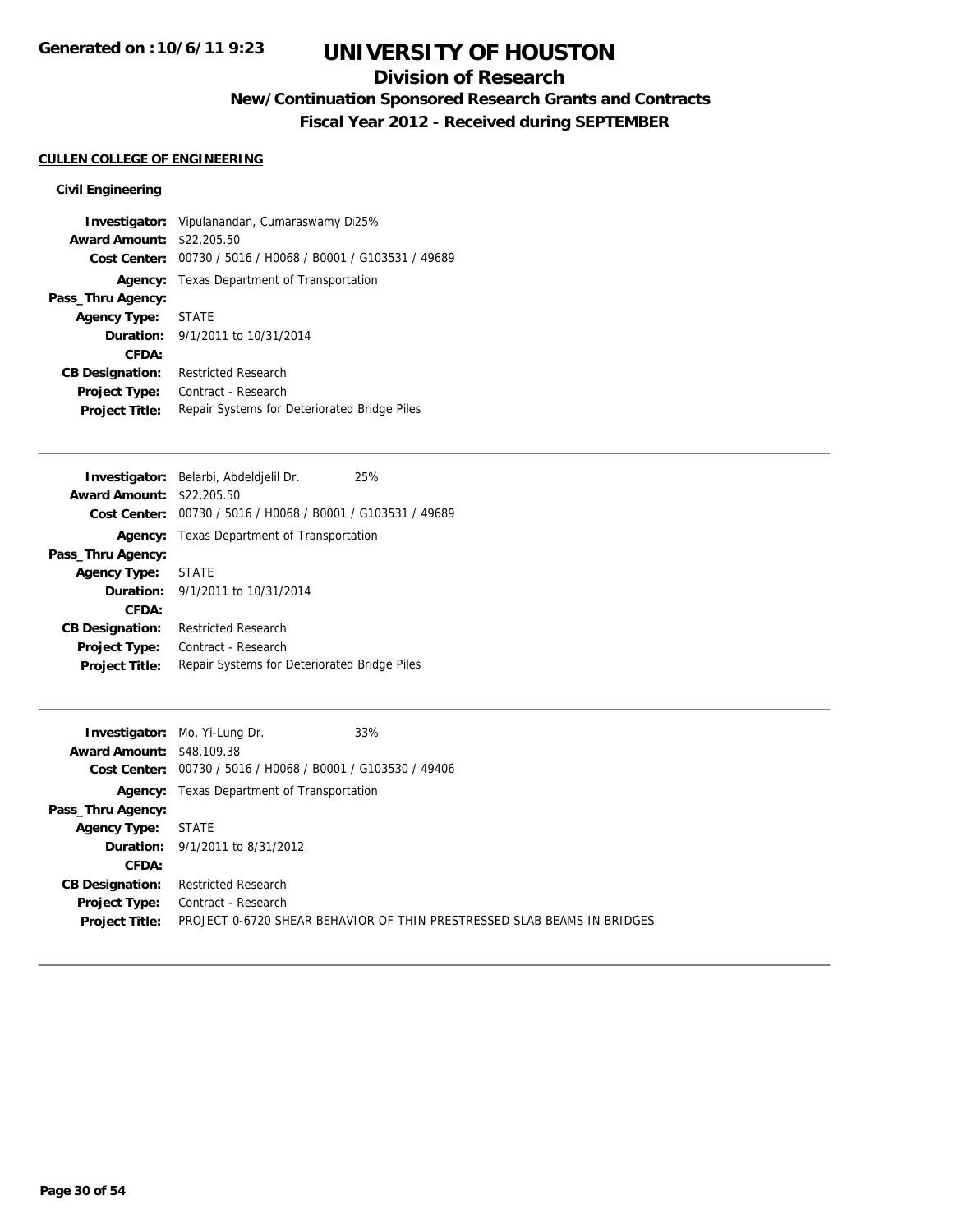## **Division of Research**

# **New/Continuation Sponsored Research Grants and Contracts**

**Fiscal Year 2012 - Received during SEPTEMBER**

### **CULLEN COLLEGE OF ENGINEERING**

|                                  | 33%<br><b>Investigator:</b> Belarbi, Abdeldjelil Dr.                    |
|----------------------------------|-------------------------------------------------------------------------|
| <b>Award Amount: \$48,109.38</b> |                                                                         |
|                                  | Cost Center: 00730 / 5016 / H0068 / B0001 / G103530 / 49406             |
|                                  | <b>Agency:</b> Texas Department of Transportation                       |
| Pass_Thru Agency:                |                                                                         |
| <b>Agency Type:</b>              | <b>STATE</b>                                                            |
|                                  | <b>Duration:</b> 9/1/2011 to 8/31/2012                                  |
| CFDA:                            |                                                                         |
| <b>CB Designation:</b>           | <b>Restricted Research</b>                                              |
| <b>Project Type:</b>             | Contract - Research                                                     |
| <b>Project Title:</b>            | PROJECT 0-6720 SHEAR BEHAVIOR OF THIN PRESTRESSED SLAB BEAMS IN BRIDGES |

|                                 | <b>Investigator:</b> Wang, Keh-Han Dr.<br>50%                                                                                       |
|---------------------------------|-------------------------------------------------------------------------------------------------------------------------------------|
| <b>Award Amount: \$9,911.50</b> |                                                                                                                                     |
| <b>Cost Center:</b>             | 00730 / 5016 / H0068 / B0001 / G103527 / 49506                                                                                      |
| Agency:                         | Texas Department of Transportation                                                                                                  |
| Pass_Thru Agency:               |                                                                                                                                     |
| <b>Agency Type:</b>             | <b>STATE</b>                                                                                                                        |
| Duration:                       | 9/1/2011 to 8/31/2012                                                                                                               |
| CFDA:                           |                                                                                                                                     |
| <b>CB Designation:</b>          | <b>Restricted Research</b>                                                                                                          |
| <b>Project Type:</b>            | Contract - Research                                                                                                                 |
| <b>Project Title:</b>           | Assessment of the Effects of Regional Channel Stability and Sediment Transport on Roadway Hydraulics Structures<br>(project 0-6724) |
|                                 |                                                                                                                                     |
|                                 |                                                                                                                                     |
| Investigator:                   | Strom, Kyle Dr.<br>50%                                                                                                              |
| <b>Award Amount: \$9,911.50</b> |                                                                                                                                     |
| Cost Center:                    | 00730 / 5016 / H0068 / B0001 / G103527 / 49506                                                                                      |
| Agency:                         | Texas Department of Transportation                                                                                                  |
| Pass_Thru Agency:               |                                                                                                                                     |
| <b>Agency Type:</b>             | <b>STATE</b>                                                                                                                        |
| Duration:                       | 9/1/2011 to 8/31/2012                                                                                                               |
| CFDA:                           |                                                                                                                                     |
| <b>CB Designation:</b>          | <b>Restricted Research</b>                                                                                                          |
| Project Type:                   | Contract - Research                                                                                                                 |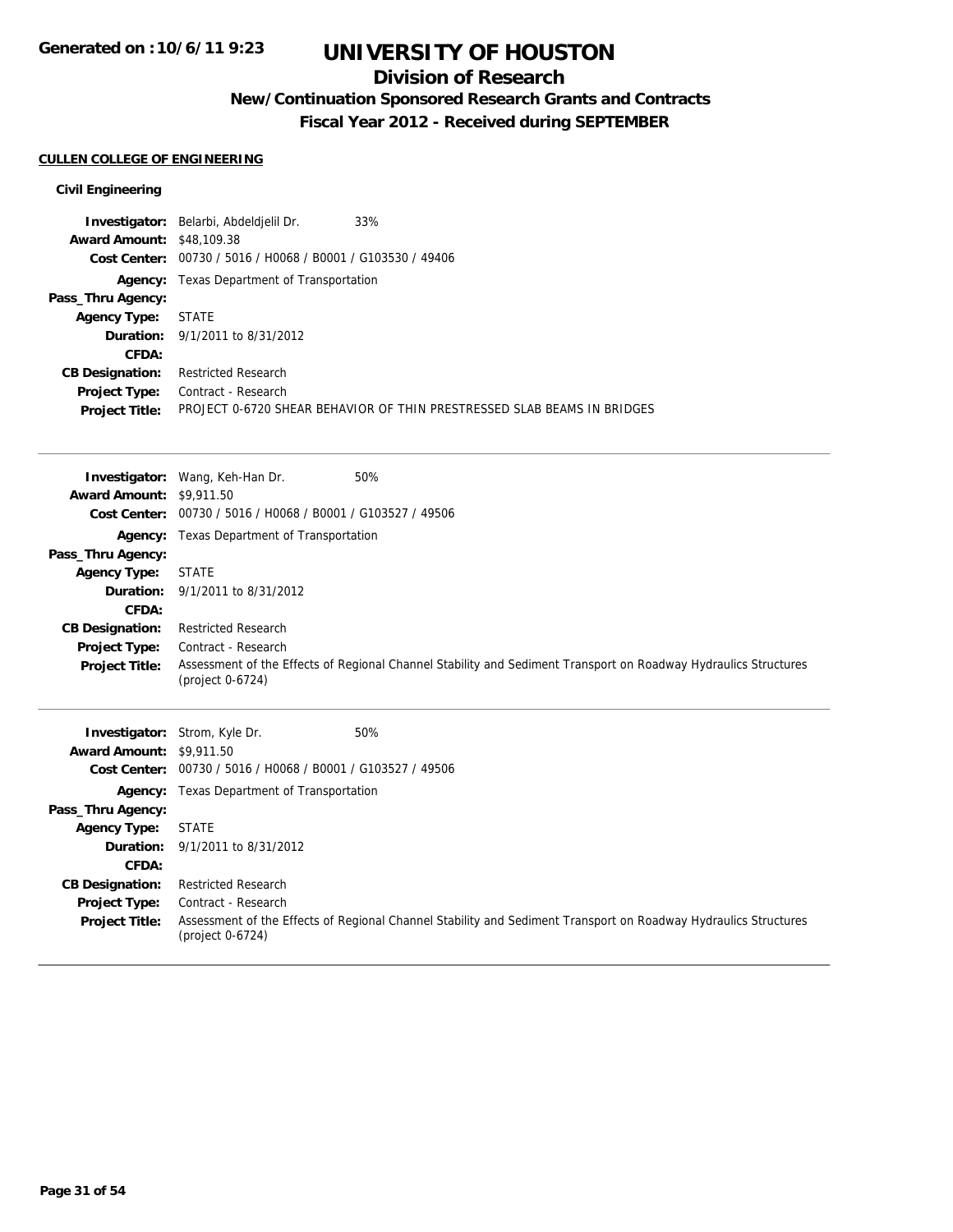## **Division of Research**

## **New/Continuation Sponsored Research Grants and Contracts**

**Fiscal Year 2012 - Received during SEPTEMBER**

### **CULLEN COLLEGE OF ENGINEERING**

| <b>Investigator:</b> Rifai, Hanadi Dr.<br><b>Award Amount: \$80,000.00</b> |                                                |                        | 100%                                                                                                                         |
|----------------------------------------------------------------------------|------------------------------------------------|------------------------|------------------------------------------------------------------------------------------------------------------------------|
|                                                                            |                                                |                        |                                                                                                                              |
| Cost Center:                                                               | 00730 / 5014 / H0068 / B0001 / G104288 / 49536 |                        |                                                                                                                              |
| Agency:                                                                    | Texas Commission on Environmental Quality      |                        |                                                                                                                              |
| Pass_Thru Agency:                                                          | U.S. Environmental Protection Agency           |                        |                                                                                                                              |
| <b>Agency Type:</b>                                                        | FFDFRAL                                        |                        |                                                                                                                              |
| <b>Duration:</b>                                                           |                                                | 8/18/2011 to 8/31/2012 |                                                                                                                              |
| CFDA:                                                                      | 66.419                                         |                        | Water Polution Control - State and Interstate Program Support                                                                |
| <b>CB Designation:</b>                                                     | <b>Restricted Research</b>                     |                        |                                                                                                                              |
| <b>Project Type:</b>                                                       | Co-Op Agreement - Research                     |                        |                                                                                                                              |
| <b>Project Title:</b>                                                      |                                                |                        | Support for Total Maximum Daily Loads (TMDLs) for New/Additional<br>Indicator Bacteria Listings in the Clear Creek Watershed |

|                                 | <b>Investigator:</b> Carter, William Dr.<br>30%                                                                   |
|---------------------------------|-------------------------------------------------------------------------------------------------------------------|
| <b>Award Amount: \$4,192.80</b> |                                                                                                                   |
|                                 | Cost Center: 00730 / 5013 / H0068 / B0001 / G101750 / 46656                                                       |
|                                 | <b>Agency:</b> National Science Foundation                                                                        |
| Pass_Thru Agency:               |                                                                                                                   |
| Agency Type:                    | FEDERAL                                                                                                           |
|                                 | <b>Duration:</b> 4/1/2010 to 7/31/2012                                                                            |
| <b>CFDA:</b>                    | Geosciences<br>47.050                                                                                             |
| <b>CB Designation:</b>          | <b>Restricted Research</b>                                                                                        |
| <b>Project Type:</b>            | Grant - Research                                                                                                  |
| <b>Project Title:</b>           | Transfer of the NCALM Facilities, Its Resources and the Funds from University of Florida to University of Houston |
|                                 |                                                                                                                   |

| <b>Award Amount: \$1,397.60</b><br>Cost Center: | 10%<br><b>Investigator:</b> Glennie, Craig Dr.<br>00730 / 5013 / H0068 / B0001 / G101750 / 46656                  |
|-------------------------------------------------|-------------------------------------------------------------------------------------------------------------------|
| Agency:                                         | National Science Foundation                                                                                       |
| Pass_Thru Agency:                               |                                                                                                                   |
| <b>Agency Type:</b>                             | FEDERAL                                                                                                           |
|                                                 | <b>Duration:</b> 4/1/2010 to 7/31/2012                                                                            |
| <b>CFDA:</b>                                    | Geosciences<br>47.050                                                                                             |
| <b>CB Designation:</b>                          | <b>Restricted Research</b>                                                                                        |
| <b>Project Type:</b>                            | Grant - Research                                                                                                  |
| <b>Project Title:</b>                           | Transfer of the NCALM Facilities, Its Resources and the Funds from University of Florida to University of Houston |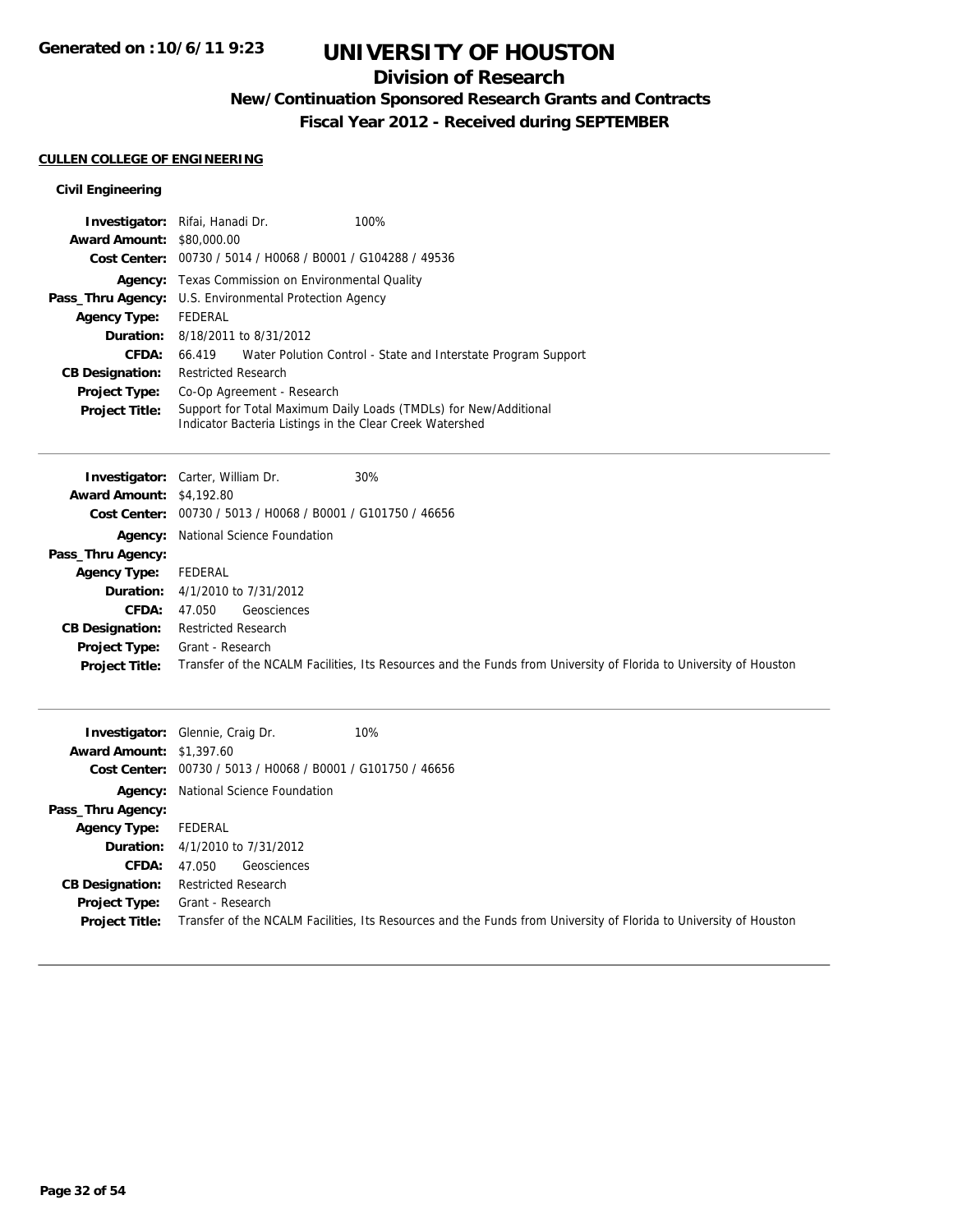## **Division of Research**

# **New/Continuation Sponsored Research Grants and Contracts**

**Fiscal Year 2012 - Received during SEPTEMBER**

### **CULLEN COLLEGE OF ENGINEERING**

|                                 | 60%<br><b>Investigator:</b> Shrestha, Ramesh Dr.                                                                  |
|---------------------------------|-------------------------------------------------------------------------------------------------------------------|
| <b>Award Amount: \$8,385.60</b> |                                                                                                                   |
|                                 | Cost Center: 00730 / 5013 / H0068 / B0001 / G101750 / 46656                                                       |
|                                 | <b>Agency:</b> National Science Foundation                                                                        |
| Pass_Thru Agency:               |                                                                                                                   |
| <b>Agency Type:</b>             | FEDERAL                                                                                                           |
|                                 | <b>Duration:</b> $4/1/2010$ to $7/31/2012$                                                                        |
| CFDA:                           | Geosciences<br>47.050                                                                                             |
| <b>CB Designation:</b>          | <b>Restricted Research</b>                                                                                        |
| <b>Project Type:</b>            | Grant - Research                                                                                                  |
| <b>Project Title:</b>           | Transfer of the NCALM Facilities, Its Resources and the Funds from University of Florida to University of Houston |

|                               | <b>Investigator:</b> Vipulanandan, Cumaraswamy D10%         |  |
|-------------------------------|-------------------------------------------------------------|--|
| <b>Award Amount: \$600.00</b> |                                                             |  |
|                               | Cost Center: 00730 / 5015 / H0069 / B0001 / G099221 / 45279 |  |
|                               | <b>Agency:</b> Lamar University (THWRC)                     |  |
|                               | Pass_Thru Agency: U.S. Environmental Protection Agency      |  |
| <b>Agency Type:</b>           | FEDERAL                                                     |  |
|                               | Duration: 7/17/2009 to 9/30/2011                            |  |
| CFDA:                         | <b>Engineering Grants</b><br>47.041                         |  |
| <b>CB Designation:</b>        | <b>Restricted Research</b>                                  |  |
| <b>Project Type:</b>          | Contract - Research                                         |  |
| <b>Project Title:</b>         | Evaluation of Grouts for Infrastructure Rehabilitation      |  |

|                                  | <b>Investigator:</b> Strom, Kyle Dr.                        | 100%                                                                    |
|----------------------------------|-------------------------------------------------------------|-------------------------------------------------------------------------|
| <b>Award Amount: \$17,000.00</b> |                                                             |                                                                         |
|                                  | Cost Center: 00730 / 5016 / H0068 / B0001 / G104308 / 49636 |                                                                         |
|                                  | <b>Agency:</b> Texas Department of Transportation           |                                                                         |
| Pass_Thru Agency:                |                                                             |                                                                         |
| <b>Agency Type: STATE</b>        |                                                             |                                                                         |
|                                  | <b>Duration:</b> 9/1/2011 to 8/31/2012                      |                                                                         |
| CFDA:                            |                                                             |                                                                         |
| <b>CB Designation:</b>           | <b>Restricted Research</b>                                  |                                                                         |
| Project Type:                    | Grant - Research                                            |                                                                         |
| <b>Project Title:</b>            |                                                             | Hydraulic Performance of Staggered-Barrel Culverts for Stream Crossings |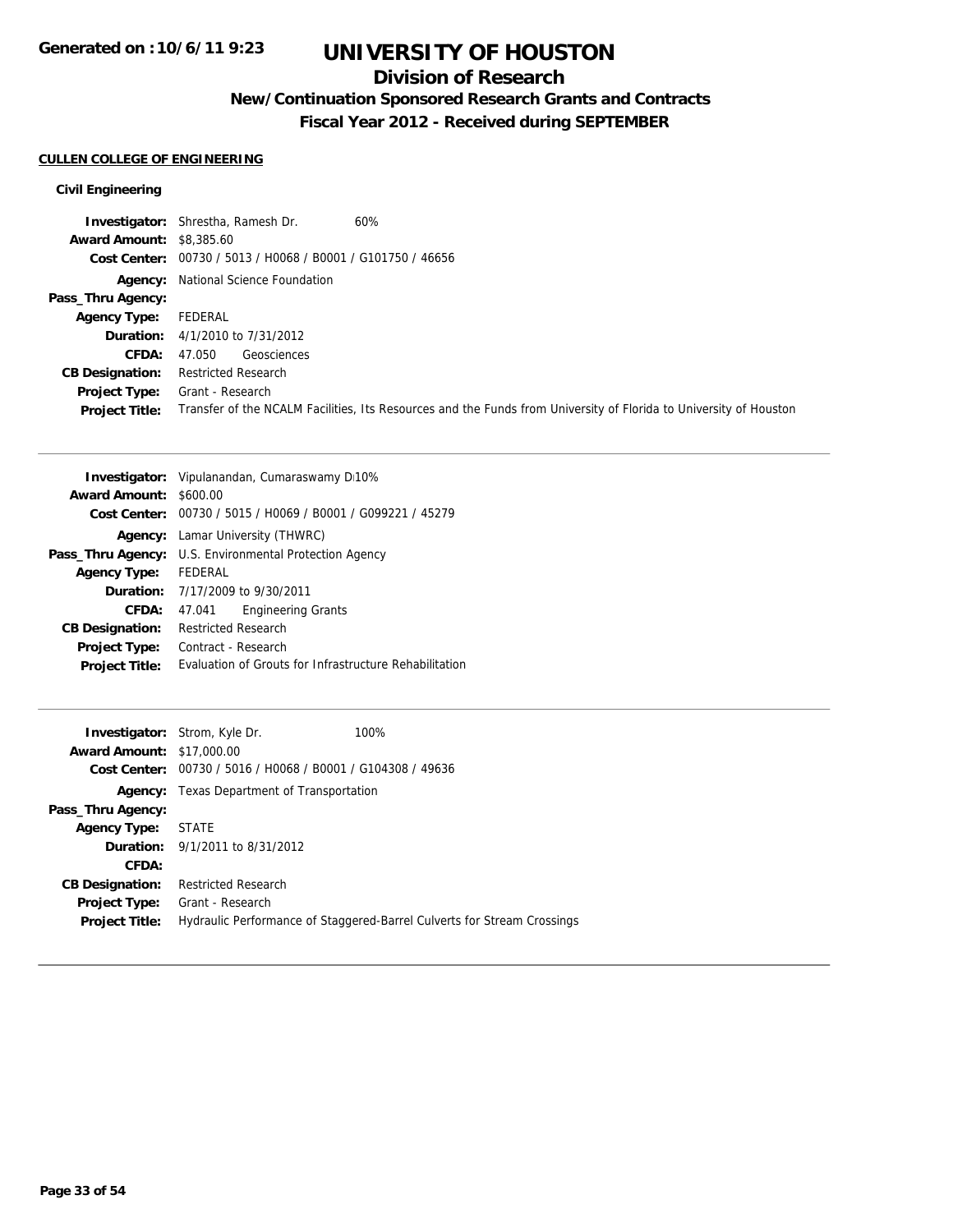## **Division of Research**

# **New/Continuation Sponsored Research Grants and Contracts**

**Fiscal Year 2012 - Received during SEPTEMBER**

### **CULLEN COLLEGE OF ENGINEERING**

|                                  | 9%<br><b>Investigator:</b> Mo, Yi-Lung Dr.                                                                 |
|----------------------------------|------------------------------------------------------------------------------------------------------------|
| <b>Award Amount: \$36,000.00</b> |                                                                                                            |
|                                  | Cost Center: 00730 / 5013 / H0068 / B0001 / G103174 / 49479                                                |
|                                  | <b>Agency:</b> National Science Foundation                                                                 |
| Pass_Thru Agency:                |                                                                                                            |
| <b>Agency Type:</b>              | FEDERAL                                                                                                    |
|                                  | <b>Duration:</b> 9/1/2011 to 8/31/2013                                                                     |
| CFDA:                            | <b>Engineering Grants</b><br>47.041                                                                        |
| <b>CB Designation:</b>           | <b>Restricted Research</b>                                                                                 |
| Project Type:                    | Grant - Research                                                                                           |
| <b>Project Title:</b>            | MRI: Acquisition of Digital Image Correlation System for Real-Time 3D Measurements and Closed-Loop Control |

|                                  | 10%<br><b>Investigator:</b> Willam, Kaspar Dr.                                                             |
|----------------------------------|------------------------------------------------------------------------------------------------------------|
| <b>Award Amount: \$40,000.00</b> |                                                                                                            |
|                                  | Cost Center: 00730 / 5013 / H0068 / B0001 / G103174 / 49479                                                |
|                                  | <b>Agency:</b> National Science Foundation                                                                 |
| Pass_Thru Agency:                |                                                                                                            |
| <b>Agency Type:</b>              | FEDERAL                                                                                                    |
|                                  | <b>Duration:</b> 9/1/2011 to 8/31/2013                                                                     |
| <b>CFDA:</b>                     | <b>Engineering Grants</b><br>47.041                                                                        |
| <b>CB Designation:</b>           | <b>Restricted Research</b>                                                                                 |
| <b>Project Type:</b>             | Grant - Research                                                                                           |
| <b>Project Title:</b>            | MRI: Acquisition of Digital Image Correlation System for Real-Time 3D Measurements and Closed-Loop Control |

|                                  | <b>Investigator:</b> Vipulanandan, Cumaraswamy DI9%                                                        |
|----------------------------------|------------------------------------------------------------------------------------------------------------|
| <b>Award Amount: \$36,000.00</b> |                                                                                                            |
|                                  | Cost Center: 00730 / 5013 / H0068 / B0001 / G103174 / 49479                                                |
|                                  | <b>Agency:</b> National Science Foundation                                                                 |
| Pass_Thru Agency:                |                                                                                                            |
| <b>Agency Type:</b>              | FEDERAL                                                                                                    |
|                                  | <b>Duration:</b> 9/1/2011 to 8/31/2013                                                                     |
| <b>CFDA:</b>                     | <b>Engineering Grants</b><br>47.041                                                                        |
| <b>CB Designation:</b>           | <b>Restricted Research</b>                                                                                 |
| Project Type:                    | Grant - Research                                                                                           |
| <b>Project Title:</b>            | MRI: Acquisition of Digital Image Correlation System for Real-Time 3D Measurements and Closed-Loop Control |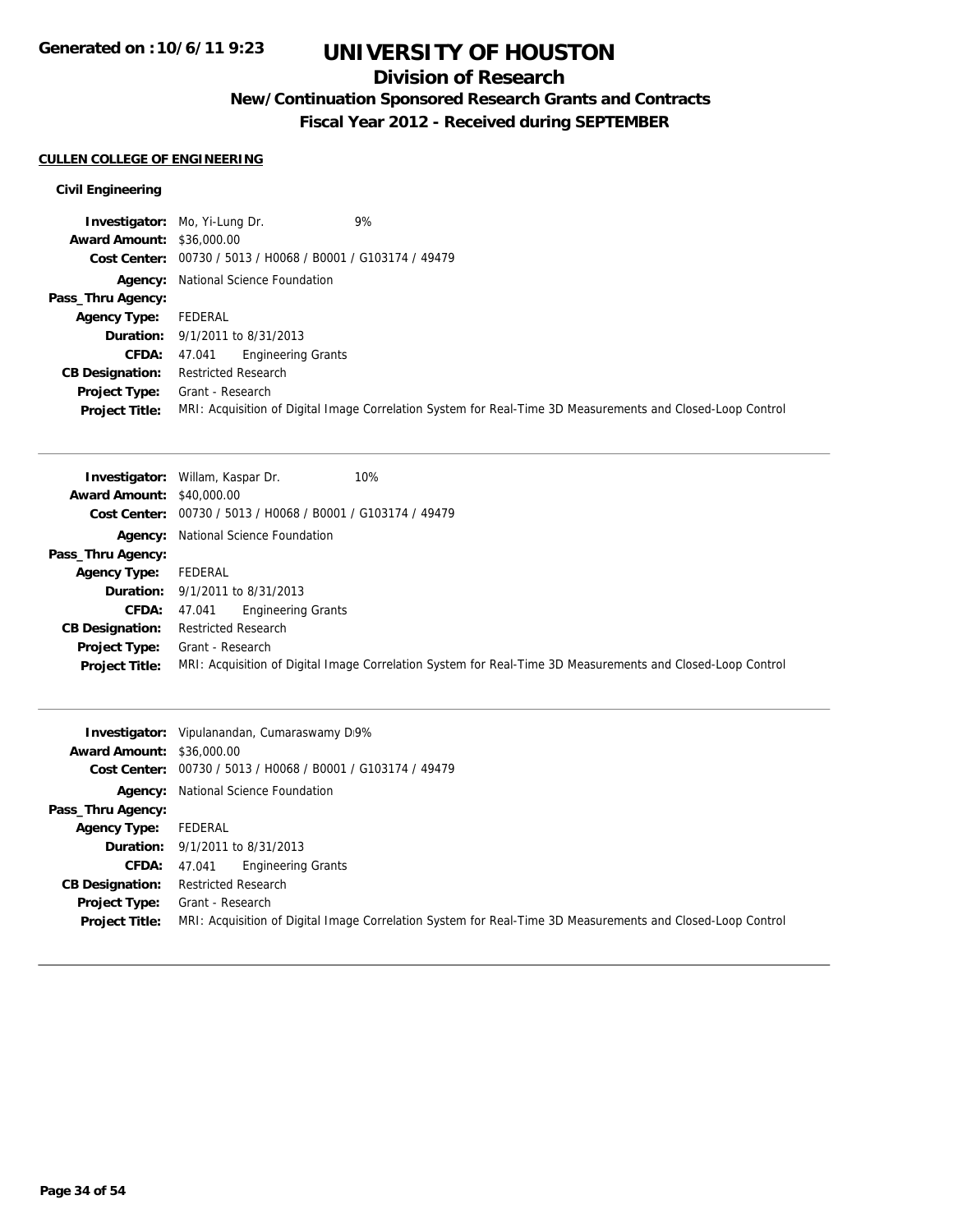## **Division of Research**

# **New/Continuation Sponsored Research Grants and Contracts**

**Fiscal Year 2012 - Received during SEPTEMBER**

### **CULLEN COLLEGE OF ENGINEERING**

|                                  | <b>Investigator:</b> Strom, Kyle Dr.              | 50%                                                                          |
|----------------------------------|---------------------------------------------------|------------------------------------------------------------------------------|
| <b>Award Amount: \$18,073,00</b> |                                                   |                                                                              |
| <b>Cost Center:</b>              | 00730 / 5016 / H0068 / B0001 / G104310 / 49634    |                                                                              |
|                                  | <b>Agency:</b> Texas Department of Transportation |                                                                              |
| Pass_Thru Agency:                |                                                   |                                                                              |
| Agency Type: STATE               |                                                   |                                                                              |
|                                  | <b>Duration:</b> 9/1/2011 to 8/31/2012            |                                                                              |
| CFDA:                            |                                                   |                                                                              |
| <b>CB Designation:</b>           | <b>Restricted Research</b>                        |                                                                              |
| Project Type:                    | Grant - Research                                  |                                                                              |
| <b>Project Title:</b>            |                                                   | Empirical Flow Parameters -- A Tool for Hydraulic Model Validity Assessment. |

|                                  | 9%<br><b>Investigator:</b> Hsu, Thomas T. C. Dr.                                                           |
|----------------------------------|------------------------------------------------------------------------------------------------------------|
| <b>Award Amount: \$36,000.00</b> |                                                                                                            |
|                                  | Cost Center: $00730 / 5013 / 40068 / 80001 / 6103174 / 49479$                                              |
|                                  | <b>Agency:</b> National Science Foundation                                                                 |
| Pass_Thru Agency:                |                                                                                                            |
| <b>Agency Type:</b>              | FEDERAL                                                                                                    |
|                                  | <b>Duration:</b> 9/1/2011 to 8/31/2013                                                                     |
| <b>CFDA:</b>                     | <b>Engineering Grants</b><br>47.041                                                                        |
| <b>CB Designation:</b>           | <b>Restricted Research</b>                                                                                 |
| Project Type:                    | Grant - Research                                                                                           |
| <b>Project Title:</b>            | MRI: Acquisition of Digital Image Correlation System for Real-Time 3D Measurements and Closed-Loop Control |

| <b>Award Amount: \$36,000.00</b>              | 9%<br><b>Investigator:</b> Glennie, Craig Dr.                                                                                  |
|-----------------------------------------------|--------------------------------------------------------------------------------------------------------------------------------|
|                                               | Cost Center: 00730 / 5013 / H0068 / B0001 / G103174 / 49479                                                                    |
|                                               | <b>Agency:</b> National Science Foundation                                                                                     |
| Pass_Thru Agency:                             |                                                                                                                                |
| <b>Agency Type:</b>                           | FEDERAL                                                                                                                        |
|                                               | <b>Duration:</b> 9/1/2011 to 8/31/2013                                                                                         |
| <b>CFDA:</b>                                  | <b>Engineering Grants</b><br>47.041                                                                                            |
| <b>CB Designation:</b>                        | <b>Restricted Research</b>                                                                                                     |
| <b>Project Type:</b><br><b>Project Title:</b> | Grant - Research<br>MRI: Acquisition of Digital Image Correlation System for Real-Time 3D Measurements and Closed-Loop Control |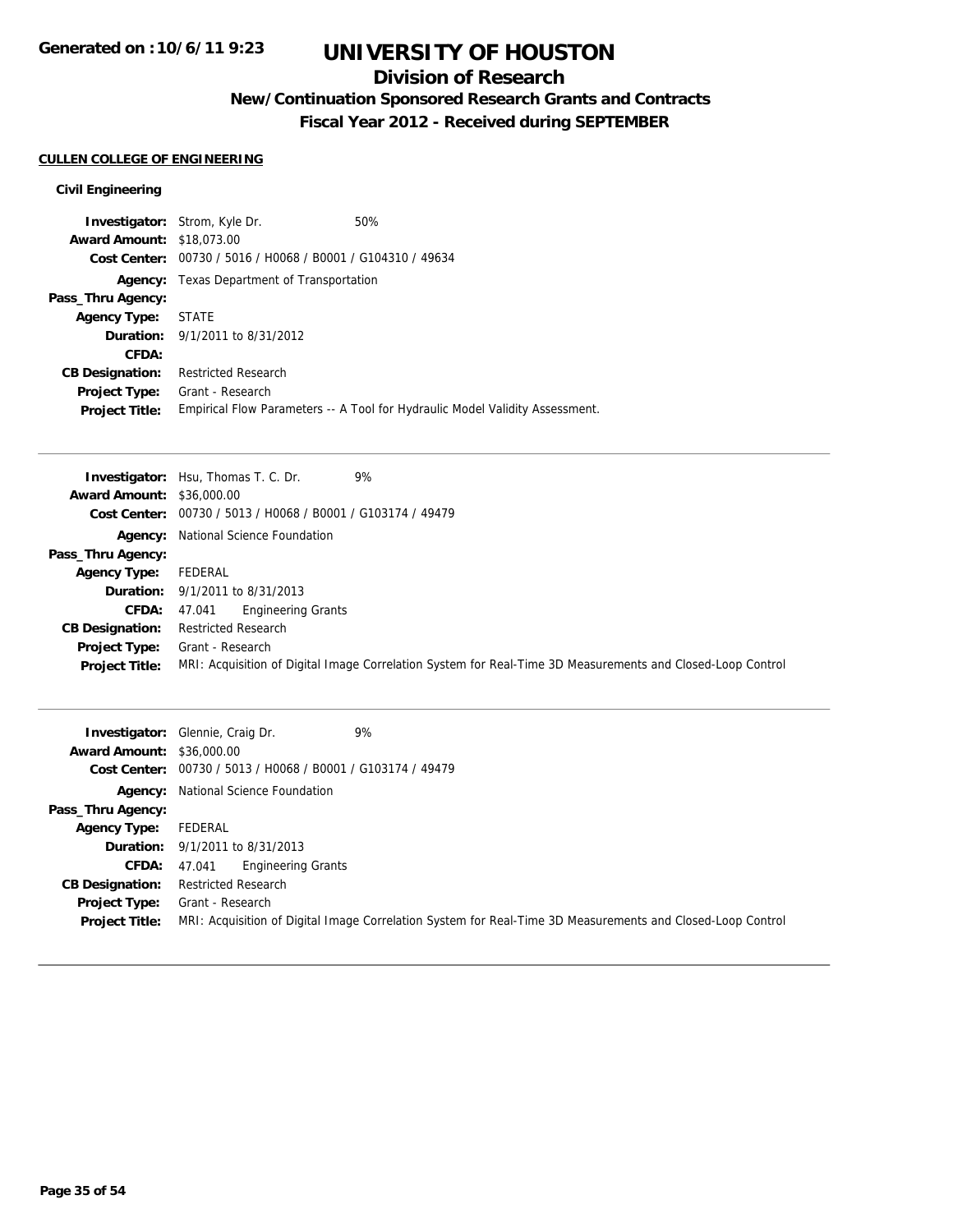## **Division of Research**

# **New/Continuation Sponsored Research Grants and Contracts**

**Fiscal Year 2012 - Received during SEPTEMBER**

### **CULLEN COLLEGE OF ENGINEERING**

|                                  | 9%<br><b>Investigator:</b> Dawood, Mina Dr.                                                                |
|----------------------------------|------------------------------------------------------------------------------------------------------------|
| <b>Award Amount: \$36,000.00</b> |                                                                                                            |
|                                  | Cost Center: 00730 / 5013 / H0068 / B0001 / G103174 / 49479                                                |
|                                  | <b>Agency:</b> National Science Foundation                                                                 |
| Pass_Thru Agency:                |                                                                                                            |
| <b>Agency Type:</b>              | FEDERAL                                                                                                    |
|                                  | <b>Duration:</b> 9/1/2011 to 8/31/2013                                                                     |
| CFDA:                            | <b>Engineering Grants</b><br>47.041                                                                        |
| <b>CB Designation:</b>           | <b>Restricted Research</b>                                                                                 |
| Project Type:                    | Grant - Research                                                                                           |
| <b>Project Title:</b>            | MRI: Acquisition of Digital Image Correlation System for Real-Time 3D Measurements and Closed-Loop Control |

|                                  | 9%<br><b>Investigator:</b> Belarbi, Abdeldielil Dr.                                                        |  |
|----------------------------------|------------------------------------------------------------------------------------------------------------|--|
| <b>Award Amount: \$36,000.00</b> |                                                                                                            |  |
|                                  | Cost Center: 00730 / 5013 / H0068 / B0001 / G103174 / 49479                                                |  |
|                                  | <b>Agency:</b> National Science Foundation                                                                 |  |
| Pass_Thru Agency:                |                                                                                                            |  |
| <b>Agency Type:</b>              | FEDERAL                                                                                                    |  |
|                                  | <b>Duration:</b> 9/1/2011 to 8/31/2013                                                                     |  |
| <b>CFDA:</b>                     | <b>Engineering Grants</b><br>47.041                                                                        |  |
| <b>CB Designation:</b>           | <b>Restricted Research</b>                                                                                 |  |
| Project Type:                    | Grant - Research                                                                                           |  |
| <b>Project Title:</b>            | MRI: Acquisition of Digital Image Correlation System for Real-Time 3D Measurements and Closed-Loop Control |  |

| <b>Award Amount: \$36,000.00</b> | 9%<br><b>Investigator:</b> Ayoub, Ashraf Dr.                                                               |  |
|----------------------------------|------------------------------------------------------------------------------------------------------------|--|
|                                  | Cost Center: 00730 / 5013 / H0068 / B0001 / G103174 / 49479                                                |  |
|                                  | <b>Agency:</b> National Science Foundation                                                                 |  |
| Pass_Thru Agency:                |                                                                                                            |  |
| <b>Agency Type:</b>              | FEDERAL                                                                                                    |  |
|                                  | <b>Duration:</b> $9/1/2011$ to $8/31/2013$                                                                 |  |
| <b>CFDA:</b>                     | <b>Engineering Grants</b><br>47.041                                                                        |  |
| <b>CB Designation:</b>           | <b>Restricted Research</b>                                                                                 |  |
| <b>Project Type:</b>             | Grant - Research                                                                                           |  |
| <b>Project Title:</b>            | MRI: Acquisition of Digital Image Correlation System for Real-Time 3D Measurements and Closed-Loop Control |  |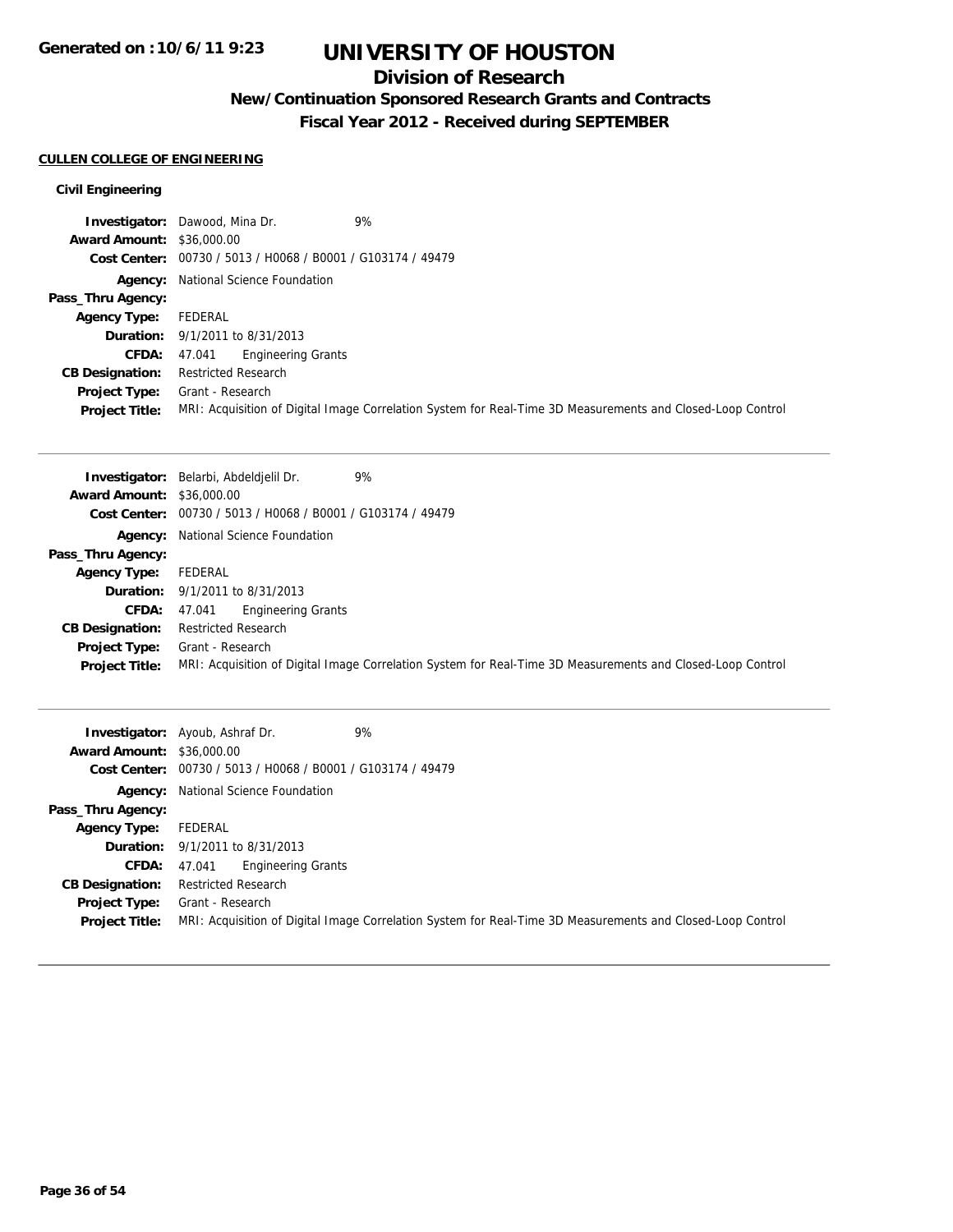## **Division of Research**

# **New/Continuation Sponsored Research Grants and Contracts**

**Fiscal Year 2012 - Received during SEPTEMBER**

### **CULLEN COLLEGE OF ENGINEERING**

|                                  | <b>Investigator:</b> Wang, Keh-Han Dr.            | 50%                                                                          |  |
|----------------------------------|---------------------------------------------------|------------------------------------------------------------------------------|--|
| <b>Award Amount: \$18,073,00</b> |                                                   |                                                                              |  |
| <b>Cost Center:</b>              | 00730 / 5016 / H0068 / B0001 / G104310 / 49634    |                                                                              |  |
|                                  | <b>Agency:</b> Texas Department of Transportation |                                                                              |  |
| Pass_Thru Agency:                |                                                   |                                                                              |  |
| <b>Agency Type: STATE</b>        |                                                   |                                                                              |  |
|                                  | <b>Duration:</b> 9/1/2011 to 8/31/2012            |                                                                              |  |
| CFDA:                            |                                                   |                                                                              |  |
| <b>CB Designation:</b>           | <b>Restricted Research</b>                        |                                                                              |  |
| Project Type:                    | Grant - Research                                  |                                                                              |  |
| <b>Project Title:</b>            |                                                   | Empirical Flow Parameters -- A Tool for Hydraulic Model Validity Assessment. |  |

| <b>Award Amount: \$49,567.24</b>                                                                 |  |
|--------------------------------------------------------------------------------------------------|--|
|                                                                                                  |  |
| Cost Center: 00730 / 5016 / H0068 / B0001 / G103530 / 49406                                      |  |
| <b>Agency:</b> Texas Department of Transportation                                                |  |
| Pass_Thru Agency:                                                                                |  |
| STATE<br><b>Agency Type:</b>                                                                     |  |
| <b>Duration:</b> $9/1/2011$ to $8/31/2012$                                                       |  |
| CFDA:                                                                                            |  |
| <b>Restricted Research</b><br><b>CB Designation:</b>                                             |  |
| Contract - Research<br><b>Project Type:</b>                                                      |  |
| PROJECT 0-6720 SHEAR BEHAVIOR OF THIN PRESTRESSED SLAB BEAMS IN BRIDGES<br><b>Project Title:</b> |  |

| <b>Award Amount: \$180,000.00</b> | 100%<br><b>Investigator:</b> Rifai, Hanadi Dr.                                                                                                       |  |
|-----------------------------------|------------------------------------------------------------------------------------------------------------------------------------------------------|--|
|                                   |                                                                                                                                                      |  |
| <b>Cost Center:</b>               | 00730 / 5014 / H0068 / B0001 / G104287 / 49544                                                                                                       |  |
|                                   | <b>Agency:</b> Texas Commission on Environmental Quality                                                                                             |  |
|                                   | <b>Pass_Thru Agency:</b> U.S. Environmental Protection Agency                                                                                        |  |
| <b>Agency Type:</b>               | FEDERAL                                                                                                                                              |  |
|                                   | <b>Duration:</b> 9/1/2011 to 8/31/2012                                                                                                               |  |
| <b>CFDA:</b>                      | 66.419 Water Polution Control - State and Interstate Program Support                                                                                 |  |
| <b>CB Designation:</b>            | <b>Restricted Research</b>                                                                                                                           |  |
| <b>Project Type:</b>              | Co-Op Agreement - Research                                                                                                                           |  |
| <b>Project Title:</b>             | Support for Total Maximum Daily Loads for New/Additional Indicator Bacteria Listings in Existing TMDL Watersheds<br>in the Houston Metropolitan Area |  |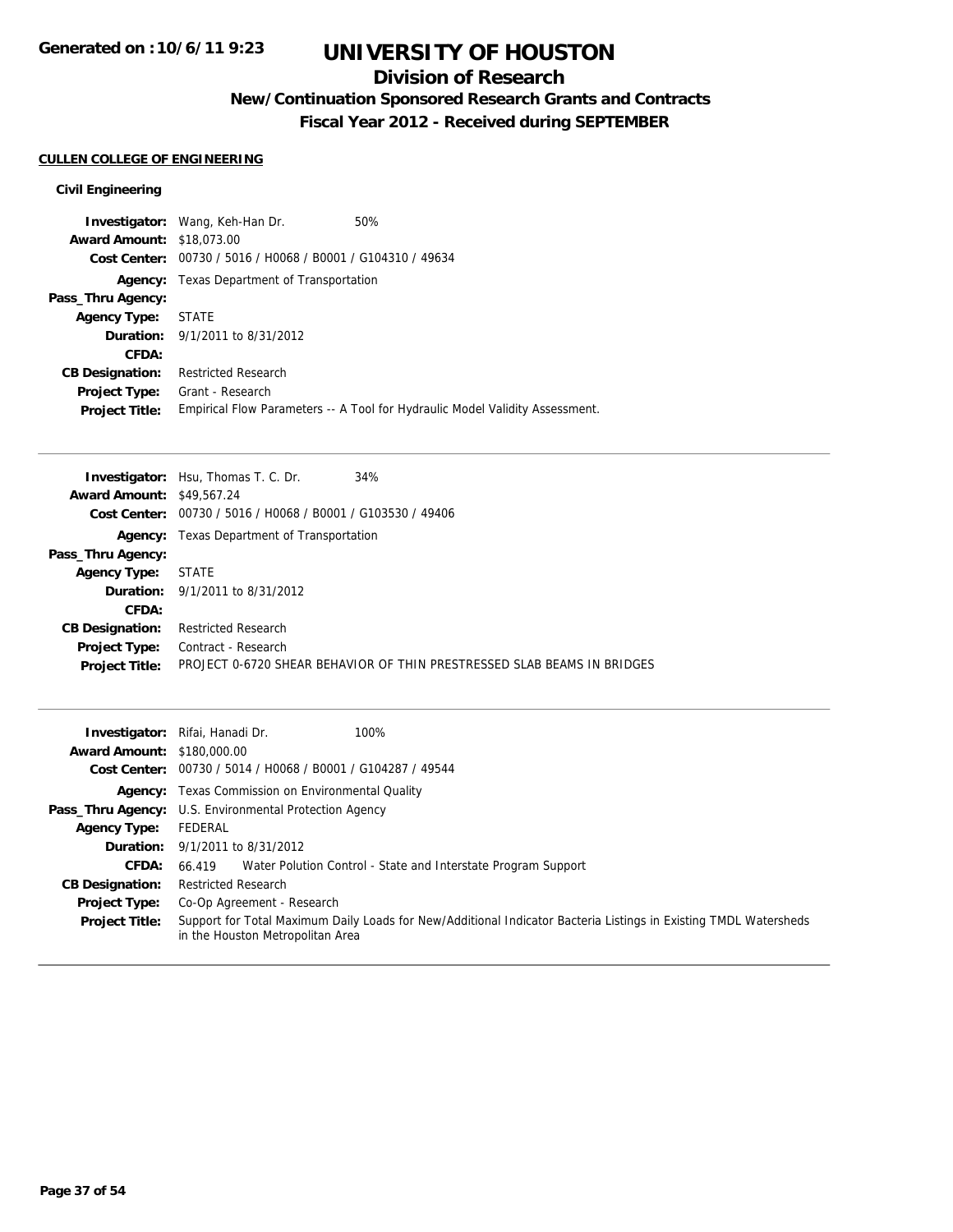## **Division of Research**

## **New/Continuation Sponsored Research Grants and Contracts**

**Fiscal Year 2012 - Received during SEPTEMBER**

### **CULLEN COLLEGE OF ENGINEERING**

| <b>Investigator:</b> Rifai, Hanadi Dr.<br><b>Award Amount: \$50,000.00</b> |                                                                                                     |  | 100%                                                          |
|----------------------------------------------------------------------------|-----------------------------------------------------------------------------------------------------|--|---------------------------------------------------------------|
|                                                                            | Cost Center: 00730 / 5014 / H0068 / B0001 / G104021 / 49546                                         |  |                                                               |
|                                                                            | <b>Agency:</b> Texas Commission on Environmental Quality                                            |  |                                                               |
| Pass_Thru Agency:                                                          | U.S. Environmental Protection Agency                                                                |  |                                                               |
| <b>Agency Type:</b>                                                        | FEDERAL                                                                                             |  |                                                               |
|                                                                            | <b>Duration:</b> 8/18/2011 to 8/31/2012                                                             |  |                                                               |
| CFDA:                                                                      | 66.419                                                                                              |  | Water Polution Control - State and Interstate Program Support |
| <b>CB Designation:</b>                                                     | <b>Restricted Research</b>                                                                          |  |                                                               |
| <b>Project Type:</b>                                                       | Co-Op Agreement - Research                                                                          |  |                                                               |
| <b>Project Title:</b>                                                      | Support for Total Maximum Daily Loads (TMDLs) Addressing<br>Low Dissolved Oxygen in Dickinson Bayou |  |                                                               |

|                                   | Investigator: Rifai, Hanadi Dr.<br>100%                                                                                                    |  |  |
|-----------------------------------|--------------------------------------------------------------------------------------------------------------------------------------------|--|--|
| <b>Award Amount: \$100,000.00</b> |                                                                                                                                            |  |  |
|                                   | Cost Center: 00730 / 5014 / H0068 / B0001 / G104018 / 49547                                                                                |  |  |
| Agency:                           | Texas Commission on Environmental Quality                                                                                                  |  |  |
| Pass_Thru Agency:                 | U.S. Environmental Protection Agency                                                                                                       |  |  |
| <b>Agency Type:</b>               | FEDERAL                                                                                                                                    |  |  |
|                                   | <b>Duration:</b> 8/4/2011 to 8/31/2012                                                                                                     |  |  |
| CFDA:                             | Water Polution Control - State and Interstate Program Support<br>66.419                                                                    |  |  |
| <b>CB Designation:</b>            | <b>Restricted Research</b>                                                                                                                 |  |  |
| <b>Project Type:</b>              | Co-Op Agreement - Research                                                                                                                 |  |  |
| <b>Project Title:</b>             | Total Maximum Daily Loads (TMDLs) for Polychlorinated Biphenyls (PCBs) in the<br>Houston Ship Channel (HSC) System and Upper Galveston Bay |  |  |

|                                   | 100%<br><b>Investigator:</b> Rifai, Hanadi Dr.                                                                                                        |  |  |
|-----------------------------------|-------------------------------------------------------------------------------------------------------------------------------------------------------|--|--|
| <b>Award Amount: \$250,000.00</b> |                                                                                                                                                       |  |  |
|                                   | Cost Center: 00730 / 5014 / H0068 / B0001 / G104016 / 49542                                                                                           |  |  |
|                                   | <b>Agency:</b> Texas Commission on Environmental Quality                                                                                              |  |  |
|                                   | <b>Pass_Thru Agency:</b> U.S. Environmental Protection Agency                                                                                         |  |  |
| <b>Agency Type:</b>               | FEDERAL                                                                                                                                               |  |  |
|                                   | <b>Duration:</b> 8/4/2011 to 8/31/2012                                                                                                                |  |  |
| <b>CFDA:</b>                      | Water Polution Control - State and Interstate Program Support<br>66.419                                                                               |  |  |
| <b>CB Designation:</b>            | <b>Restricted Research</b>                                                                                                                            |  |  |
| <b>Project Type:</b>              | Co-Op Agreement - Research                                                                                                                            |  |  |
| <b>Project Title:</b>             | Survey of Polychlorinated Biphenyls (PCBs) and Polychlorinated Dibenzo-p-dioxins and<br>Dibenzofurans (PCDDs/PCDFs) in the Galveston Bay System (GBS) |  |  |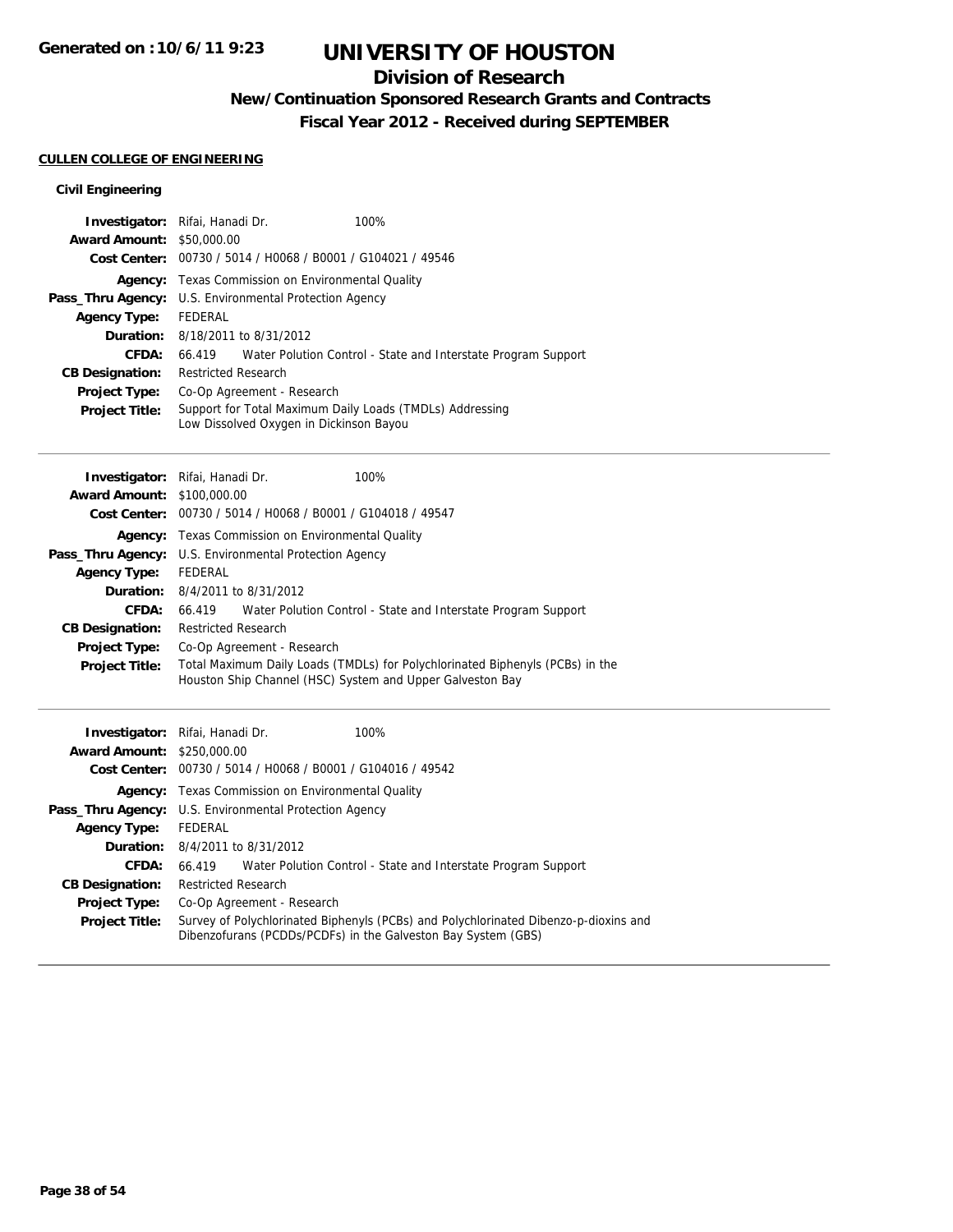## **Division of Research**

## **New/Continuation Sponsored Research Grants and Contracts**

**Fiscal Year 2012 - Received during SEPTEMBER**

#### **CULLEN COLLEGE OF ENGINEERING**

#### **Electrical & Computer Engineering**

**Investigator:** Claydon, Frank Dr. 100% **Award Amount:** \$10,000.00 **Cost Center:** 00730 / 5016 / H0070 / B0100 / G103635 / 49539 **Agency:** Texas Department of Transportation **Pass\_Thru Agency: Agency Type:** STATE **Duration:** 9/1/2011 to 8/31/2012 **CFDA: CB Designation:** Non Restricted Research **Project Type:** Grant - Research **Project Title:** TxDOT Research Technical Assistance Panels

|                        | <b>Investigator:</b> Freundlich, Alexandre Dr.<br>20%       |  |  |
|------------------------|-------------------------------------------------------------|--|--|
| <b>Award Amount:</b>   | \$9,300.00                                                  |  |  |
|                        | Cost Center: 00730 / 5013 / H0453 / B0001 / G099644 / 49437 |  |  |
|                        | <b>Agency:</b> Arizona State University                     |  |  |
|                        | Pass_Thru Agency: National Science Foundation               |  |  |
| <b>Agency Type:</b>    | FEDERAL                                                     |  |  |
|                        | <b>Duration:</b> 8/15/2011 to 12/15/2011                    |  |  |
| CFDA:                  | <b>Engineering Grants</b><br>47.041                         |  |  |
| <b>CB Designation:</b> | <b>Restricted Research</b>                                  |  |  |
| Project Type:          | Grant - Research                                            |  |  |
| <b>Project Title:</b>  | ERC for Quantum Energy and Sustainable Solar Technologies   |  |  |
|                        |                                                             |  |  |

|                                  | <b>Investigator:</b> Wosik, Jarek Dr.                       | 20%                                                                                              |
|----------------------------------|-------------------------------------------------------------|--------------------------------------------------------------------------------------------------|
| <b>Award Amount: \$20,945.00</b> |                                                             |                                                                                                  |
|                                  | Cost Center: 00730 / 5013 / H0453 / B0001 / G095790 / 43140 |                                                                                                  |
|                                  |                                                             | <b>Agency:</b> NASA - National Aeronautics and Space Administration - Headquarters (Wash., D.C.) |
| Pass_Thru Agency:                |                                                             |                                                                                                  |
| <b>Agency Type:</b>              | FEDERAL                                                     |                                                                                                  |
|                                  | <b>Duration:</b> 9/1/2008 to 8/31/2012                      |                                                                                                  |
| CFDA:                            | 43.000                                                      | National Aeronautics and Space Administration                                                    |
| <b>CB Designation:</b>           | <b>Restricted Research</b>                                  |                                                                                                  |
| Project Type:                    | Grant - Research                                            |                                                                                                  |
| <b>Project Title:</b>            |                                                             | Water Extraction from Lunar Polar Ice/Regolith by Microwave Heating                              |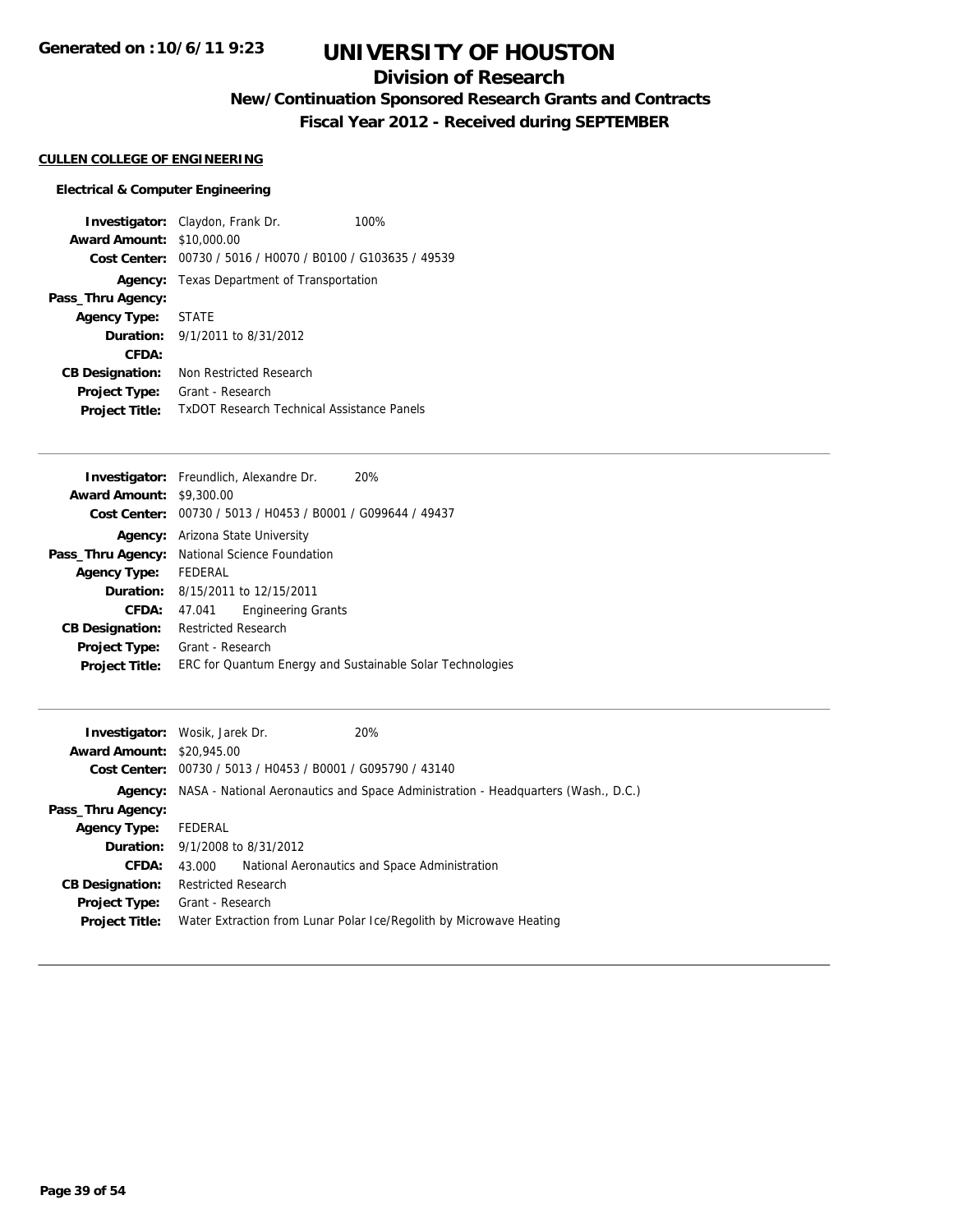## **Division of Research**

## **New/Continuation Sponsored Research Grants and Contracts**

**Fiscal Year 2012 - Received during SEPTEMBER**

## **CULLEN COLLEGE OF ENGINEERING**

### **Electrical & Computer Engineering**

| <b>Investigator:</b> Han, Zhu Dr. | 100%                                                                                                        |  |
|-----------------------------------|-------------------------------------------------------------------------------------------------------------|--|
| <b>Award Amount: \$76,818,00</b>  |                                                                                                             |  |
|                                   | Cost Center: 00730 / 5013 / H0070 / B0001 / G101087 / 47168                                                 |  |
|                                   | <b>Agency:</b> National Science Foundation                                                                  |  |
| Pass_Thru Agency:                 |                                                                                                             |  |
| <b>Agency Type:</b>               | FEDERAL                                                                                                     |  |
|                                   | <b>Duration:</b> 9/1/2010 to 8/31/2012                                                                      |  |
| <b>CFDA:</b>                      | <b>Engineering Grants</b><br>47.041                                                                         |  |
| <b>CB Designation:</b>            | <b>Restricted Research</b>                                                                                  |  |
| <b>Project Type:</b>              | Grant - Research                                                                                            |  |
| <b>Project Title:</b>             | A Compressive Sensing and Matrix Completion Framework for Collaborative Sensing in Cognitive Radio Networks |  |

|                                                             | 50%                                                                                                                                                       |
|-------------------------------------------------------------|-----------------------------------------------------------------------------------------------------------------------------------------------------------|
|                                                             |                                                                                                                                                           |
| Cost Center: 00730 / 5022 / H0070 / B0001 / G104352 / 49702 |                                                                                                                                                           |
|                                                             |                                                                                                                                                           |
|                                                             |                                                                                                                                                           |
| <b>PROFIT</b>                                               |                                                                                                                                                           |
|                                                             |                                                                                                                                                           |
|                                                             |                                                                                                                                                           |
| <b>Restricted Research</b>                                  |                                                                                                                                                           |
| Grant - Research                                            |                                                                                                                                                           |
|                                                             | Surface Limited Red-ox Replacement of Cu UPD Monolayer with Pt ions                                                                                       |
|                                                             | <b>Investigator:</b> Brankovic, Stanko Dr.<br><b>Award Amount: \$54,250.00</b><br><b>Agency: UTC Power</b><br><b>Duration:</b> $10/1/2011$ to $6/30/2012$ |

| <b>Award Amount: \$102,911.00</b> | 100%<br><b>Investigator:</b> Chen, Yuhua Dr.                                                                                        |  |
|-----------------------------------|-------------------------------------------------------------------------------------------------------------------------------------|--|
| Cost Center:                      | 00730 / 5013 / H0070 / B0001 / G098456 / 44943                                                                                      |  |
| Agency:                           | National Science Foundation                                                                                                         |  |
| Pass_Thru Agency:                 |                                                                                                                                     |  |
| <b>Agency Type:</b>               | FEDERAL                                                                                                                             |  |
|                                   | <b>Duration:</b> 9/1/2009 to 8/31/2012                                                                                              |  |
| <b>CFDA:</b>                      | <b>Engineering Grants</b><br>47.041                                                                                                 |  |
| <b>CB Designation:</b>            | <b>Restricted Research</b>                                                                                                          |  |
| <b>Project Type:</b>              | Grant - Research                                                                                                                    |  |
| <b>Project Title:</b>             | <b>IHCS:</b> Cyber Systems: Reconfigurable DWDM Multi Mode Switching for Telesurgery Telemedicine and Heterogeneous<br>Applications |  |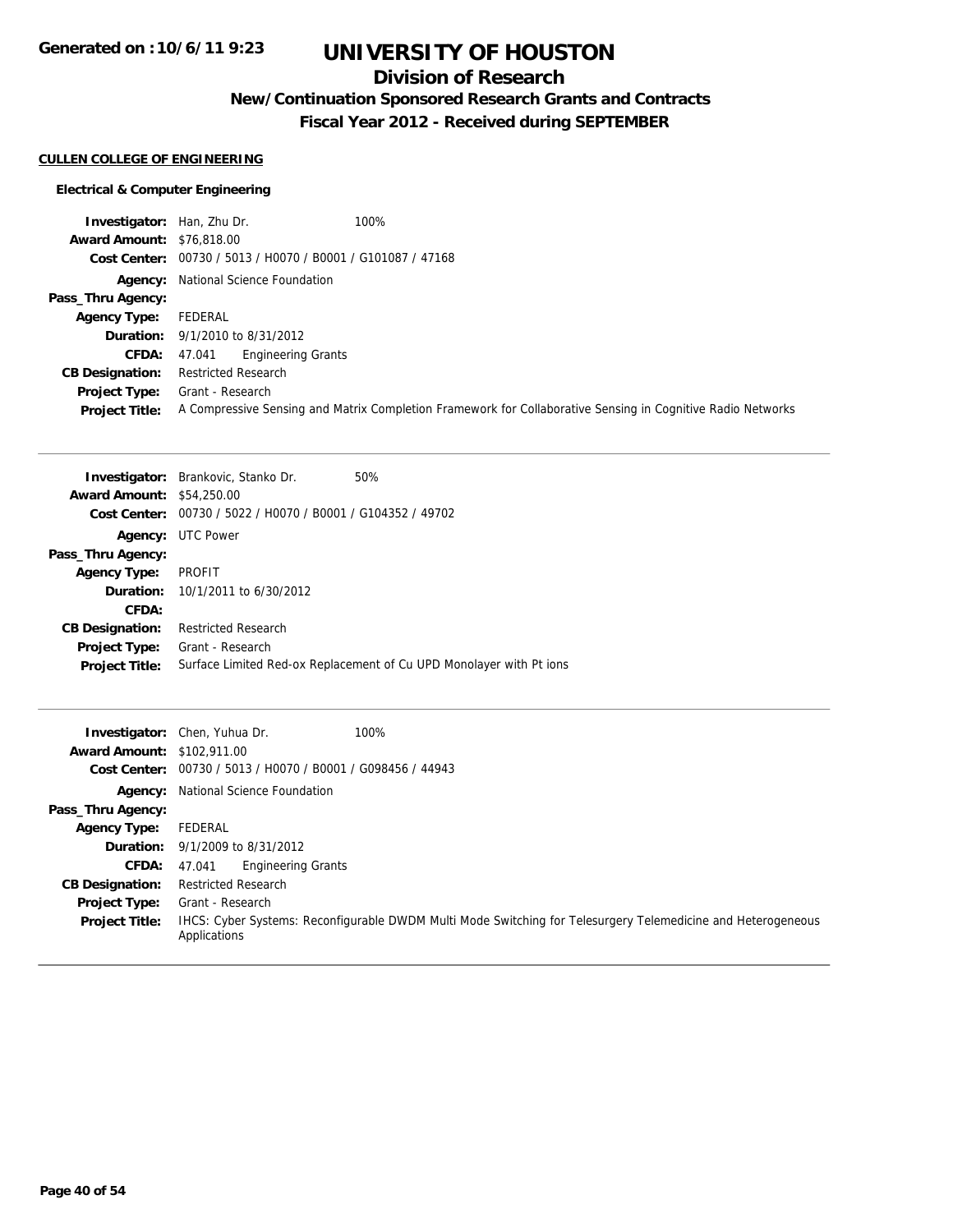## **Division of Research**

**New/Continuation Sponsored Research Grants and Contracts**

**Fiscal Year 2012 - Received during SEPTEMBER**

#### **CULLEN COLLEGE OF ENGINEERING**

### **Electrical & Computer Engineering**

|                                   | 100%<br><b>Investigator:</b> Chen, Yuhua Dr.                                                                                                |  |
|-----------------------------------|---------------------------------------------------------------------------------------------------------------------------------------------|--|
| <b>Award Amount: \$166,666,00</b> |                                                                                                                                             |  |
|                                   | Cost Center: 00730 / 5013 / H0070 / B0001 / G103006 / 49317                                                                                 |  |
|                                   | Agency: National Science Foundation                                                                                                         |  |
| Pass_Thru Agency:                 |                                                                                                                                             |  |
| <b>Agency Type:</b>               | FEDERAL                                                                                                                                     |  |
|                                   | <b>Duration:</b> 9/1/2011 to 8/31/2014                                                                                                      |  |
| <b>CFDA:</b>                      | Computer and Information Science and Engineering (CISE)<br>47.070                                                                           |  |
| <b>CB Designation:</b>            | <b>Restricted Research</b>                                                                                                                  |  |
| <b>Project Type:</b>              | Grant - Research                                                                                                                            |  |
| <b>Project Title:</b>             | TC: Small: Collaborative Research: Exploring a Robust Quantum Cryptography Protocol for Securing Optical Burst<br><b>Switching Networks</b> |  |

### **Mechanical Engineering**

|                                   | 50%<br><b>Investigator:</b> Song, Gangbing Dr.                                                                              |  |
|-----------------------------------|-----------------------------------------------------------------------------------------------------------------------------|--|
| <b>Award Amount: \$126,644,00</b> |                                                                                                                             |  |
|                                   | Cost Center: 00730 / 5013 / H0246 / B0001 / G102496 / 49215                                                                 |  |
|                                   | <b>Agency:</b> National Science Foundation                                                                                  |  |
| Pass_Thru Agency:                 |                                                                                                                             |  |
| <b>Agency Type:</b>               | FEDERAL                                                                                                                     |  |
|                                   | <b>Duration:</b> 9/1/2011 to 8/31/2014                                                                                      |  |
| CFDA:                             | <b>Engineering Grants</b><br>47.041                                                                                         |  |
| <b>CB Designation:</b>            | <b>Restricted Research</b>                                                                                                  |  |
| <b>Project Type:</b>              | Grant - Research                                                                                                            |  |
| <b>Project Title:</b>             | CCSS-CPS: Collaborative: If the Bridges Can Talk: Toward Autonomous Structure Health Monitoring for Civil<br>Infrastructure |  |

| <b>Investigator:</b> Metcalfe, Ralph W. Dr.<br>100%         |
|-------------------------------------------------------------|
| <b>Award Amount:</b><br>\$42,000.00                         |
| Cost Center: 00730 / 5022 / H0073 / B0001 / G103904 / 49644 |
| <b>Agency:</b> Apache Corporation                           |
|                                                             |
| <b>PROFIT</b>                                               |
| <b>Duration:</b> 6/30/2011 to 6/29/2012                     |
|                                                             |
| <b>Restricted Research</b>                                  |
| Grant - Research                                            |
| Simulations of Stratified Flow in Horizontal Well Bores     |
|                                                             |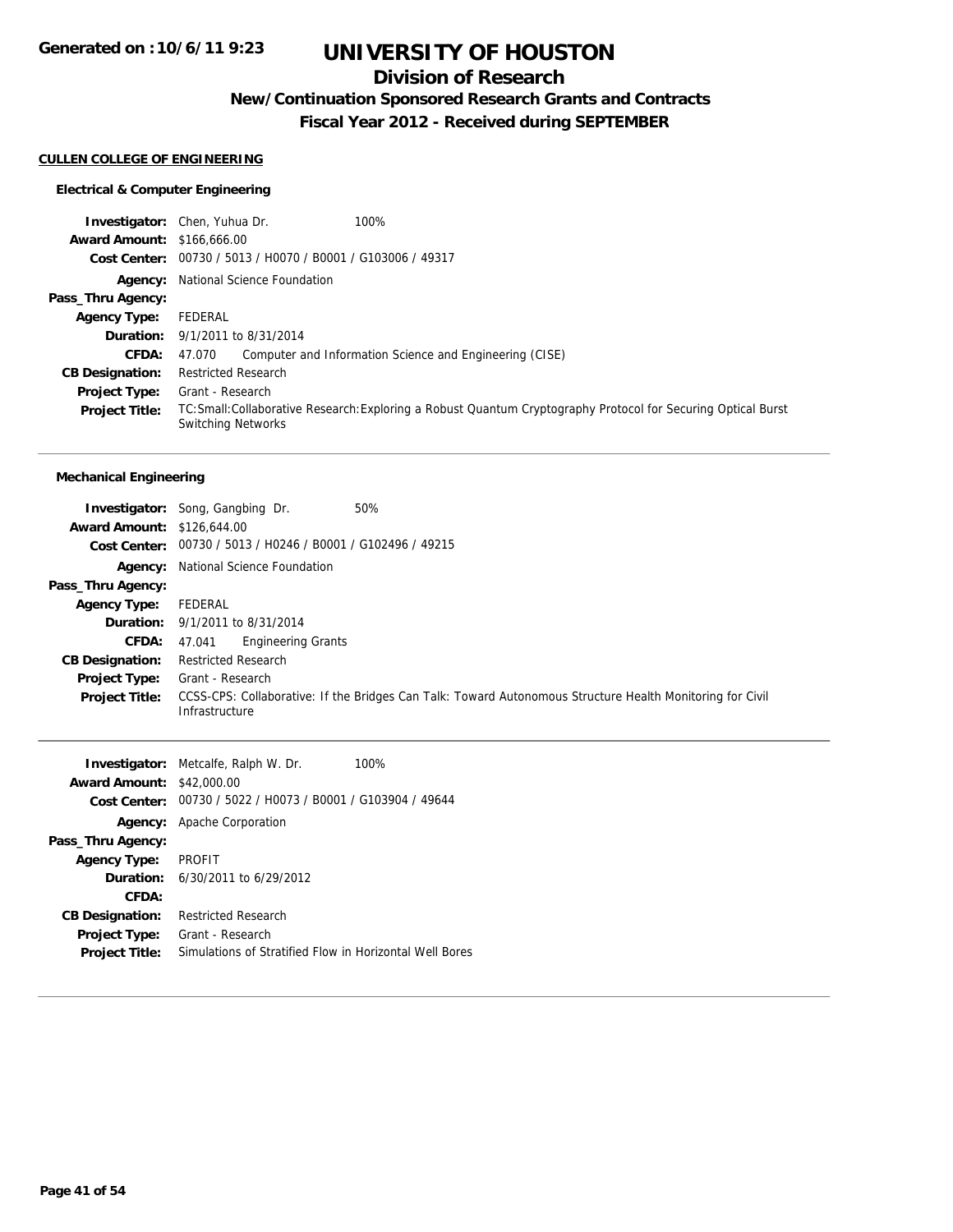## **Division of Research**

**New/Continuation Sponsored Research Grants and Contracts**

**Fiscal Year 2012 - Received during SEPTEMBER**

### **CULLEN COLLEGE OF ENGINEERING**

#### **Mechanical Engineering**

|                                  | 100%<br><b>Investigator:</b> Sharma, Pradeep Dr.                                   |  |
|----------------------------------|------------------------------------------------------------------------------------|--|
| <b>Award Amount: \$34,902.00</b> |                                                                                    |  |
|                                  | Cost Center: 00730 / 5015 / H0073 / B0001 / G097498 / 45836                        |  |
|                                  | <b>Agency:</b> Texas Engineering Experiment Station                                |  |
|                                  | <b>Pass_Thru Agency:</b> National Science Foundation                               |  |
| <b>Agency Type:</b>              | FEDERAL                                                                            |  |
|                                  | <b>Duration:</b> 9/1/2009 to 8/31/2012                                             |  |
| CFDA:                            | Mathematical and Physical Sciences<br>47.049                                       |  |
| <b>CB Designation:</b>           | <b>Restricted Research</b>                                                         |  |
| <b>Project Type:</b>             | Grant - Research                                                                   |  |
| <b>Project Title:</b>            | International Institute on Multifunctional Materials for Energy Conversion (IIMEC) |  |
|                                  |                                                                                    |  |

| <b>Investigator:</b> Liu, Dong Dr. |                                                             | 80%                                                                                                                |  |
|------------------------------------|-------------------------------------------------------------|--------------------------------------------------------------------------------------------------------------------|--|
| <b>Award Amount: \$70,213.60</b>   |                                                             |                                                                                                                    |  |
|                                    | Cost Center: 00730 / 5013 / H0073 / B0001 / G103437 / 49280 |                                                                                                                    |  |
|                                    | Agency: National Science Foundation                         |                                                                                                                    |  |
| Pass_Thru Agency:                  |                                                             |                                                                                                                    |  |
| <b>Agency Type:</b>                | FEDERAL                                                     |                                                                                                                    |  |
|                                    | <b>Duration:</b> 9/1/2011 to 8/31/2012                      |                                                                                                                    |  |
| <b>CFDA:</b>                       | <b>Engineering Grants</b><br>47.041                         |                                                                                                                    |  |
| <b>CB Designation:</b>             | <b>Restricted Research</b>                                  |                                                                                                                    |  |
| Project Type:                      | Grant - Research                                            |                                                                                                                    |  |
| <b>Project Title:</b>              | Spinal Cord Injury                                          | Collaborative Research: Magnetic Directed Alignment of Injectable Neural Stem Cell Scaffold for Regeneration After |  |
| <b>Investigator:</b> Sun, Li Dr.   |                                                             | 20%                                                                                                                |  |
| <b>Award Amount: \$17,553.40</b>   |                                                             |                                                                                                                    |  |
| <b>Cost Center:</b>                | 00730 / 5013 / H0073 / B0001 / G103437 / 49280              |                                                                                                                    |  |
|                                    | <b>Agency:</b> National Science Foundation                  |                                                                                                                    |  |

**Project Title:** Collaborative Research: Magnetic Directed Alignment of Injectable Neural Stem Cell Scaffold for Regeneration After

**Pass\_Thru Agency:**

**Agency Type:** FEDERAL

**CB Designation:** Restricted Research **Project Type:** Grant - Research

**Duration:** 9/1/2011 to 8/31/2012

**CFDA:** 47.041 Engineering Grants

Spinal Cord Injury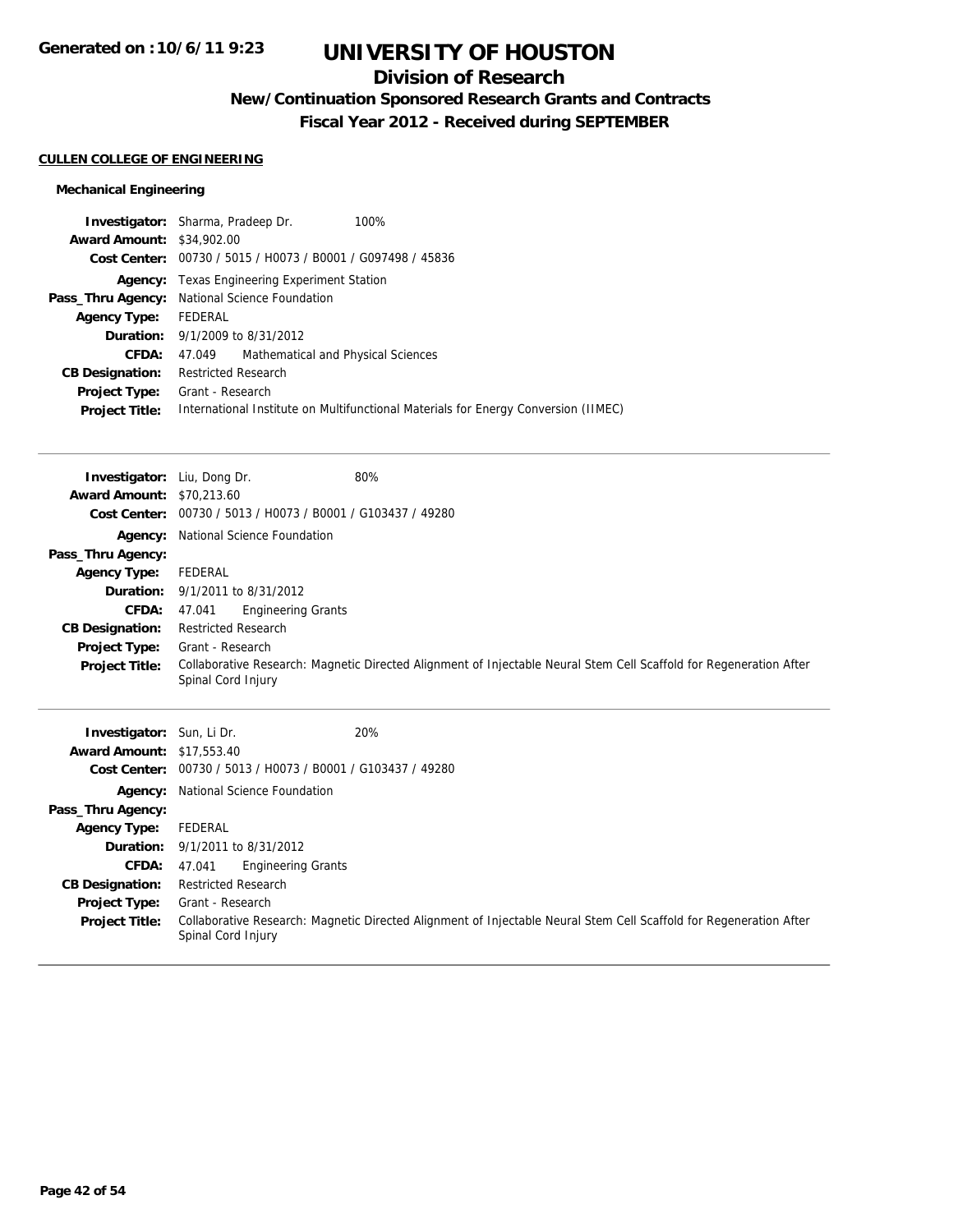## **Division of Research**

# **New/Continuation Sponsored Research Grants and Contracts**

**Fiscal Year 2012 - Received during SEPTEMBER**

### **CULLEN COLLEGE OF ENGINEERING**

### **Mechanical Engineering**

|                                   | Investigator: Kulkarni, Yashashree Dr.                      | 100%                                                                    |
|-----------------------------------|-------------------------------------------------------------|-------------------------------------------------------------------------|
| <b>Award Amount: \$228,431.00</b> |                                                             |                                                                         |
|                                   | Cost Center: 00730 / 5013 / H0073 / B0001 / G103244 / 49407 |                                                                         |
|                                   | <b>Agency:</b> National Science Foundation                  |                                                                         |
| Pass_Thru Agency:                 |                                                             |                                                                         |
| Agency Type:                      | FEDERAL                                                     |                                                                         |
|                                   | <b>Duration:</b> 9/1/2011 to 8/31/2014                      |                                                                         |
| CFDA:                             | <b>Engineering Grants</b><br>47.041                         |                                                                         |
| <b>CB Designation:</b>            | <b>Restricted Research</b>                                  |                                                                         |
| Project Type:                     | Grant - Research                                            |                                                                         |
| <b>Project Title:</b>             |                                                             | Radiation Response and High Temperature Stability of Nanotwinned Metals |

| <b>Investigator:</b> Sun, Li Dr. | 9%                                                                                                         |  |
|----------------------------------|------------------------------------------------------------------------------------------------------------|--|
| <b>Award Amount: \$36,000.00</b> |                                                                                                            |  |
|                                  | Cost Center: 00730 / 5013 / H0068 / B0001 / G103174 / 49479                                                |  |
|                                  | <b>Agency:</b> National Science Foundation                                                                 |  |
| Pass_Thru Agency:                |                                                                                                            |  |
| <b>Agency Type:</b>              | FEDERAL                                                                                                    |  |
|                                  | <b>Duration:</b> 9/1/2011 to 8/31/2013                                                                     |  |
| <b>CFDA:</b>                     | <b>Engineering Grants</b><br>47.041                                                                        |  |
| <b>CB Designation:</b>           | <b>Restricted Research</b>                                                                                 |  |
| <b>Project Type:</b>             | Grant - Research                                                                                           |  |
| <b>Project Title:</b>            | MRI: Acquisition of Digital Image Correlation System for Real-Time 3D Measurements and Closed-Loop Control |  |

| <b>Award Amount: \$36,000.00</b> | 9%<br><b>Investigator:</b> Song, Gangbing Dr.<br>Cost Center: 00730 / 5013 / H0068 / B0001 / G103174 / 49479 |  |
|----------------------------------|--------------------------------------------------------------------------------------------------------------|--|
|                                  |                                                                                                              |  |
|                                  | <b>Agency:</b> National Science Foundation                                                                   |  |
| Pass_Thru Agency:                |                                                                                                              |  |
| <b>Agency Type:</b>              | FEDERAL                                                                                                      |  |
|                                  | <b>Duration:</b> $9/1/2011$ to $8/31/2013$                                                                   |  |
| <b>CFDA:</b>                     | <b>Engineering Grants</b><br>47.041                                                                          |  |
| <b>CB Designation:</b>           | <b>Restricted Research</b>                                                                                   |  |
| <b>Project Type:</b>             | Grant - Research                                                                                             |  |
| <b>Project Title:</b>            | MRI: Acquisition of Digital Image Correlation System for Real-Time 3D Measurements and Closed-Loop Control   |  |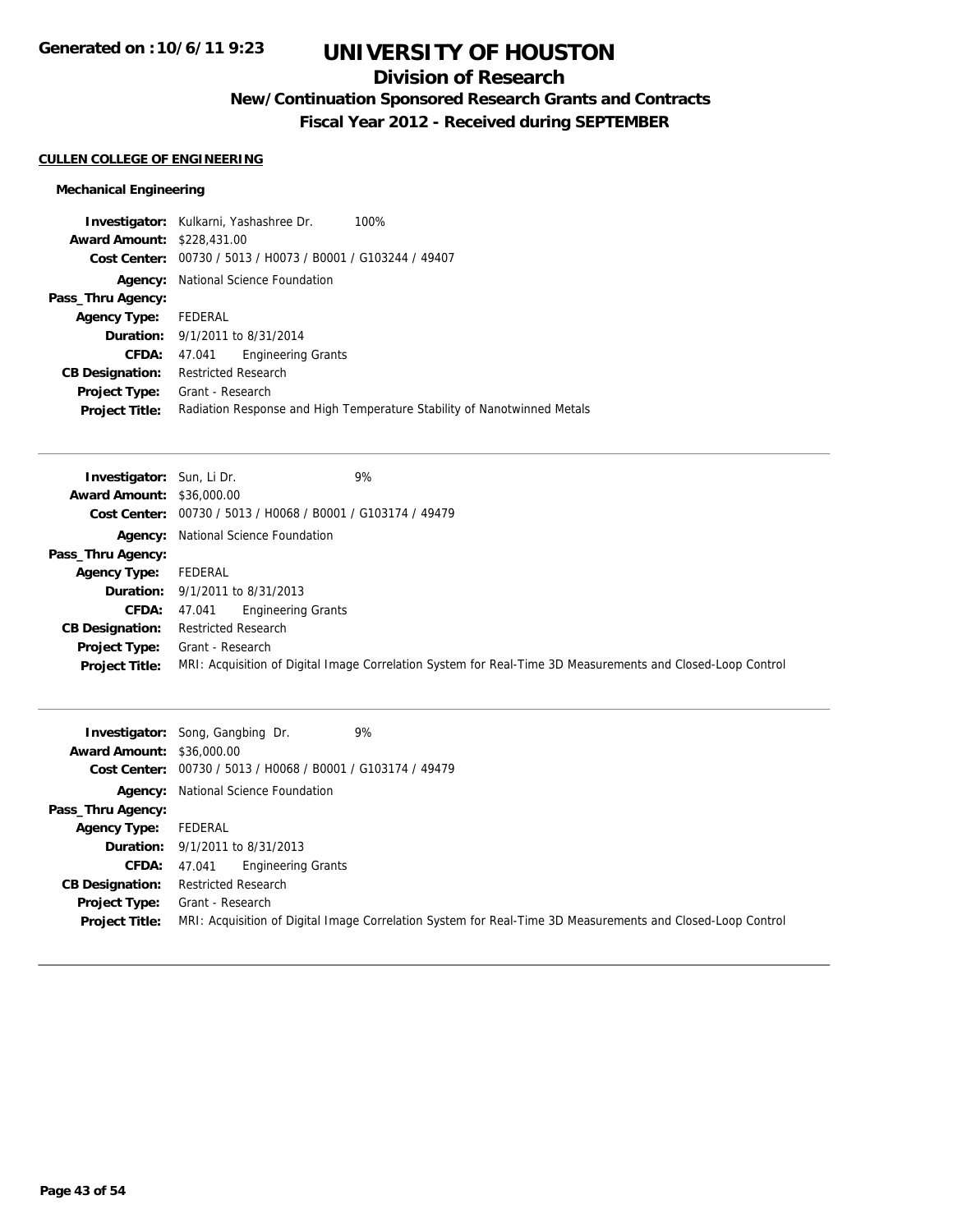## **Division of Research**

**New/Continuation Sponsored Research Grants and Contracts**

**Fiscal Year 2012 - Received during SEPTEMBER**

### **CULLEN COLLEGE OF ENGINEERING**

#### **Mechanical Engineering**

**Investigator:** Zimmerman, David C. Dr. 9% **Award Amount:** \$36,000.00 **Cost Center:** 00730 / 5013 / H0068 / B0001 / G103174 / 49479 **Agency:** National Science Foundation **Pass\_Thru Agency: Agency Type:** FEDERAL **Duration:** 9/1/2011 to 8/31/2013 **CFDA:** 47.041 Engineering Grants **CB Designation:** Restricted Research **Project Type:** Grant - Research **Project Title:** MRI: Acquisition of Digital Image Correlation System for Real-Time 3D Measurements and Closed-Loop Control

|                                  | <b>Investigator:</b> Sharma, Pradeep Dr.                    | 100%                                                               |
|----------------------------------|-------------------------------------------------------------|--------------------------------------------------------------------|
| <b>Award Amount: \$26,000.00</b> |                                                             |                                                                    |
|                                  | Cost Center: 00730 / 5013 / H0073 / B0001 / G104152 / 49505 |                                                                    |
| Agency:                          | National Science Foundation                                 |                                                                    |
| Pass_Thru Agency:                |                                                             |                                                                    |
| <b>Agency Type:</b>              | FEDERAL                                                     |                                                                    |
|                                  | <b>Duration:</b> $9/1/2011$ to $8/31/2012$                  |                                                                    |
| <b>CFDA:</b>                     | <b>Engineering Grants</b><br>47.041                         |                                                                    |
| <b>CB Designation:</b>           | <b>Restricted Research</b>                                  |                                                                    |
| Project Type:                    | Grant - Research                                            |                                                                    |
| <b>Project Title:</b>            |                                                             | EAGER/Collaborative Research: Coaxing Graphene to be Piezoelectric |
|                                  |                                                             |                                                                    |

#### **SSPEED**

|                                  | <b>Investigator:</b> Rifai, Hanadi Dr.                      | 50% |
|----------------------------------|-------------------------------------------------------------|-----|
| <b>Award Amount: \$33,333,50</b> |                                                             |     |
|                                  | Cost Center: 00730 / 5021 / H0068 / B0001 / G103840 / 49592 |     |
| Agency:                          | Rice University                                             |     |
| Pass_Thru Agency:                | Houston Endowment, Inc.                                     |     |
| <b>Agency Type:</b>              | <b>FOUNDATION</b>                                           |     |
|                                  | <b>Duration:</b> $6/1/2011$ to $5/31/2012$                  |     |
| CFDA:                            |                                                             |     |
| <b>CB Designation:</b>           | <b>Restricted Research</b>                                  |     |
| Project Type:                    | Grant - Research                                            |     |
| <b>Project Title:</b>            | SSPEED Center Proposal to Houston Endowment Inc.            |     |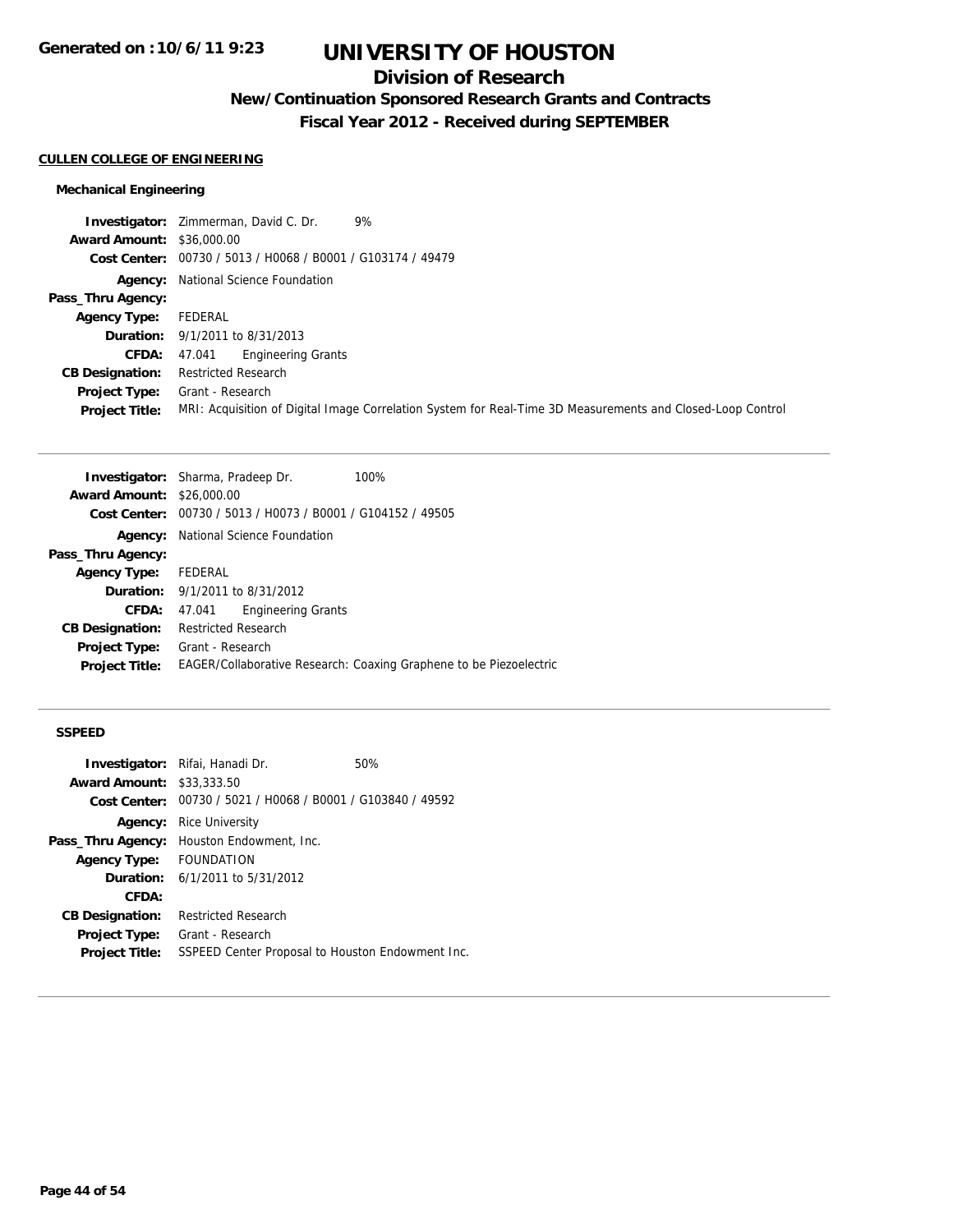## **Division of Research**

**New/Continuation Sponsored Research Grants and Contracts**

**Fiscal Year 2012 - Received during SEPTEMBER**

#### **CULLEN COLLEGE OF ENGINEERING**

### **Texas Hurricane Center for Innovative Technology**

|                        | <b>Investigator:</b> Vipulanandan, Cumaraswamy D30%         |  |  |
|------------------------|-------------------------------------------------------------|--|--|
| <b>Award Amount:</b>   | \$1,800.00                                                  |  |  |
|                        | Cost Center: 00730 / 5015 / H0069 / B0001 / G099221 / 45279 |  |  |
| Agency:                | Lamar University (THWRC)                                    |  |  |
| Pass_Thru Agency:      | U.S. Environmental Protection Agency                        |  |  |
| <b>Agency Type:</b>    | FEDERAL                                                     |  |  |
|                        | <b>Duration:</b> 7/17/2009 to 9/30/2011                     |  |  |
| CFDA:                  | <b>Engineering Grants</b><br>47.041                         |  |  |
| <b>CB Designation:</b> | Restricted Research                                         |  |  |
| <b>Project Type:</b>   | Contract - Research                                         |  |  |
| <b>Project Title:</b>  | Evaluation of Grouts for Infrastructure Rehabilitation      |  |  |
|                        |                                                             |  |  |

#### **DIVISION OF RESEARCH**

### **Center for Advanced Materials**

|                                  | <b>Investigator:</b> Ignatiev, Alex Dr.                     | 30%                                                                                       |
|----------------------------------|-------------------------------------------------------------|-------------------------------------------------------------------------------------------|
| <b>Award Amount: \$31,417.50</b> |                                                             |                                                                                           |
|                                  | Cost Center: 00730 / 5013 / H0453 / B0001 / G095790 / 43140 |                                                                                           |
|                                  |                                                             | Agency: NASA - National Aeronautics and Space Administration - Headquarters (Wash., D.C.) |
| Pass_Thru Agency:                |                                                             |                                                                                           |
| <b>Agency Type:</b>              | FEDERAL                                                     |                                                                                           |
|                                  | <b>Duration:</b> 9/1/2008 to 8/31/2012                      |                                                                                           |
| CFDA:                            | 43.000                                                      | National Aeronautics and Space Administration                                             |
| <b>CB Designation:</b>           | <b>Restricted Research</b>                                  |                                                                                           |
|                                  | <b>Project Type:</b> Grant - Research                       |                                                                                           |
| <b>Project Title:</b>            |                                                             | Water Extraction from Lunar Polar Ice/Regolith by Microwave Heating                       |
|                                  |                                                             |                                                                                           |

|                                  | <b>Investigator:</b> Freundlich, Alexandre Dr.<br>60%       |
|----------------------------------|-------------------------------------------------------------|
| <b>Award Amount: \$27,900.00</b> |                                                             |
|                                  | Cost Center: 00730 / 5013 / H0453 / B0001 / G099644 / 49437 |
| Agency:                          | Arizona State University                                    |
|                                  | Pass_Thru Agency: National Science Foundation               |
| <b>Agency Type:</b>              | FEDERAL                                                     |
|                                  | <b>Duration:</b> 8/15/2011 to 12/15/2011                    |
| CFDA:                            | <b>Engineering Grants</b><br>47.041                         |
| <b>CB Designation:</b>           | <b>Restricted Research</b>                                  |
| Project Type:                    | Grant - Research                                            |
| <b>Project Title:</b>            | ERC for Quantum Energy and Sustainable Solar Technologies   |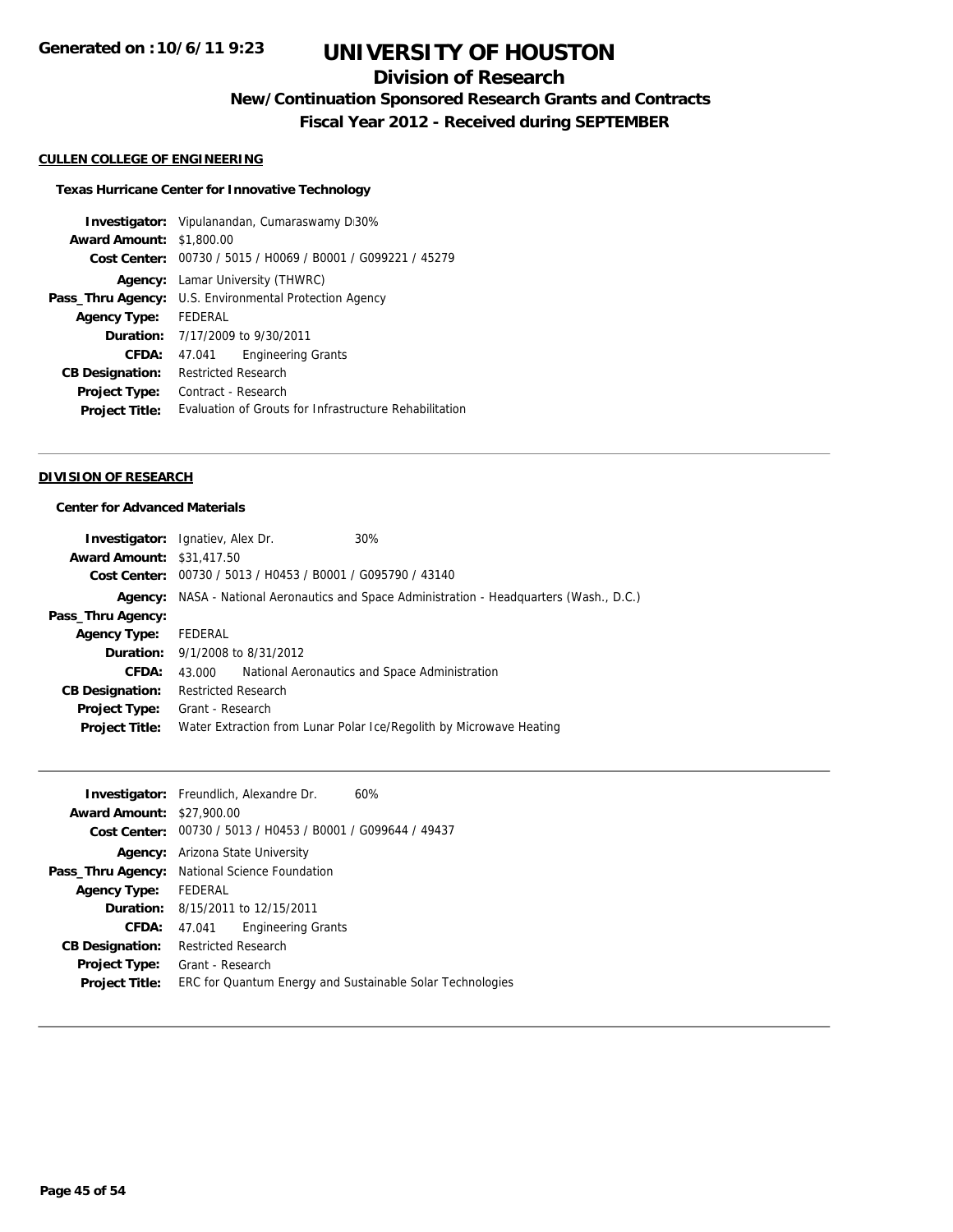## **Division of Research**

## **New/Continuation Sponsored Research Grants and Contracts**

**Fiscal Year 2012 - Received during SEPTEMBER**

### **DIVISION OF RESEARCH**

### **Center for Advanced Materials**

**Investigator:** Wu, Naijuan Dr. 75% **Award Amount:** \$150,000.00 **Cost Center:** 00730 / 5022 / H0453 / B0001 / G100743 / 45910 **Agency:** Sharp Corporation Japan **Pass\_Thru Agency: Agency Type:** PROFIT **Duration:** 9/1/2009 to 8/31/2012 **CFDA: CB Designation:** Restricted Research **Project Type:** Grant - Research **Project Title:** Electrically Variable Resistive Memory

|                                  | <b>Investigator:</b> Wosik, Jarek Dr.                       | 30%                                                                                              |
|----------------------------------|-------------------------------------------------------------|--------------------------------------------------------------------------------------------------|
| <b>Award Amount: \$31,417.50</b> |                                                             |                                                                                                  |
|                                  | Cost Center: 00730 / 5013 / H0453 / B0001 / G095790 / 43140 |                                                                                                  |
|                                  |                                                             | <b>Agency:</b> NASA - National Aeronautics and Space Administration - Headquarters (Wash., D.C.) |
| Pass_Thru Agency:                |                                                             |                                                                                                  |
| <b>Agency Type:</b>              | FEDERAL                                                     |                                                                                                  |
|                                  | <b>Duration:</b> 9/1/2008 to 8/31/2012                      |                                                                                                  |
| CFDA:                            | 43.000                                                      | National Aeronautics and Space Administration                                                    |
| <b>CB Designation:</b>           | <b>Restricted Research</b>                                  |                                                                                                  |
| Project Type:                    | Grant - Research                                            |                                                                                                  |
| <b>Project Title:</b>            |                                                             | Water Extraction from Lunar Polar Ice/Regolith by Microwave Heating                              |
|                                  |                                                             |                                                                                                  |

#### **Houston Coastal Center**

|                                  | 50%<br><b>Investigator:</b> Pennings, Steve Dr.                                                         |
|----------------------------------|---------------------------------------------------------------------------------------------------------|
| <b>Award Amount: \$79,390.50</b> |                                                                                                         |
|                                  | Cost Center: 00730 / 5013 / H0104 / B0001 / G103278 / 49566                                             |
|                                  | <b>Agency:</b> National Science Foundation                                                              |
| Pass_Thru Agency:                |                                                                                                         |
| <b>Agency Type:</b>              | FEDERAL                                                                                                 |
|                                  | <b>Duration:</b> 9/15/2011 to 8/31/2014                                                                 |
| CFDA:                            | Geosciences<br>47.050                                                                                   |
| <b>CB Designation:</b>           | <b>Restricted Research</b>                                                                              |
| <b>Project Type:</b>             | Grant - Research                                                                                        |
| <b>Project Title:</b>            | Collaborative Research: Biophysical alteration of wetland geomorphology in response to rising sea level |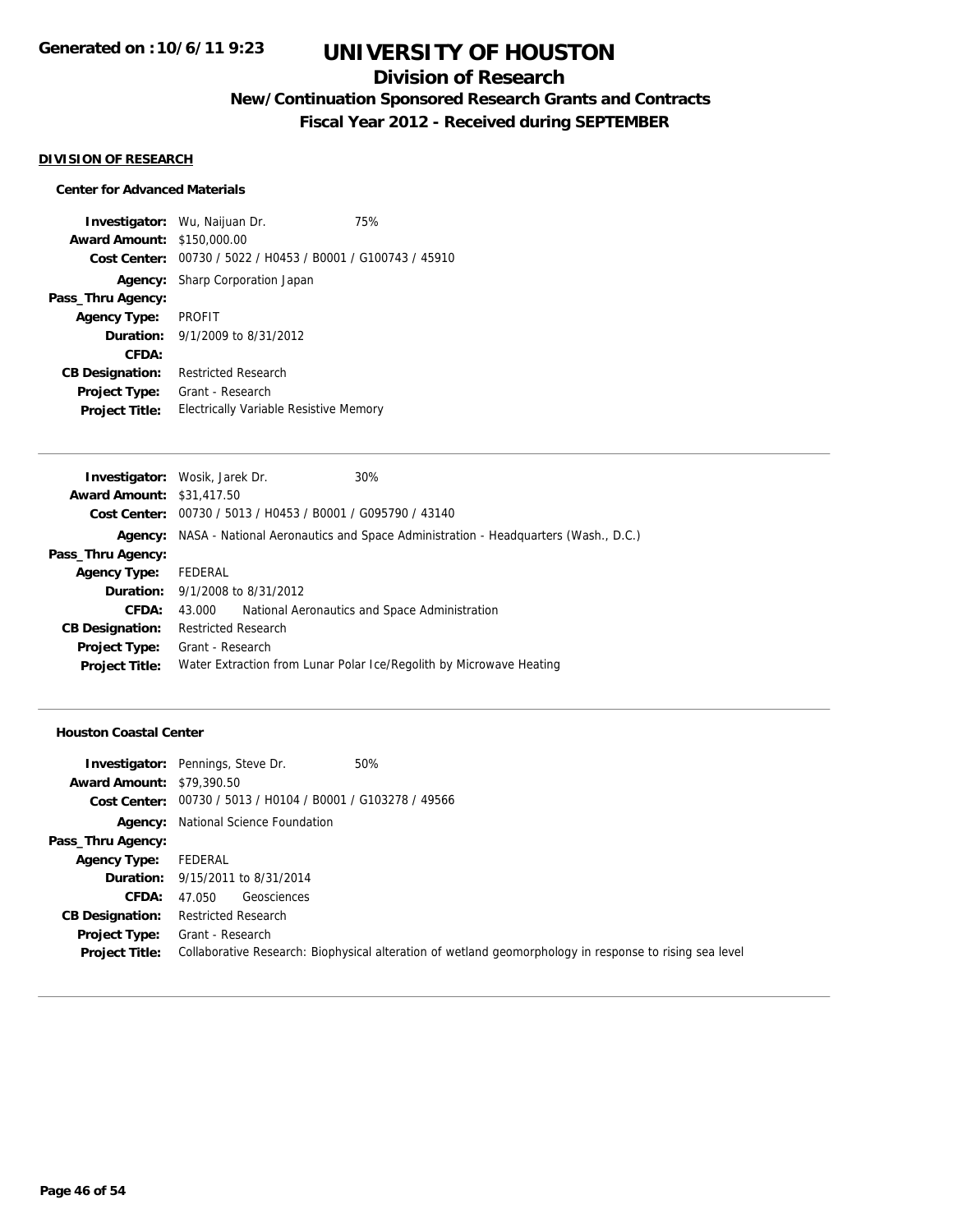## **Division of Research**

**New/Continuation Sponsored Research Grants and Contracts**

**Fiscal Year 2012 - Received during SEPTEMBER**

### **DIVISION OF RESEARCH**

#### **Institute for Molecular Design**

|                                  | <b>Investigator:</b> Cassidy, Craig Mr.                     | 50%                                                                                      |
|----------------------------------|-------------------------------------------------------------|------------------------------------------------------------------------------------------|
| <b>Award Amount: \$20,000.00</b> |                                                             |                                                                                          |
|                                  | Cost Center: 00730 / 5015 / H0102 / B0001 / G100131 / 47217 |                                                                                          |
| Agency:                          | University of Houston Downtown                              |                                                                                          |
| Pass_Thru Agency:                | National Science Foundation                                 |                                                                                          |
| <b>Agency Type:</b>              | FEDERAL                                                     |                                                                                          |
|                                  | <b>Duration:</b> 9/1/2010 to 8/31/2012                      |                                                                                          |
| CFDA:                            | 47.076 Education and Human Resources                        |                                                                                          |
| <b>CB Designation:</b>           | Non Restricted Research                                     |                                                                                          |
| <b>Project Type:</b>             | Grant - Research                                            |                                                                                          |
| <b>Project Title:</b>            |                                                             | Undergraduate/Graduate Student Immersion in Computer Science, Technology and Mathematics |
|                                  |                                                             |                                                                                          |

### **Institute for Nanoenergy**

|                                  | 39%<br><b>Investigator:</b> Curran, Seamus Dr.                                                             |
|----------------------------------|------------------------------------------------------------------------------------------------------------|
| <b>Award Amount: \$11,700.00</b> |                                                                                                            |
|                                  | Cost Center: 00730 / 5013 / H0545 / B0001 / G104002 / 49517                                                |
|                                  | <b>Agency:</b> U.S. Department of Defense                                                                  |
| Pass_Thru Agency:                |                                                                                                            |
| <b>Agency Type:</b>              | FEDERAL                                                                                                    |
|                                  | <b>Duration:</b> 9/1/2011 to 8/30/2012                                                                     |
| <b>CFDA:</b>                     | Basic and Applied Scientific Research<br>12.300                                                            |
| <b>CB Designation:</b>           | <b>Restricted Research</b>                                                                                 |
| <b>Project Type:</b>             | Grant - Research                                                                                           |
| <b>Project Title:</b>            | Self-cleaning, Anti-reflective Coating Fabricated by Layer-by-Layer Assembly for Photovoltaic Applications |

|                                 | 11%<br><b>Investigator:</b> Liao, Kang-Shyang Dr.                                                          |
|---------------------------------|------------------------------------------------------------------------------------------------------------|
| <b>Award Amount: \$3,300.00</b> |                                                                                                            |
|                                 | Cost Center: 00730 / 5013 / H0545 / B0001 / G104002 / 49517                                                |
|                                 | <b>Agency:</b> U.S. Department of Defense                                                                  |
| Pass_Thru Agency:               |                                                                                                            |
| <b>Agency Type:</b>             | FEDERAL                                                                                                    |
|                                 | <b>Duration:</b> $9/1/2011$ to $8/30/2012$                                                                 |
| CFDA:                           | Basic and Applied Scientific Research<br>12.300                                                            |
| <b>CB Designation:</b>          | <b>Restricted Research</b>                                                                                 |
| Project Type:                   | Grant - Research                                                                                           |
| <b>Project Title:</b>           | Self-cleaning, Anti-reflective Coating Fabricated by Layer-by-Layer Assembly for Photovoltaic Applications |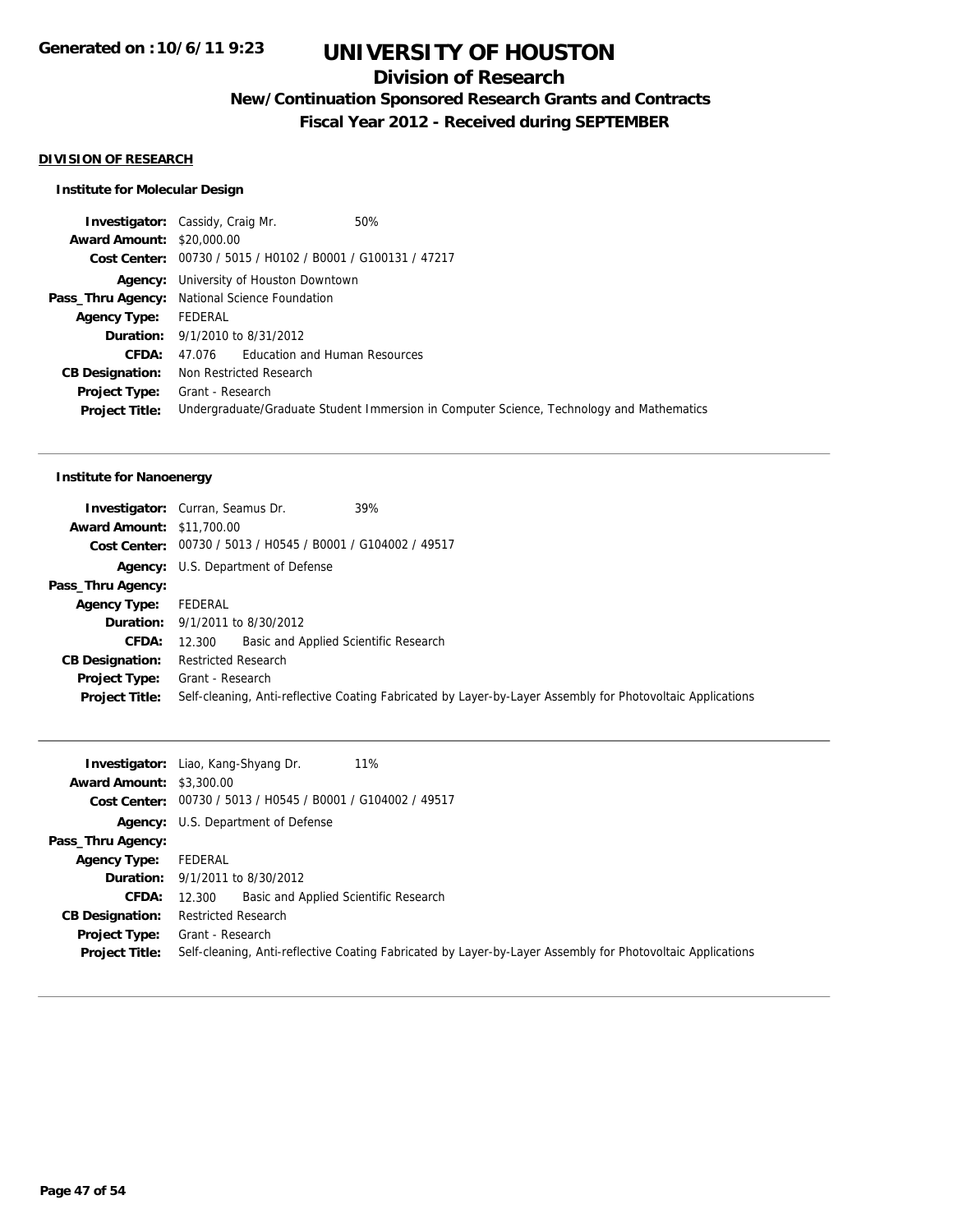## **Division of Research**

## **New/Continuation Sponsored Research Grants and Contracts**

**Fiscal Year 2012 - Received during SEPTEMBER**

#### **DIVISION OF RESEARCH**

#### **TcSUH**

**Investigator:** Hor, Pei-Herng Dr. 50% **Award Amount:** \$24,612.50 **Cost Center:** 00730 / 5021 / H0112 / B0001 / G100470 / 45459 **Agency:** St. Luke's Episcopal Hospital **Pass\_Thru Agency: Agency Type:** NON PROFIT **Duration:** 6/1/2009 to 5/31/2012 **CFDA: CB Designation:** Restricted Research **Project Type:** Grant - Research **Project Title:** Simulation & Optimization of High Intensity Focus Ultrasound Surgery

#### **Texas Learning/Computation Center**

| <b>Award Amount: \$63,322.00</b> | 25%<br><b>Investigator:</b> Zheng, Rong Dr.                                                                                 |
|----------------------------------|-----------------------------------------------------------------------------------------------------------------------------|
|                                  | Cost Center: 00730 / 5013 / H0246 / B0001 / G102496 / 49215                                                                 |
|                                  | <b>Agency:</b> National Science Foundation                                                                                  |
| Pass_Thru Agency:                |                                                                                                                             |
| <b>Agency Type:</b>              | FEDERAL                                                                                                                     |
|                                  | <b>Duration:</b> 9/1/2011 to 8/31/2014                                                                                      |
| <b>CFDA:</b>                     | <b>Engineering Grants</b><br>47.041                                                                                         |
| <b>CB Designation:</b>           | <b>Restricted Research</b>                                                                                                  |
| <b>Project Type:</b>             | Grant - Research                                                                                                            |
| <b>Project Title:</b>            | CCSS-CPS: Collaborative: If the Bridges Can Talk: Toward Autonomous Structure Health Monitoring for Civil<br>Infrastructure |

|                                  | 16%<br><b>Investigator:</b> Kakadiaris, Ioannis Dr.                                                                                 |
|----------------------------------|-------------------------------------------------------------------------------------------------------------------------------------|
| <b>Award Amount: \$26,795.04</b> |                                                                                                                                     |
|                                  | Cost Center: 00730 / 5013 / H0246 / B0001 / G098272 / 45041                                                                         |
|                                  | <b>Agency:</b> National Science Foundation                                                                                          |
| Pass_Thru Agency:                |                                                                                                                                     |
| <b>Agency Type:</b>              | FEDERAL                                                                                                                             |
|                                  | <b>Duration:</b> 9/1/2009 to 8/31/2012                                                                                              |
| <b>CFDA:</b>                     | Mathematical and Physical Sciences<br>47.049                                                                                        |
| <b>CB Designation:</b>           | <b>Restricted Research</b>                                                                                                          |
| Project Type:                    | Grant - Research                                                                                                                    |
| <b>Project Title:</b>            | Rigid Motion Steerability for Multiscale Stochastic Models of 3D-Textures Applied to Tissue Segmentation in<br>3D-Biomedical Images |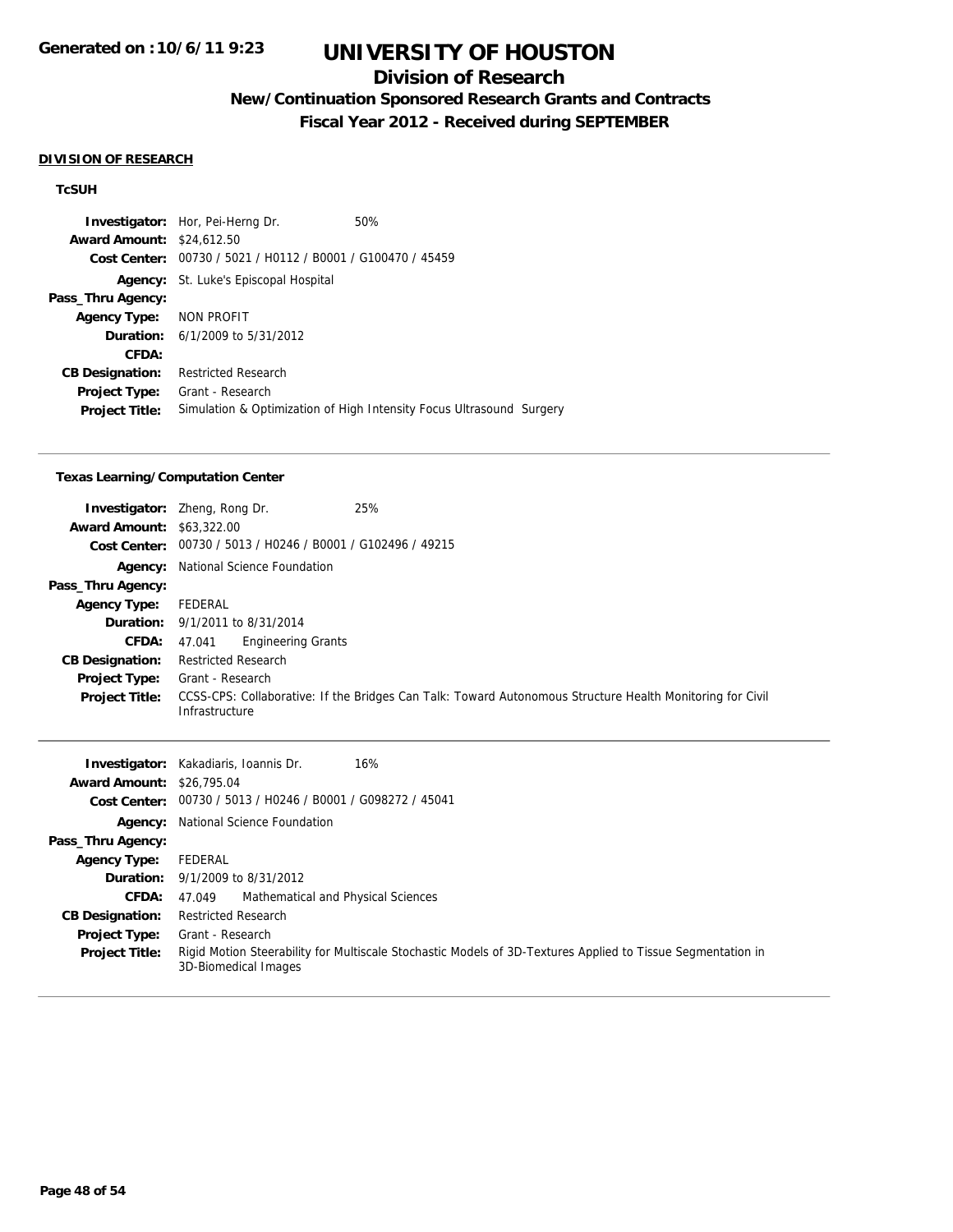## **Division of Research**

## **New/Continuation Sponsored Research Grants and Contracts**

**Fiscal Year 2012 - Received during SEPTEMBER**

### **DIVISION OF RESEARCH**

### **Texas Learning/Computation Center**

| <b>Investigator:</b> Blue, Carroll Parrott Dr. |                                                |                       | 50% |
|------------------------------------------------|------------------------------------------------|-----------------------|-----|
| <b>Award Amount:</b>                           | \$50,000.00                                    |                       |     |
| Cost Center:                                   | 00730 / 5013 / H0246 / C0001 / G103692 / 49507 |                       |     |
| Agency:                                        | National Endowment for the Arts                |                       |     |
| Pass_Thru Agency:                              |                                                |                       |     |
| Agency Type: FEDERAL                           |                                                |                       |     |
|                                                | <b>Duration:</b> $9/1/2011$ to $8/31/2012$     |                       |     |
| CFDA:                                          | 45.024                                         | Promotion of the Arts |     |
| <b>CB Designation:</b>                         | Non Research                                   |                       |     |
| <b>Project Type:</b>                           | Grant - Public Service                         |                       |     |
| <b>Project Title:</b>                          | The Third Ward Arts Initiative                 |                       |     |
|                                                |                                                |                       |     |

|                                  | <b>Investigator:</b> Papadakis, Emanuel Dr.<br>17.5%                                                                                |
|----------------------------------|-------------------------------------------------------------------------------------------------------------------------------------|
| <b>Award Amount: \$29,307.08</b> |                                                                                                                                     |
|                                  | Cost Center: 00730 / 5013 / H0246 / B0001 / G098272 / 45041                                                                         |
|                                  | <b>Agency:</b> National Science Foundation                                                                                          |
| Pass_Thru Agency:                |                                                                                                                                     |
| <b>Agency Type:</b>              | FEDERAL                                                                                                                             |
|                                  | <b>Duration:</b> $9/1/2009$ to $8/31/2012$                                                                                          |
| <b>CFDA:</b>                     | Mathematical and Physical Sciences<br>47.049                                                                                        |
| <b>CB Designation:</b>           | <b>Restricted Research</b>                                                                                                          |
| Project Type:                    | Grant - Research                                                                                                                    |
| <b>Project Title:</b>            | Rigid Motion Steerability for Multiscale Stochastic Models of 3D-Textures Applied to Tissue Segmentation in<br>3D-Biomedical Images |
|                                  |                                                                                                                                     |

| <b>Investigator:</b> Pavlidis, Ioannis Dr. |                            |                                                             | 20%                                                     |
|--------------------------------------------|----------------------------|-------------------------------------------------------------|---------------------------------------------------------|
| <b>Award Amount: \$59,865,00</b>           |                            |                                                             |                                                         |
|                                            |                            | Cost Center: 00730 / 5013 / H0246 / B0001 / G103509 / 49279 |                                                         |
| Agency:                                    |                            | National Science Foundation                                 |                                                         |
| Pass_Thru Agency:                          |                            |                                                             |                                                         |
| <b>Agency Type:</b>                        | FEDERAL                    |                                                             |                                                         |
| <b>Duration:</b> 9/1/2011 to 8/31/2014     |                            |                                                             |                                                         |
| CFDA:                                      | 47.070                     |                                                             | Computer and Information Science and Engineering (CISE) |
| <b>CB Designation:</b>                     | <b>Restricted Research</b> |                                                             |                                                         |
| <b>Project Type:</b>                       | Grant - Research           |                                                             |                                                         |
| <b>Project Title:</b>                      |                            | <b>EESE: Experiencing Ethics</b>                            |                                                         |
|                                            |                            |                                                             |                                                         |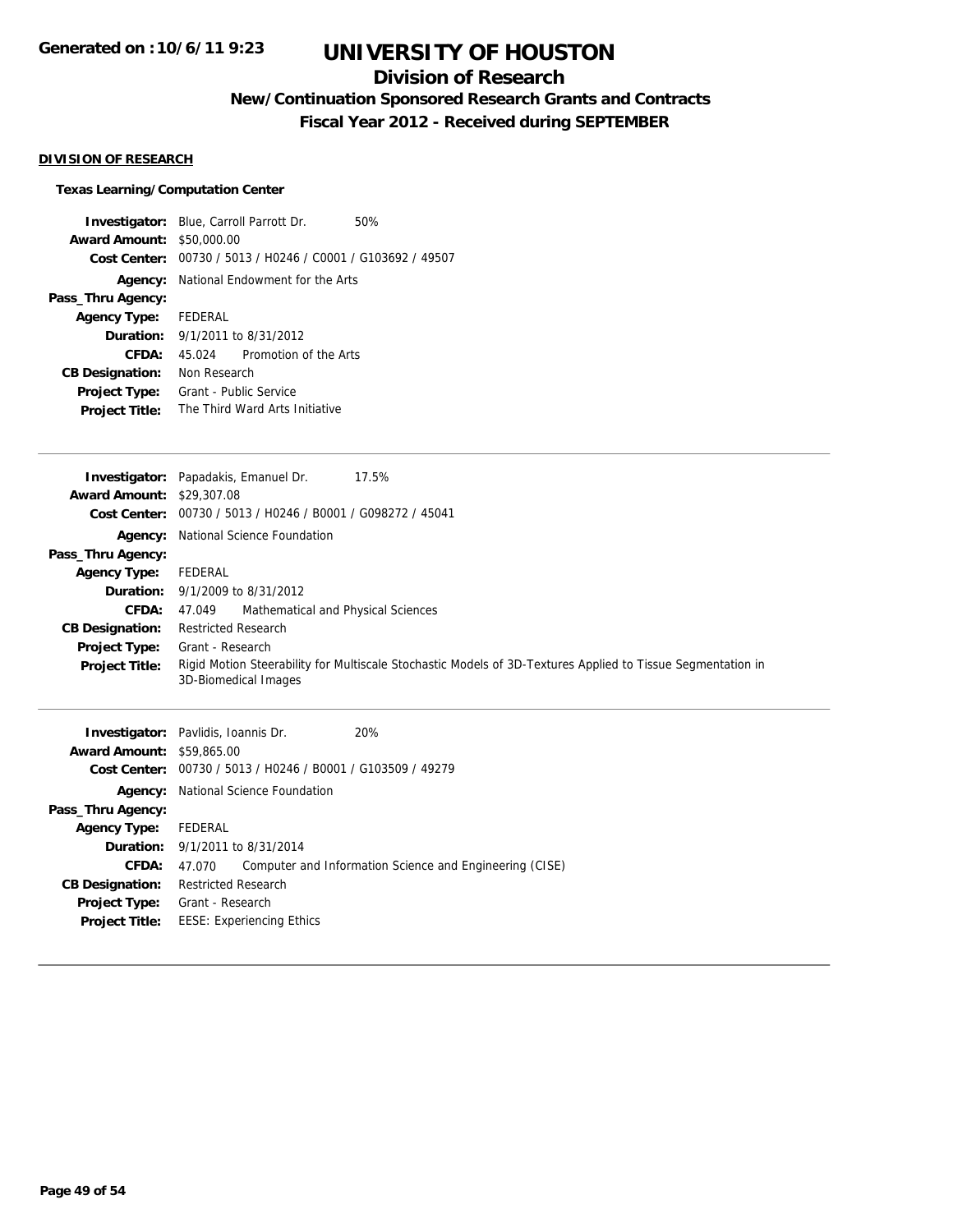## **Division of Research**

## **New/Continuation Sponsored Research Grants and Contracts**

**Fiscal Year 2012 - Received during SEPTEMBER**

#### **DIVISION OF RESEARCH**

### **Texas Learning/Computation Center**

|                                  | <b>Investigator:</b> Price, Daniel Dr.<br>35%                                                                               |
|----------------------------------|-----------------------------------------------------------------------------------------------------------------------------|
| <b>Award Amount: \$17,475.85</b> |                                                                                                                             |
| Cost Center:                     | 00730 / 5013 / H0246 / B0001 / G103373 / 49475                                                                              |
|                                  | <b>Agency:</b> National Endowment for the Humanities                                                                        |
| Pass_Thru Agency:                |                                                                                                                             |
| <b>Agency Type:</b>              | FEDERAL                                                                                                                     |
|                                  | <b>Duration:</b> 9/1/2011 to 2/28/2013                                                                                      |
| <b>CFDA:</b>                     | 45.169 Humanities Digital Humanities Initiative                                                                             |
| <b>CB Designation:</b>           | <b>Restricted Research</b>                                                                                                  |
| Project Type:                    | Grant - Research                                                                                                            |
| <b>Project Title:</b>            | Vwire: Digital Content Management through Spatial Arrangement - a Tool for Visual Argumentation in the<br><b>Humanities</b> |

|                                  | <b>Investigator:</b> Carlson, Coleen Dr.<br>10%             |  |  |
|----------------------------------|-------------------------------------------------------------|--|--|
| <b>Award Amount: \$10,128.91</b> |                                                             |  |  |
|                                  | Cost Center: 00730 / 5013 / H0288 / B0001 / G104171 / 49693 |  |  |
| Agency:                          | Center for Applied Linguistics                              |  |  |
| Pass_Thru Agency:                | National Institute of Child Health and Human Development    |  |  |
| <b>Agency Type:</b>              | FEDERAL                                                     |  |  |
|                                  | <b>Duration:</b> $6/1/2011$ to $5/31/2012$                  |  |  |
| CFDA:                            | Center for Research for Mothers and Children<br>93.865      |  |  |
| <b>CB Designation:</b>           | <b>Restricted Research</b>                                  |  |  |
| Project Type:                    | Grant - Research                                            |  |  |
| <b>Project Title:</b>            | AVE: Acquisition of Vocabulary in English                   |  |  |
|                                  |                                                             |  |  |

### **Texas Obesity Research Center**

|                                  | <b>Investigator:</b> Layne, Charles S. Dr.                  | 33%                                                     |
|----------------------------------|-------------------------------------------------------------|---------------------------------------------------------|
| <b>Award Amount: \$16,500.00</b> |                                                             |                                                         |
|                                  | Cost Center: 00730 / 5013 / H0500 / B0001 / G102987 / 49668 |                                                         |
|                                  | <b>Agency:</b> National Institutes of Health                |                                                         |
| Pass_Thru Agency:                |                                                             |                                                         |
| <b>Agency Type:</b>              | FEDERAL                                                     |                                                         |
|                                  | <b>Duration:</b> 9/23/2011 to 8/31/2012                     |                                                         |
| CFDA:                            | 93.393                                                      | Cancer Cause and Prevention Research                    |
| <b>CB Designation:</b>           | <b>Restricted Research</b>                                  |                                                         |
| <b>Project Type:</b>             | Grant - Research                                            |                                                         |
| <b>Project Title:</b>            |                                                             | Multinational Collaboration to Increase PA in Hispanics |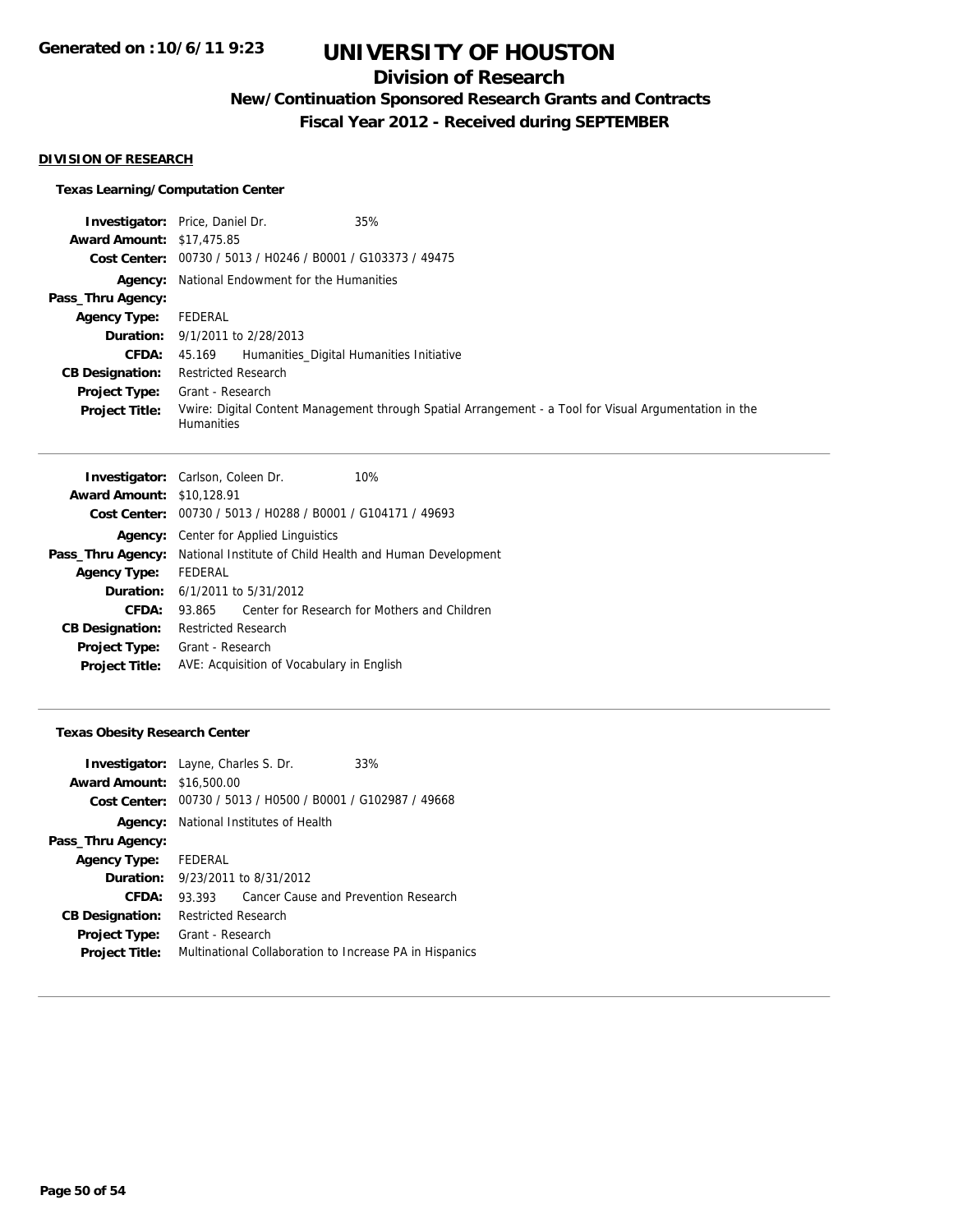## **Division of Research**

**New/Continuation Sponsored Research Grants and Contracts**

**Fiscal Year 2012 - Received during SEPTEMBER**

#### **DIVISION OF RESEARCH**

### **Texas Obesity Research Center**

| <b>Investigator:</b> Lee, Rebecca Dr. |                                         |                                                             | 34%                                                     |
|---------------------------------------|-----------------------------------------|-------------------------------------------------------------|---------------------------------------------------------|
| <b>Award Amount: \$17,000.00</b>      |                                         |                                                             |                                                         |
|                                       |                                         | Cost Center: 00730 / 5013 / H0500 / B0001 / G102987 / 49668 |                                                         |
|                                       |                                         | <b>Agency:</b> National Institutes of Health                |                                                         |
| Pass_Thru Agency:                     |                                         |                                                             |                                                         |
| Agency Type: FEDERAL                  |                                         |                                                             |                                                         |
|                                       | <b>Duration:</b> 9/23/2011 to 8/31/2012 |                                                             |                                                         |
| CFDA:                                 | 93.393                                  |                                                             | Cancer Cause and Prevention Research                    |
| <b>CB Designation:</b>                | <b>Restricted Research</b>              |                                                             |                                                         |
| <b>Project Type:</b>                  | Grant - Research                        |                                                             |                                                         |
| <b>Project Title:</b>                 |                                         |                                                             | Multinational Collaboration to Increase PA in Hispanics |
|                                       |                                         |                                                             |                                                         |

#### **TIMES**

| <b>Investigator:</b> Carlson, Coleen Dr. |                                                          |                                                             | 70%                                          |
|------------------------------------------|----------------------------------------------------------|-------------------------------------------------------------|----------------------------------------------|
| <b>Award Amount: \$70,902.38</b>         |                                                          |                                                             |                                              |
|                                          |                                                          | Cost Center: 00730 / 5013 / H0288 / B0001 / G104171 / 49693 |                                              |
| Agency:                                  | Center for Applied Linguistics                           |                                                             |                                              |
| Pass_Thru Agency:                        | National Institute of Child Health and Human Development |                                                             |                                              |
| <b>Agency Type:</b>                      | <b>FEDERAL</b>                                           |                                                             |                                              |
|                                          |                                                          | <b>Duration:</b> $6/1/2011$ to $5/31/2012$                  |                                              |
| CFDA:                                    | 93.865                                                   |                                                             | Center for Research for Mothers and Children |
| <b>CB Designation:</b>                   | <b>Restricted Research</b>                               |                                                             |                                              |
| <b>Project Type:</b>                     | Grant - Research                                         |                                                             |                                              |
| <b>Project Title:</b>                    |                                                          | AVE: Acquisition of Vocabulary in English                   |                                              |
|                                          |                                                          |                                                             |                                              |

### **GRADUATE COLLEGE OF SOCIAL WORK**

### **Center for Health Equities & Evaluation Research**

| <b>Investigator:</b> Torres, Isabel Dr. |                            |                                                             | 100%                                                                           |
|-----------------------------------------|----------------------------|-------------------------------------------------------------|--------------------------------------------------------------------------------|
| <b>Award Amount: \$151,349.55</b>       |                            |                                                             |                                                                                |
|                                         |                            | Cost Center: 00730 / 5013 / H0662 / B0001 / G103309 / 48641 |                                                                                |
|                                         |                            | <b>Agency:</b> National Cancer Institute                    |                                                                                |
| Pass_Thru Agency:                       |                            |                                                             |                                                                                |
| <b>Agency Type:</b>                     | FEDERAL                    |                                                             |                                                                                |
| <b>Duration:</b> 2/1/2011 to 8/31/2015  |                            |                                                             |                                                                                |
| <b>CFDA:</b>                            |                            | 93.398 Cancer Research Manpower                             |                                                                                |
| <b>CB Designation:</b>                  | <b>Restricted Research</b> |                                                             |                                                                                |
| Project Type:                           | Grant - Research           |                                                             |                                                                                |
| <b>Project Title:</b>                   |                            |                                                             | End-of-life Treatment Preferences of Latino Medicare Beneficiaries with Cancer |
|                                         |                            |                                                             |                                                                                |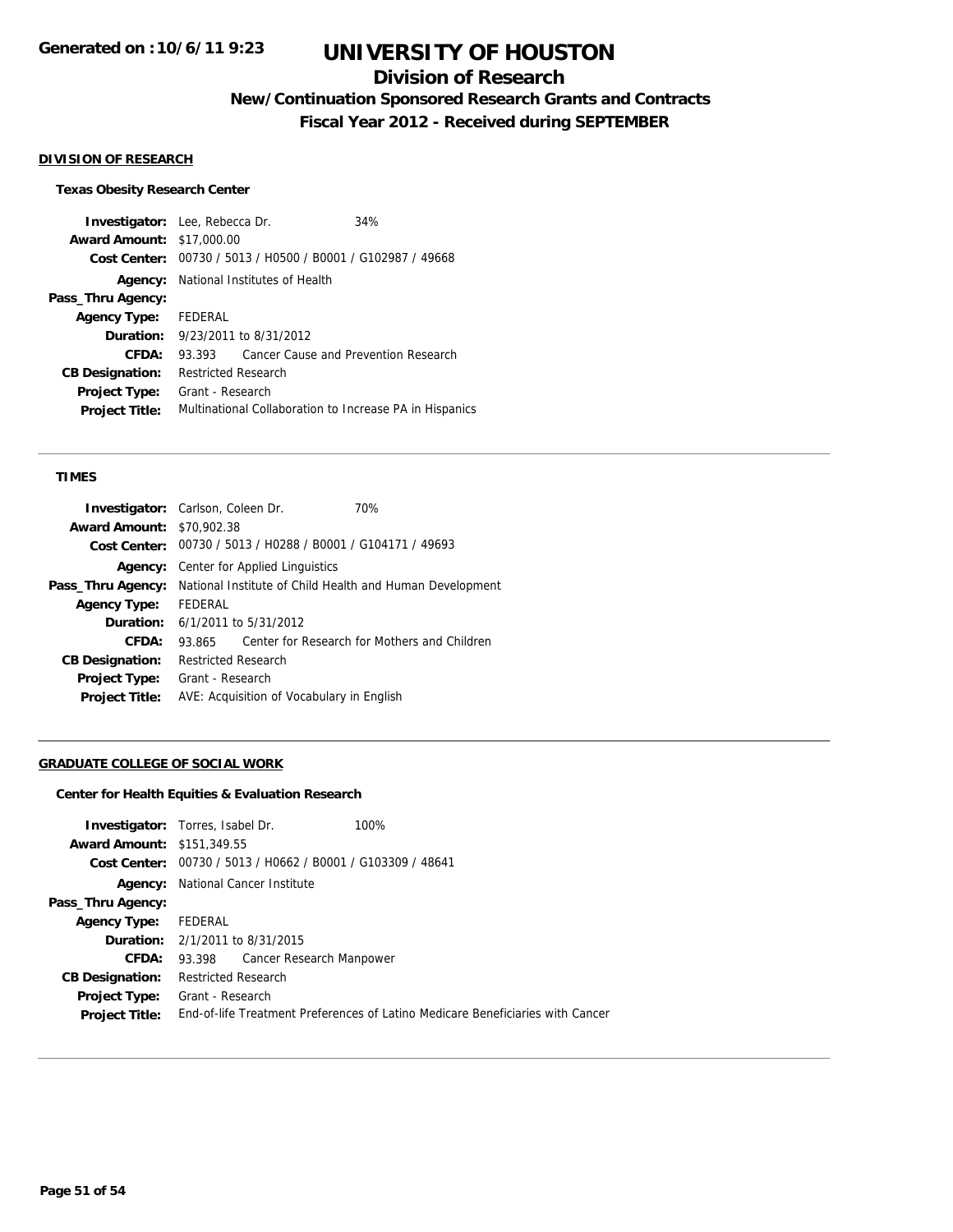## **Division of Research**

**New/Continuation Sponsored Research Grants and Contracts**

**Fiscal Year 2012 - Received during SEPTEMBER**

#### **GRADUATE COLLEGE OF SOCIAL WORK**

### **Child & Family for Innovative Research**

|                        | <b>Investigator:</b> Bordnick, Patrick Dr.             | 100%                                   |  |
|------------------------|--------------------------------------------------------|----------------------------------------|--|
| <b>Award Amount:</b>   | \$22,000.00                                            |                                        |  |
| Cost Center:           | 00730 / 5013 / H0509 / B0001 / G094998 / 44201         |                                        |  |
| Agency:                | Virtually Better, Inc.                                 |                                        |  |
| Pass_Thru Agency:      | National Institute on Alcohol Abuse and Alcoholism     |                                        |  |
| <b>Agency Type:</b>    | FEDERAL                                                |                                        |  |
| Duration:              | 10/1/2008 to 8/31/2012                                 |                                        |  |
| CFDA:                  | 93.103                                                 | Food and Drug Administration: Research |  |
| <b>CB Designation:</b> | Restricted Research                                    |                                        |  |
| Project Type:          | Grant - Research                                       |                                        |  |
| <b>Project Title:</b>  | Virtual Reality Relapse Prevention: Alcohol Dependence |                                        |  |
|                        |                                                        |                                        |  |

#### **HONORS COLLEGE**

#### **Dean, Honors College**

|                                  | 35%<br><b>Investigator:</b> Price, Daniel Dr.                                                                               |
|----------------------------------|-----------------------------------------------------------------------------------------------------------------------------|
| <b>Award Amount: \$17,475.85</b> |                                                                                                                             |
|                                  | Cost Center: 00730 / 5013 / H0246 / B0001 / G103373 / 49475                                                                 |
|                                  | <b>Agency:</b> National Endowment for the Humanities                                                                        |
| Pass_Thru Agency:                |                                                                                                                             |
| <b>Agency Type:</b>              | FEDERAL                                                                                                                     |
|                                  | <b>Duration:</b> 9/1/2011 to 2/28/2013                                                                                      |
| <b>CFDA:</b>                     | Humanities Digital Humanities Initiative<br>45.169                                                                          |
| <b>CB Designation:</b>           | <b>Restricted Research</b>                                                                                                  |
| <b>Project Type:</b>             | Grant - Research                                                                                                            |
| <b>Project Title:</b>            | Vwire: Digital Content Management through Spatial Arrangement - a Tool for Visual Argumentation in the<br><b>Humanities</b> |

### **SENIOR V.P. FOR ACADEMIC AFFAIRS AND PROVOST**

#### **Learning and Assessment Services**

| <b>Award Amount: \$130,000.00</b> | <b>Investigator:</b> Grindon, Angelina C. Ms.<br>100%<br>Cost Center: 00730 / 5016 / H0219 / C0001 / G103821 / 49480 |  |
|-----------------------------------|----------------------------------------------------------------------------------------------------------------------|--|
| Agency:                           | Texas Department of State Health Services                                                                            |  |
| Pass_Thru Agency:                 |                                                                                                                      |  |
| Agency Type: STATE                |                                                                                                                      |  |
|                                   | <b>Duration:</b> $9/1/2011$ to $8/31/2012$                                                                           |  |
| CFDA:                             |                                                                                                                      |  |
| <b>CB Designation:</b>            | Non Research                                                                                                         |  |
| <b>Project Type:</b>              | Grant - Public Service                                                                                               |  |
| <b>Project Title:</b>             | Families CAN: A Parent Case Management Model                                                                         |  |
|                                   |                                                                                                                      |  |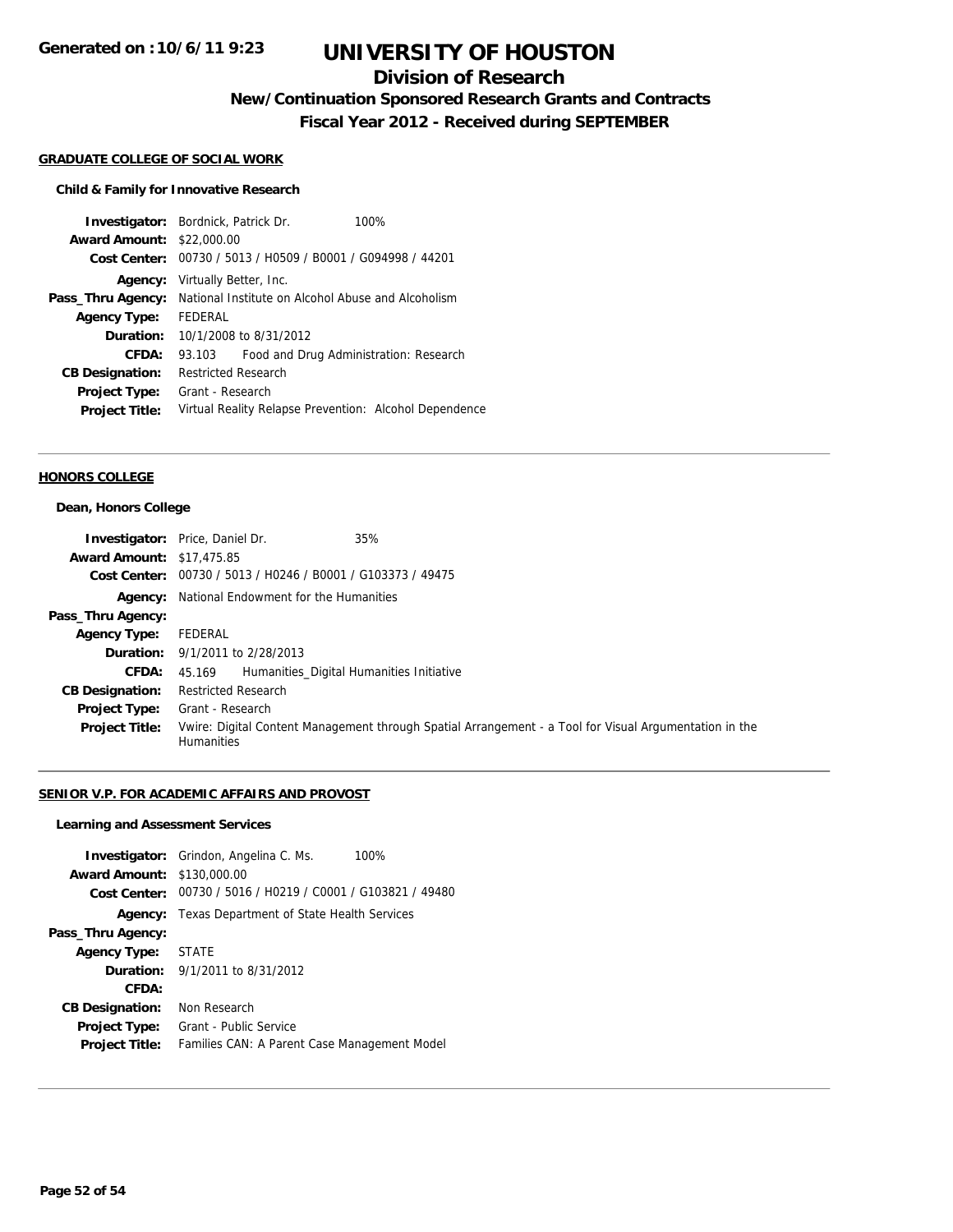## **Division of Research**

**New/Continuation Sponsored Research Grants and Contracts**

**Fiscal Year 2012 - Received during SEPTEMBER**

#### **SENIOR V.P. FOR ACADEMIC AFFAIRS AND PROVOST**

#### **Learning and Assessment Services**

**Investigator:** Anderson, Franklin J. Mr. 100% **Award Amount:** \$301,376.00 **Cost Center:** 00730 / 5013 / H0219 / A0001 / G100798 / 47172 **Agency:** U.S. Department of Education **Pass\_Thru Agency: Agency Type:** FEDERAL **Duration:** 9/1/2010 to 8/31/2012 **CFDA:** 84.042 TRIO - Student Support Services **CB Designation:** Non Research **Project Type:** Grant - Instruction **Project Title:** Student Support Services (The Challenger Program)

#### **UH Charter School**

| <b>Investigator:</b> Black, Carolyn Dr.                     | 100% |
|-------------------------------------------------------------|------|
| <b>Award Amount: \$14,922.00</b>                            |      |
| Cost Center: 00730 / 5016 / H0441 / C0001 / C104229 / 49501 |      |
| <b>Agency:</b> Texas Education Agency                       |      |
|                                                             |      |
| Agency Type: STATE                                          |      |
| <b>Duration:</b> 9/1/2011 to 8/31/2012                      |      |
|                                                             |      |
| Non Research                                                |      |
| Grant - Public Service                                      |      |
| Charter School: National School Lunch Program FY 12         |      |
|                                                             |      |

|                                 | <b>Investigator:</b> Black, Carolyn Dr.                     | 100% |
|---------------------------------|-------------------------------------------------------------|------|
| <b>Award Amount: \$5,890.00</b> |                                                             |      |
|                                 | Cost Center: 00730 / 5016 / H0441 / C0001 / C104228 / 49498 |      |
|                                 | <b>Agency:</b> Texas Education Agency                       |      |
| Pass_Thru Agency:               |                                                             |      |
| Agency Type: STATE              |                                                             |      |
|                                 | <b>Duration:</b> $9/1/2011$ to $8/31/2012$                  |      |
| CFDA:                           |                                                             |      |
| <b>CB Designation:</b>          | Non Research                                                |      |
| <b>Project Type:</b>            | Grant - Public Service                                      |      |
| <b>Project Title:</b>           | Charter School: School Breakfast Program FY12               |      |